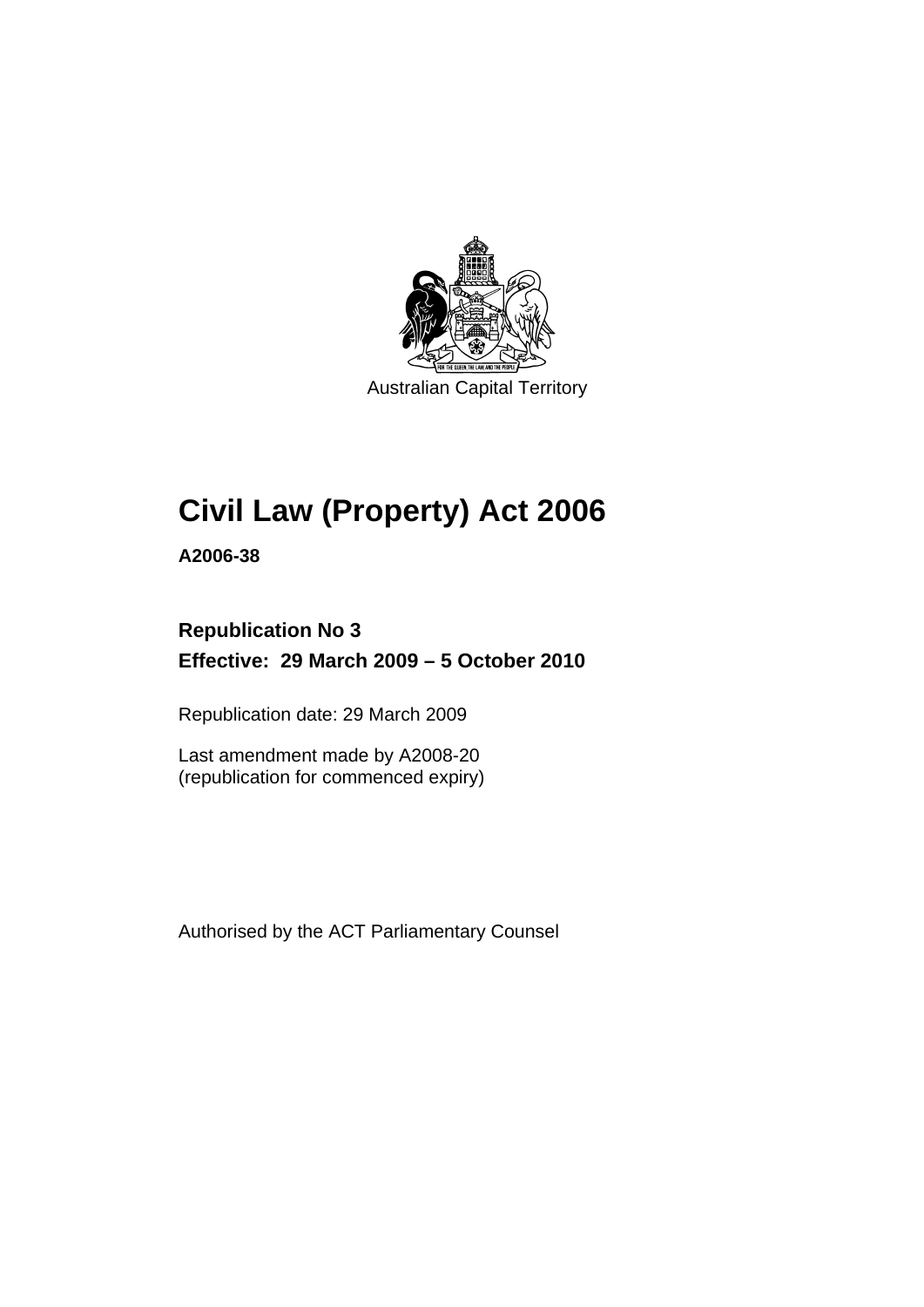#### **About this republication**

#### **The republished law**

This is a republication of the *Civil Law (Property) Act 2006* (including any amendment made under the *Legislation Act 2001*, part 11.3 (Editorial changes)) as in force on 29 March 2009*.* It also includes any amendment, repeal or expiry affecting the republished law to 29 March 2009.

The legislation history and amendment history of the republished law are set out in endnotes 3 and 4.

#### **Kinds of republications**

The Parliamentary Counsel's Office prepares 2 kinds of republications of ACT laws (see the ACT legislation register at www.legislation.act.gov.au):

- authorised republications to which the *Legislation Act 2001* applies
- unauthorised republications.

The status of this republication appears on the bottom of each page.

#### **Editorial changes**

The *Legislation Act 2001*, part 11.3 authorises the Parliamentary Counsel to make editorial amendments and other changes of a formal nature when preparing a law for republication. Editorial changes do not change the effect of the law, but have effect as if they had been made by an Act commencing on the republication date (see *Legislation Act 2001*, s 115 and s 117). The changes are made if the Parliamentary Counsel considers they are desirable to bring the law into line, or more closely into line, with current legislative drafting practice.

This republication does not include amendments made under part 11.3 (see endnote 1).

#### **Uncommenced provisions and amendments**

If a provision of the republished law has not commenced or is affected by an uncommenced amendment, the symbol  $\mathbf{U}$  appears immediately before the provision heading. The text of the uncommenced provision or amendment appears only in the last endnote.

#### **Modifications**

If a provision of the republished law is affected by a current modification, the symbol  $\mathbf{M}$ appears immediately before the provision heading. The text of the modifying provision appears in the endnotes. For the legal status of modifications, see *Legislation Act 2001*, section 95.

#### **Penalties**

The value of a penalty unit for an offence against this republished law at the republication date is—

- (a) if the person charged is an individual—\$100; or
- (b) if the person charged is a corporation—\$500.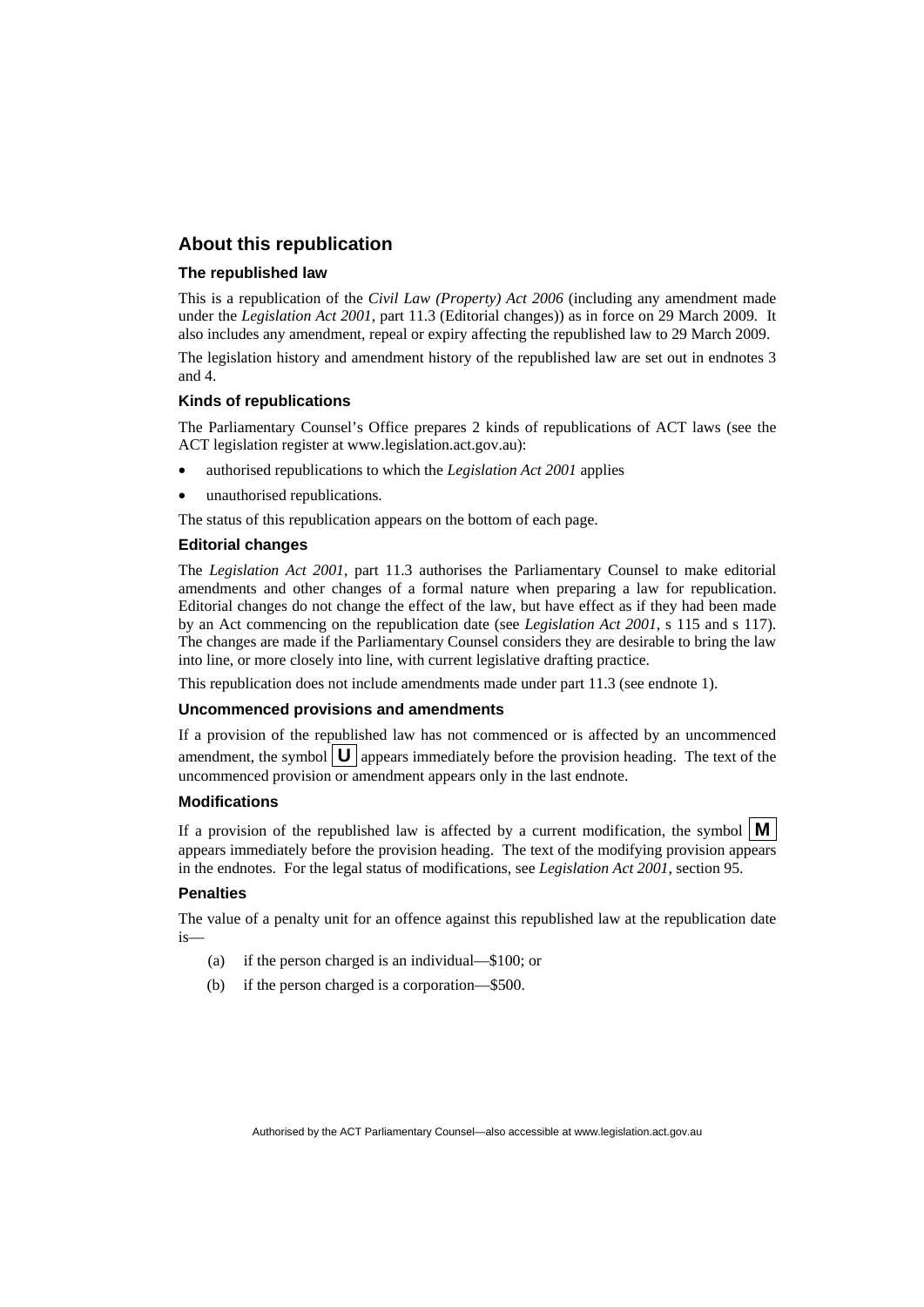

# **[Civil Law \(Property\) Act 2006](#page-10-0)**

# **Contents**

|                        |                                                   | Page           |
|------------------------|---------------------------------------------------|----------------|
| <b>Chapter 1</b>       | <b>Preliminary</b>                                |                |
| 1                      | Name of Act                                       | $\overline{2}$ |
| 3                      | Dictionary                                        | 2              |
| 4                      | <b>Notes</b>                                      | 2              |
| 5                      | Application of Act                                | 2              |
| <b>Chapter 2</b>       | Conveyancing                                      |                |
| <b>Part 2.1</b><br>200 | Conveyancing-preliminary<br>What is a settlement? | 4              |

| RЗ       |
|----------|
| 29/03/09 |

Civil Law (Property) Act 2006 Effective: 29/03/09-05/10/10 contents 1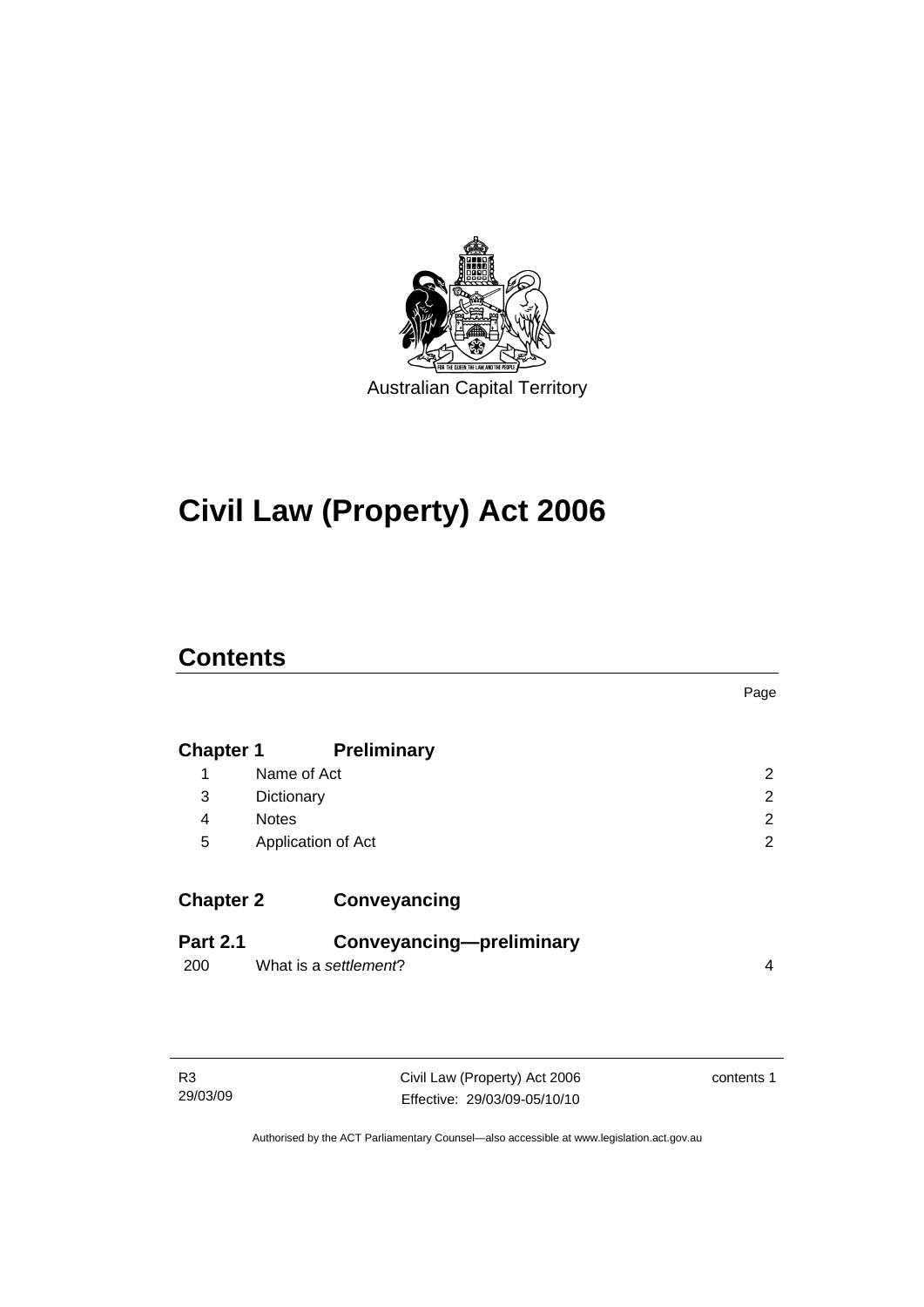#### **Contents**

| <b>Part 2.2</b> | General rules about property                                                 | Page            |
|-----------------|------------------------------------------------------------------------------|-----------------|
| Division 2.2.1  | Rules of law on certain points                                               |                 |
| 201             | Instruments required to be in writing                                        | 5               |
| 202             | Creation of interests in land by word of mouth                               | 6               |
| 203             | Exceptions to s 201 and s 202                                                | 6               |
| 204             | Proceedings do not lie on certain unwritten agreements                       | $\overline{7}$  |
| 205             | Assignment of debts and things in action                                     | 8               |
| 206             | Merger                                                                       | 8               |
| 207             | Equitable waste                                                              | 9               |
| Division 2.2.2  | <b>Property generally</b>                                                    |                 |
| 208             | Person may assure property to self or to self and others                     | 9               |
| 209             | Power for corporations to hold property as joint tenants                     | 9               |
| 210             | Interpretation of conveyance etc of property to 2 or more people<br>together | 10              |
| 211             | Tenants in common of equitable estate acquiring legal estate                 | 10              |
| 212             | People taking who are not parties                                            | 11              |
| 213             | Presumption of survivorship                                                  | 11              |
| 214             | Provisions about supplemental instruments                                    | 11              |
| Division 2.2.3  | <b>Ending life interests</b>                                                 |                 |
| 215             | Meaning of life interest for div 2.2.3                                       | 12              |
| 216             | Wrongful holding over of life interest etc                                   | 12 <sup>2</sup> |
| 217             | Vesting of interests on end of life interest—evidence of death               | 12 <sup>2</sup> |
| 218             | Vesting orders made in error                                                 | 13              |
| <b>Part 2.3</b> | General rules about deeds and documents of<br>corporations                   |                 |
| Division 2.3.1  | Deeds and their effect                                                       |                 |
| 219             | Signature and attestation of deeds                                           | 15              |
| 220             | Receipt in deed sufficient                                                   | 15              |
| 221             | Receipt in deed or endorsed evidence for subsequent purchaser                | 16              |
| 222             | How powers of appointment are to be exercised                                | 16              |
| Division 2.3.2  | <b>Operation of deeds</b>                                                    |                 |
| 223             | Limitations may be made by direct conveyance without uses                    | 16              |
| contents 2      | Civil Law (Property) Act 2006                                                | R <sub>3</sub>  |
|                 | Effective: 29/03/09-05/10/10                                                 | 29/03/09        |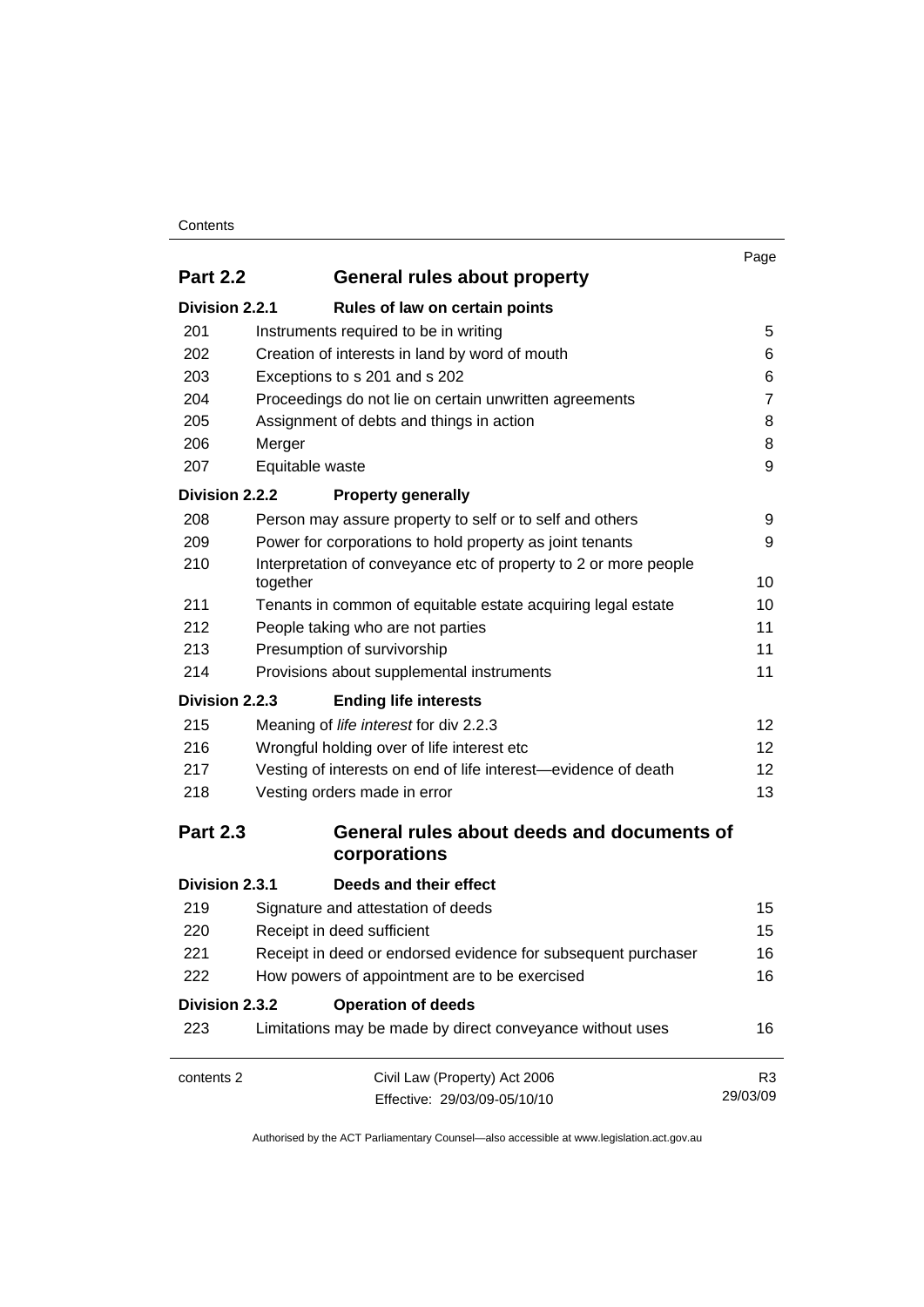|                 |                                                                            | Contents   |
|-----------------|----------------------------------------------------------------------------|------------|
|                 |                                                                            | Page       |
| 224             | In conveyance use of word grant unnecessary                                | 16         |
| 225             | Rights of entry etc                                                        | 17         |
| 226             | Certain conveyance etc void                                                | 17         |
| Division 2.3.3  | <b>Documents of corporations</b>                                           |            |
| 227             | Execution of documents by or on behalf of corporations                     | 17         |
| Division 2.3.4  | <b>Powers of appointment</b>                                               |            |
| 228             | Application-div 2.3.4                                                      | 19         |
| 229             | Appointments to be valid despite exclusion of object                       | 19         |
| <b>Part 2.4</b> | <b>Sales and other transactions</b>                                        |            |
| Division 2.4.1  | Dispositions on trust for sale or with power of sale                       |            |
| 230             | Meaning of <i>purchaser</i> for div 2.4.1                                  | 20         |
| 231             | Consents to execution of trust for sale etc.                               | 20         |
| 232             | Purchaser not to be concerned with trusts of proceeds of sale              | 21         |
| 233             | Settlements of personal property invested in land                          | 21         |
| 234             | Powers given to trustees for sale                                          | 22         |
| 235             | Application of income of land under trust for sale                         | 22         |
| 236             | Partition of land under trust for sale                                     | 22         |
| 237             | Powers of Supreme Court if trustees for sale decline to exercise<br>powers | 24         |
| Division 2.4.2  | <b>Voidable dispositions</b>                                               |            |
| 238             | Meaning of purchaser for div 2.4.2                                         | 24         |
| 239             | Voluntary dispositions to defraud creditors voidable                       | 24         |
| 240             | Voluntary dispositions of land-how far voidable against purchasers         | 25         |
| 241             | Acquisitions of reversions at under value                                  | 25         |
| <b>Part 2.5</b> | <b>Partition</b>                                                           |            |
| 242             | Definitions-pt 2.5                                                         | 26         |
| 243             | Court may order partition of land held in co-ownership                     | 26         |
| 244             | Power of Supreme Court to order sale instead of partition                  | 26         |
| 245             | Authority for interested person to bid                                     | 28         |
| 246             | Parties to partition proceedings                                           | 28         |
| 247             | Several sales in same partition proceeding                                 | 28         |
| R <sub>3</sub>  | Civil Law (Property) Act 2006                                              | contents 3 |

29/03/09 Effective: 29/03/09-05/10/10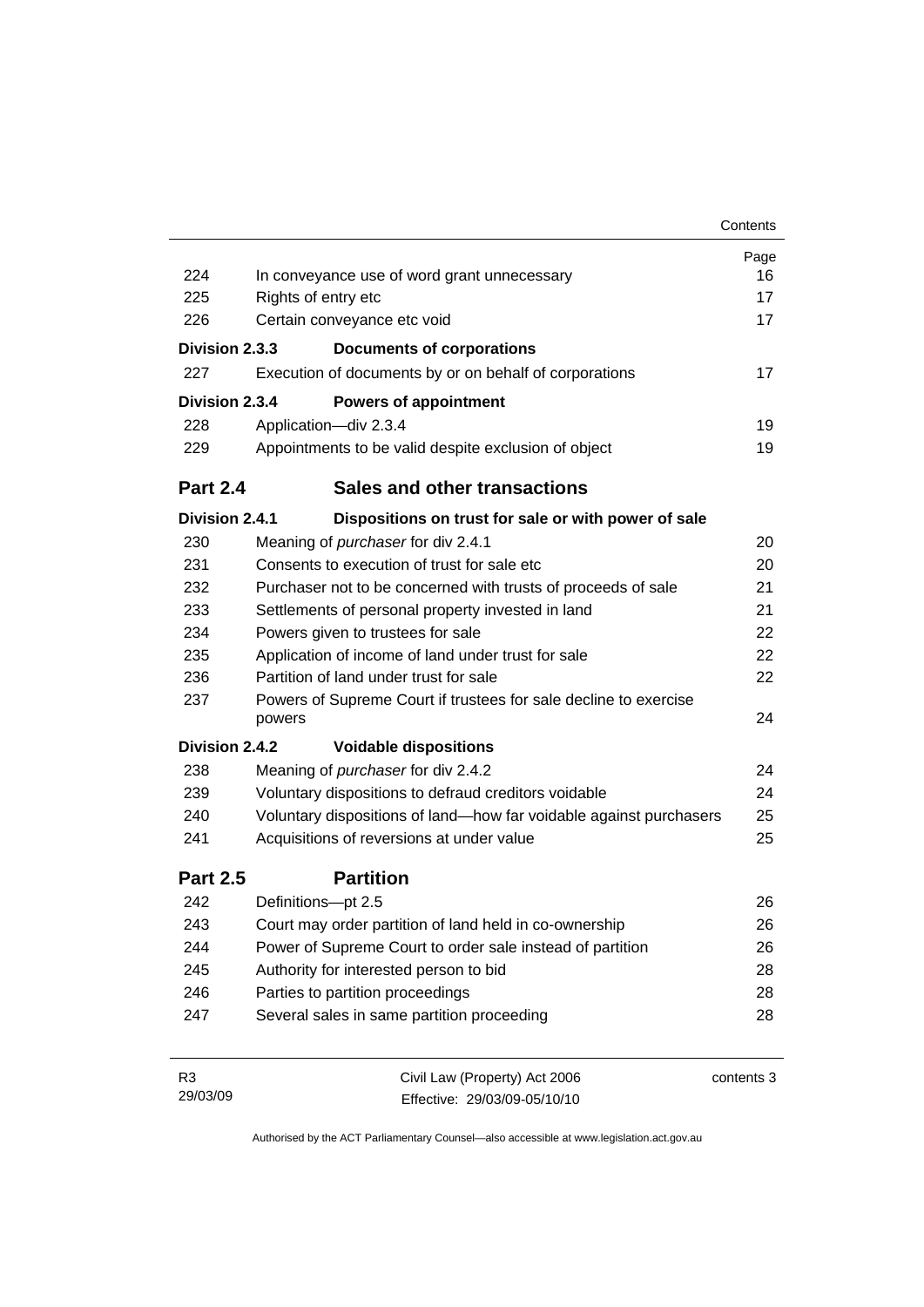#### **Contents**

|                  |                                                 | Page |
|------------------|-------------------------------------------------|------|
| <b>Part 2.6</b>  | <b>Apportionment</b>                            |      |
| 248              | Definitions-pt 2.6                              | 30   |
| 249              | Application of pt 2.6 to dividends of companies | 30   |
| 250              | Income apportionable in relation to time        | 30   |
| 251              | Time when apportioned part is payable           | 31   |
| 252              | Recovery of apportioned parts                   | 31   |
| 253              | Exceptions and application                      | 32   |
| <b>Part 2.7</b>  | Children and children's property                |      |
| 254              | Receipts by certain children                    | 33   |
| 255              | Management of land during childhood             | 33   |
| 256              | Power to appoint trustees of child's property   | 34   |
| 257              | Powers and duties of guardian                   | 36   |
| <b>Part 2.8</b>  | <b>Rights-of-way</b>                            |      |
| 258              | No right-of-way by user against Territory etc   | 37   |
| <b>Chapter 3</b> | <b>Mortgages</b>                                |      |
| <b>Part 3.1</b>  | Powers in relation to mortgages                 |      |
| 300              | Application-pt 3.1                              | 38   |
| 301              | Powers incidental to mortgages                  | 38   |
| 302              | Receipt for purchase money sufficient discharge | 39   |
| 303              | Notice of sale                                  | 39   |

| 303 | Notice of sale                                        | 39 |
|-----|-------------------------------------------------------|----|
| 304 | Purported exercise of power of sale                   | 40 |
| 305 | Application of purchase money by mortgagee            | 40 |
| 306 | Property that may be transferred to purchaser         | 40 |
| 307 | Mortgagee may call for documents relating to property | 41 |
| 308 | Appointment of receiver                               | 41 |
| 309 | Receiver taken to be agent of mortgagor               | 42 |
| 310 | Powers of receiver                                    | 42 |
| 311 | Ending appointment of receiver etc                    | 42 |
| 312 | Commission to receiver                                | 42 |
| 313 | Receiver to insure if required                        | 43 |
|     |                                                       |    |

| contents 4 | Civil Law (Property) Act 2006 | R3       |
|------------|-------------------------------|----------|
|            | Effective: 29/03/09-05/10/10  | 29/03/09 |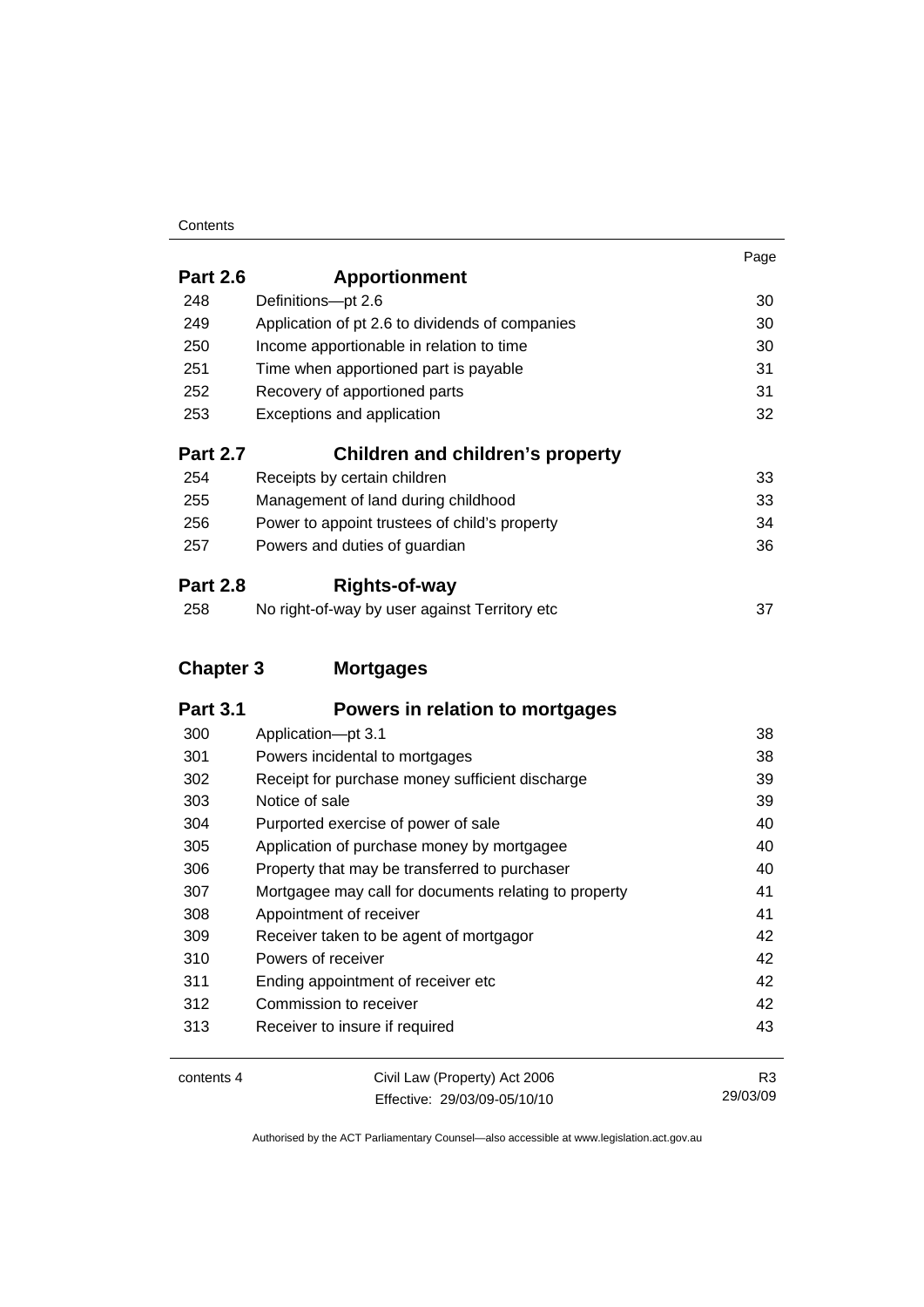| 314              | Application of amounts received by receiver                 | Page<br>43 |
|------------------|-------------------------------------------------------------|------------|
| <b>Part 3.2</b>  | <b>Mortgages-other provisions</b>                           |            |
| 315              | Effect of repayment on ejectment by mortgagee               | 44         |
| 316              | Section 315 not to apply in certain cases                   | 45         |
| 317              | Redemption if mortgagee absent or unknown                   | 45         |
| <b>Chapter 4</b> | <b>Leases</b>                                               |            |
| <b>Part 4.1</b>  | Leases-general provisions                                   |            |
| Division 4.1.1   | Lessee's and lessor's obligations                           |            |
| 400              | Lessee's obligations attach to reversion                    | 47         |
| 401              | Lessor's obligations to run with reversion                  | 48         |
| 402              | Lessee to give notice of ejectment to lessor                | 48         |
| Division 4.1.2   | Renewal of headlease without surrender of sublease          |            |
| 403              | Renewal of headlease                                        | 49         |
| 404              | Rights on renewal                                           | 49         |
| <b>Part 4.2</b>  | Leases to and for children and for absent<br>lessors        |            |
| 405              | Leases for children                                         | 51         |
| 406              | Costs of lease authorisation application for child          | 51         |
| 407              | Renewal of leases by children                               | 52         |
| 408              | Renewal of leases for people not amenable to process        | 52         |
| 409              | Preconditions for grant or renewal of lease to be satisfied | 53         |
| 410              | Application of amounts paid for lease renewal under pt 4.2  | 53         |
| 411              | Validity of surrenders and leases under pt 4.2              | 53         |
| 412              | Costs of applications under pt 4.2                          | 54         |
| <b>Part 4.3</b>  | <b>Breach of insurance provisions</b>                       |            |
| 413              | Application-pt 4.3                                          | 55         |
| 414              | Relief against forfeiture for failure to insure             | 55         |
| 415              | Record of relief granted                                    | 55         |
| 416              | Limit on relief                                             | 55         |
| R <sub>3</sub>   | Civil Law (Property) Act 2006                               | contents 5 |
| 29/03/09         | Effective: 29/03/09-05/10/10                                |            |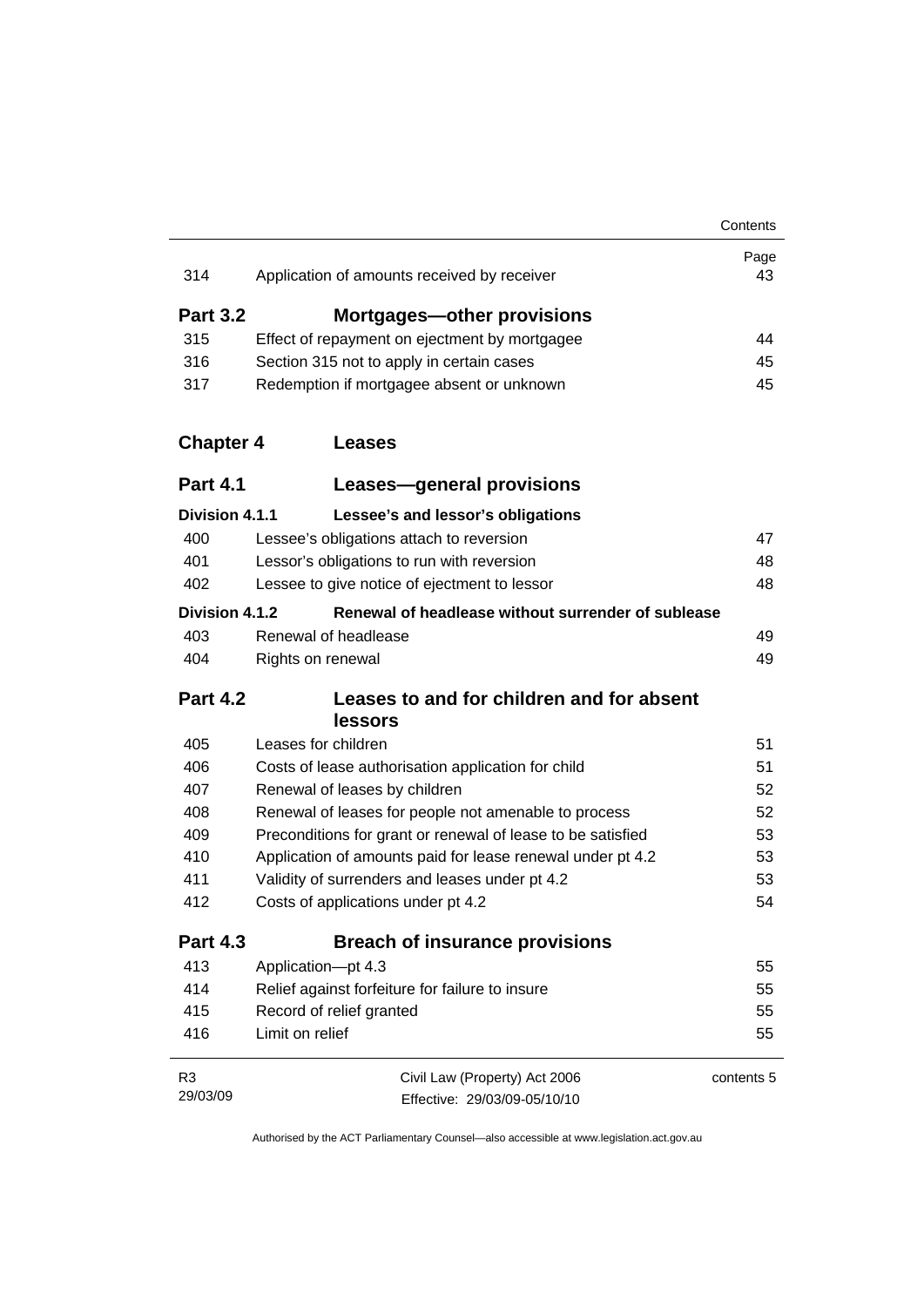| 417             | Noncomplying insurance                                   | Page<br>56 |
|-----------------|----------------------------------------------------------|------------|
| 418             | Protection of purchaser of leasehold against forfeiture  | 56         |
|                 |                                                          |            |
| <b>Part 4.4</b> | Restriction of effect of licence or waiver by            |            |
|                 | lessor                                                   |            |
| 419             | Application-pt 4.4                                       | 58         |
| 420             | Effect of licence given to lessee                        | 58         |
| 421             | Operation of partial licences                            | 59         |
| 422             | Apportionment of conditions of entry on severance        | 60         |
| 423             | Waiver of benefit of lease provision                     | 60         |
| <b>Part 4.5</b> | <b>Forfeiture of leases</b>                              |            |
| 424             | Definitions-pt 4.5                                       | 61         |
| 425             | Application-pt 4.5                                       | 61         |
| 426             | Restrictions on re-entry or forfeiture                   | 61         |
| 427             | Notices under s 426 (1)                                  | 63         |
| 428             | Protection of sublessees                                 | 63         |
| <b>Part 4.6</b> | Leases invalidly granted under powers                    |            |
| 429             | Pt 4.6 does not bind the Territory                       | 64         |
| 430             | Leases taken to be granted in intended exercise of power | 64         |
| 431             | Certain invalid leases taken to be agreements to lease   | 64         |
| 432             | Certain leases validated                                 | 65         |
| 433             | Acceptance of rent taken to be confirmation of lease     | 66         |
| 434             | Lessee bound to accept confirmation                      | 66         |
| 435             | Pt 4.6 does not affect certain other rights              | 67         |
| <b>Part 4.7</b> | <b>Recovery of leased premises</b>                       |            |
| 436             | Application-pt 4.7                                       | 68         |
| 437             | Who is an agent for pt 4.7?                              | 68         |
| 438             | Recovery of possession                                   | 68         |

contents 6 Civil Law (Property) Act 2006 Effective: 29/03/09-05/10/10

R3 29/03/09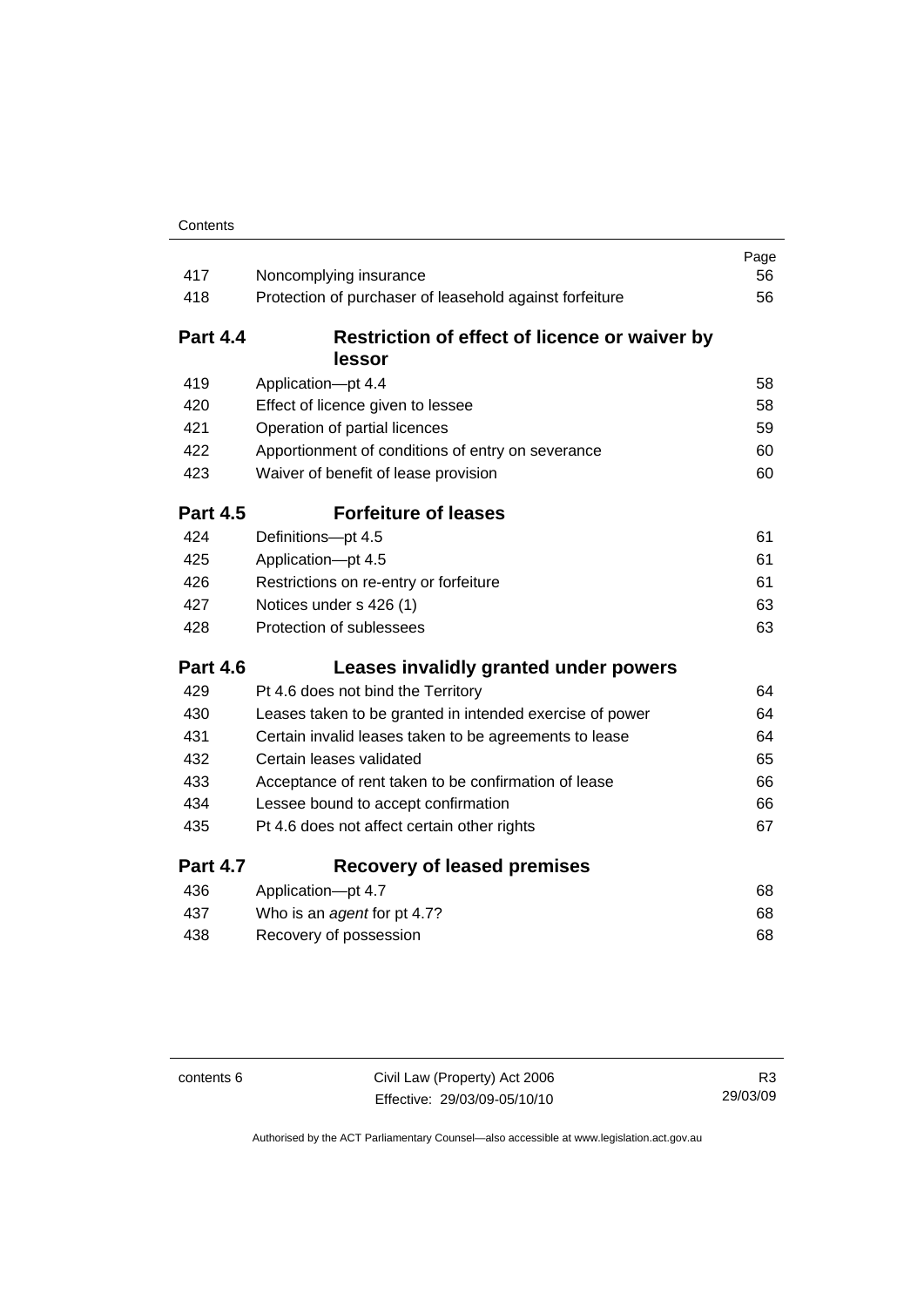|                   |                                                                                        | Page |
|-------------------|----------------------------------------------------------------------------------------|------|
| <b>Chapter 5</b>  | <b>Miscellaneous</b>                                                                   |      |
| <b>Part 5.1</b>   | Debts charged on property of deceased<br>person                                        |      |
| 500               | Charges on property of deceased person to be paid primarily out of<br>property charged | 70   |
| <b>Part 5.2</b>   | <b>Stipulations in contracts</b>                                                       |      |
| 501               | Stipulations not of the essence of contracts                                           | 72   |
| <b>Part 5.3</b>   | Miscellaneous-other provisions                                                         |      |
| 502               | Approved forms                                                                         | 73   |
| 503               | Regulation-making power                                                                | 73   |
| <b>Dictionary</b> |                                                                                        | 74   |
| <b>Endnotes</b>   |                                                                                        |      |
| 1                 | About the endnotes                                                                     | 79   |
| $\overline{2}$    | Abbreviation key                                                                       | 79   |
| 3                 | Legislation history                                                                    | 80   |
| 4                 | Amendment history                                                                      | 80   |
| 5                 | Earlier republications                                                                 | 81   |

**Contents**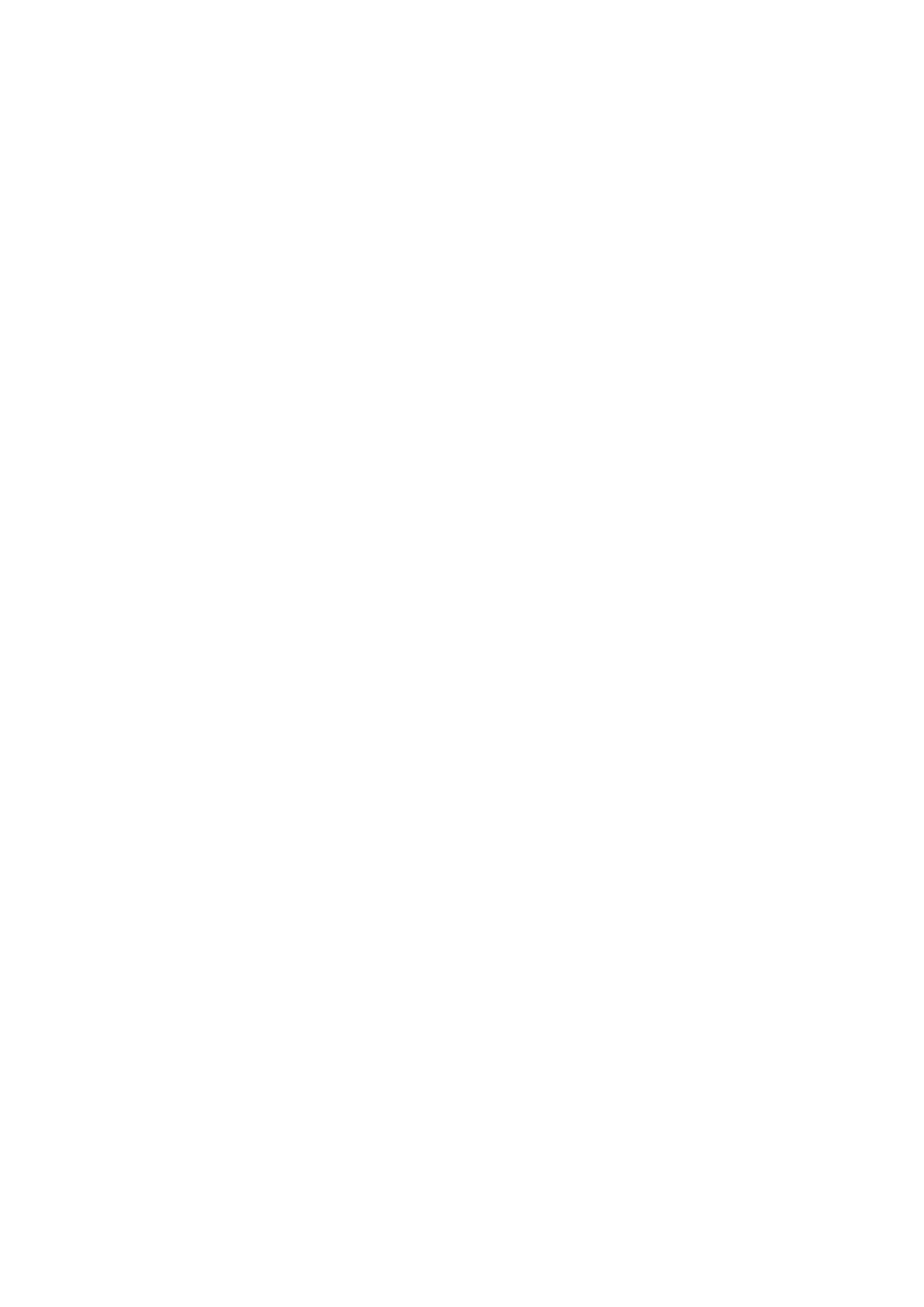<span id="page-10-0"></span>

# **Civil Law (Property) Act 2006**

An Act to amend, simplify and consolidate provisions about the law of property, and for other purposes

l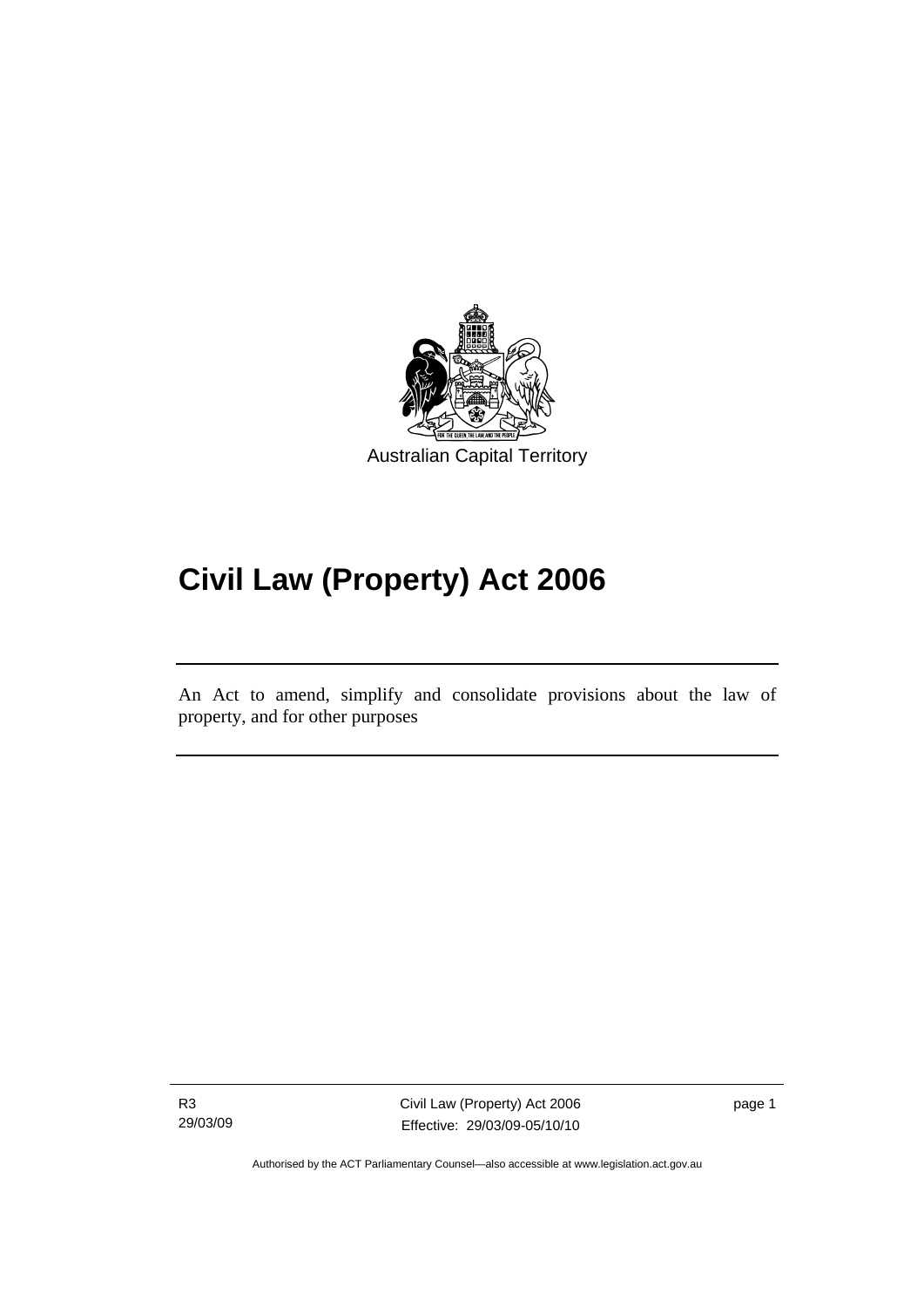<span id="page-11-0"></span>Section 1

# **Chapter 1** Preliminary

#### **1 Name of Act**

This Act is the *Civil Law (Property) Act 2006*.

#### **3 Dictionary**

The dictionary at the end of this Act is part of this Act.

*Note 1* The dictionary at the end of this Act defines certain terms used in this Act, and includes references (*signpost definitions*) to other terms defined elsewhere.

> For example, the signpost definition '*trustee company*—see the *Trustee Companies Act 1947*, dictionary.' means that the term 'trustee company' is defined in that dictionary and the definition applies to this Act.

*Note 2* A definition in the dictionary (including a signpost definition) applies to the entire Act unless the definition, or another provision of the Act, provides otherwise or the contrary intention otherwise appears (see Legislation Act, s 155 and s 156 (1)).

#### **4 Notes**

A note included in this Act is explanatory and is not part of this Act.

*Note* See the Legislation Act, s 127 (1), (4) and (5) for the legal status of notes.

#### **5 Application of Act**

- (1) This Act does not apply in relation to leasehold land (including leases of leasehold land) under the *Land Titles Act 1925* so far as there is an inconsistency with that Act.
- (2) If a provision of this Act is stated to apply to land under the *Land Titles Act 1925*, the provision is not taken (unless the contrary intention appears) to apply exclusively to land of that kind.

R3 29/03/09

Authorised by the ACT Parliamentary Counsel—also accessible at www.legislation.act.gov.au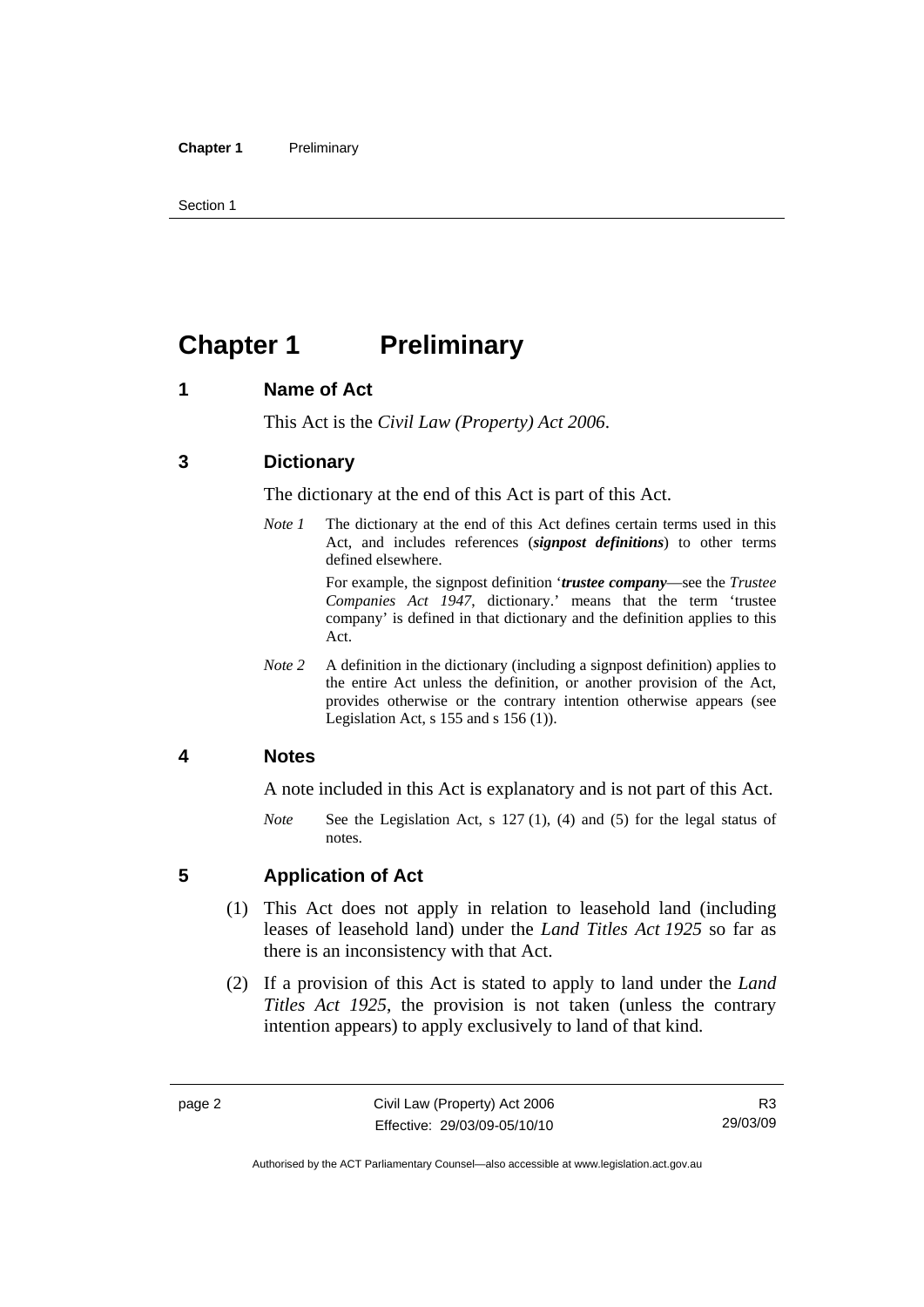- (3) This Act is subject to the following legislation:
	- (a) the *Consumer Credit Act 1995*;
	- (b) the *Consumer Credit (Australian Capital Territory) Code*;
	- (c) the *Consumer Credit (Australian Capital Territory) Regulations*;
	- (d) a law prescribed by regulation.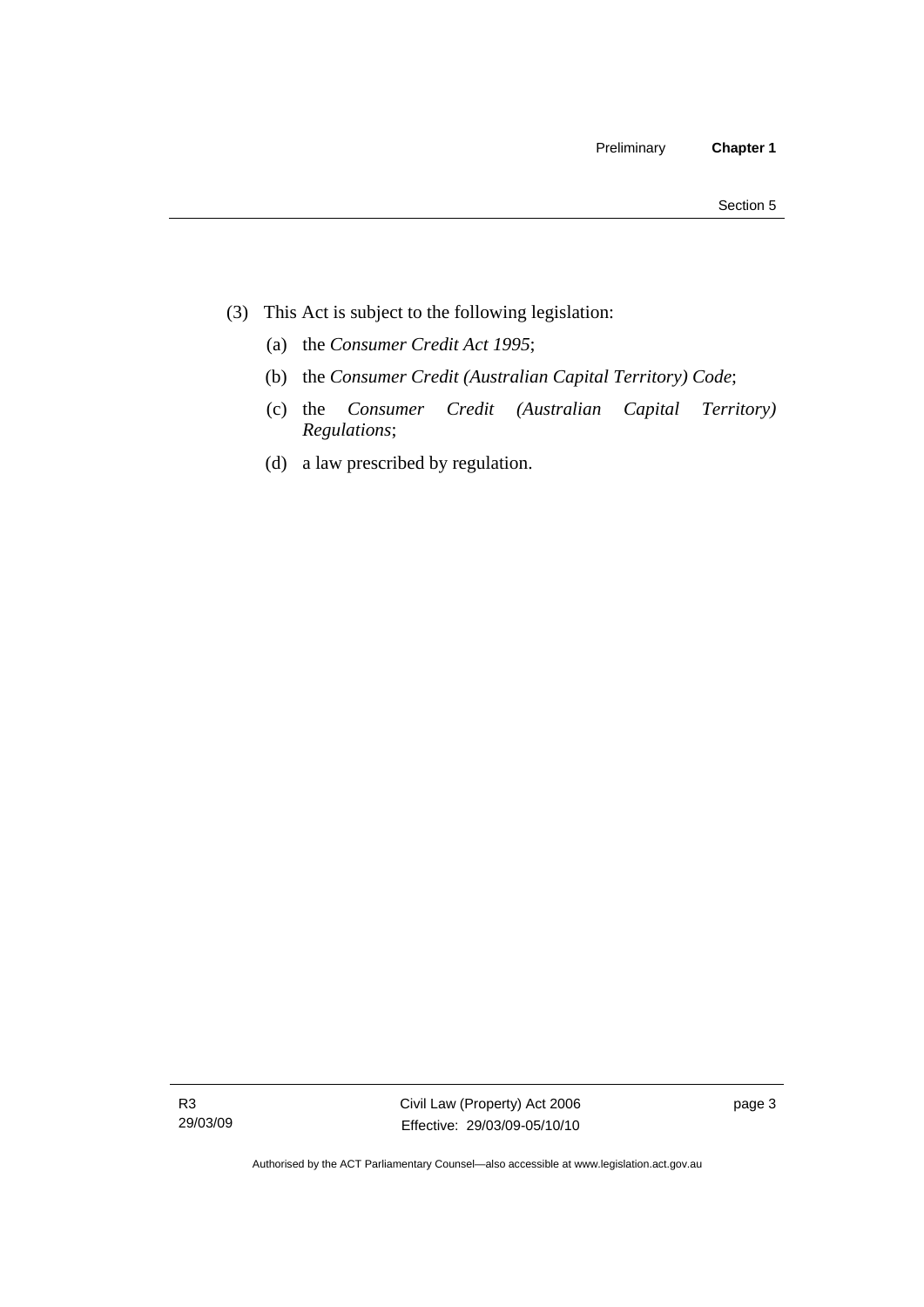<span id="page-13-0"></span>Section 200

# **Chapter 2 Conveyancing**

# **Part 2.1 Conveyancing—preliminary**

#### **200 What is a** *settlement***?**

- (1) A *settlement* is an instrument, or a number of instruments, under which land is-
	- (a) held by people in limited ownership by succession; or
	- (b) held in trust for people as limited owners by succession; or
	- (c) held in trust for a child in possession; or
	- (d) held in limited ownership by a trust for a child in possession.

#### **Example of settlement**

will

- *Note* An example is part of the Act, is not exhaustive and may extend, but does not limit, the meaning of the provision in which it appears (see Legislation Act, s 126 and s 132).
- (2) If a child is beneficially entitled to land, and because of an intestacy or otherwise there is no instrument under which the interest of the child arises or is acquired, a *settlement* is taken to have been made by the intestate or the person whose interest the child has acquired.
- (3) An interest not disposed of by a settlement, and remaining in or reverting to the settlor (or someone deriving title through the settlor), is an interest included in the settlement and coming to the settlor (or other person) under the settlement.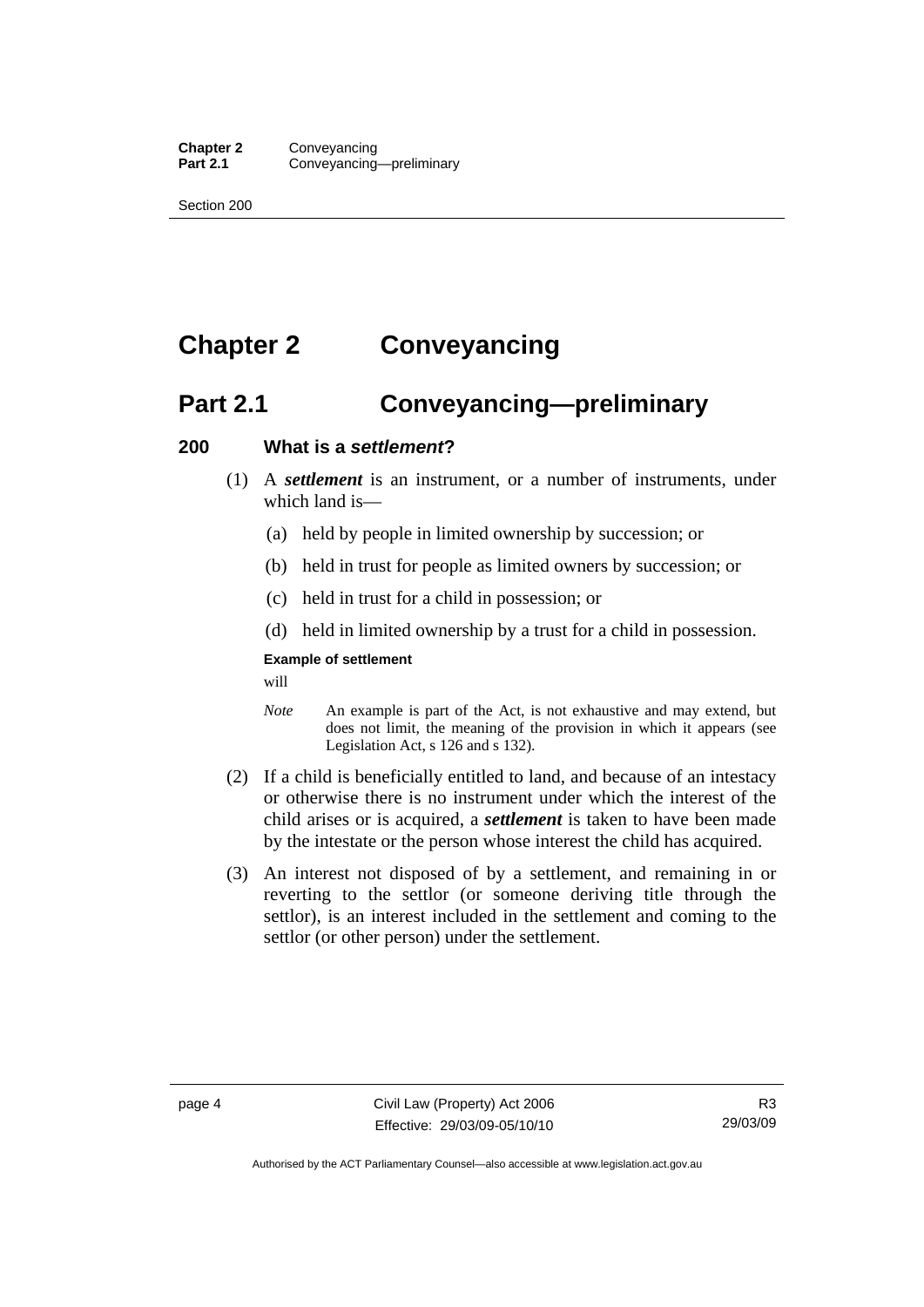# <span id="page-14-0"></span>**Part 2.2 General rules about property**

### **Division 2.2.1 Rules of law on certain points**

#### **201 Instruments required to be in writing**

- (1) An interest in land cannot be created or disposed of by a person except—
	- (a) by writing signed by the person or by the person's agent properly authorised in writing; or
	- (b) by the person's will; or
	- (c) by operation of law.
	- *Note 1* The Legislation Act, dict, pt 1 defines *interest*, in relation to land and other property, and *land*.
	- *Note 2* See also the Legislation Act, s 168 (References to person with interest in land include personal representative etc).
- (2) A declaration of trust by a person in relation to an interest in land must be—
	- (a) in writing signed by the person; or
	- (b) made by the person's will.
- (3) A disposition by a person of an equitable interest or trust existing at the time of the disposition must be—
	- (a) in writing signed by the person or by the person's agent properly authorised in writing; or
	- (b) made by the person's will.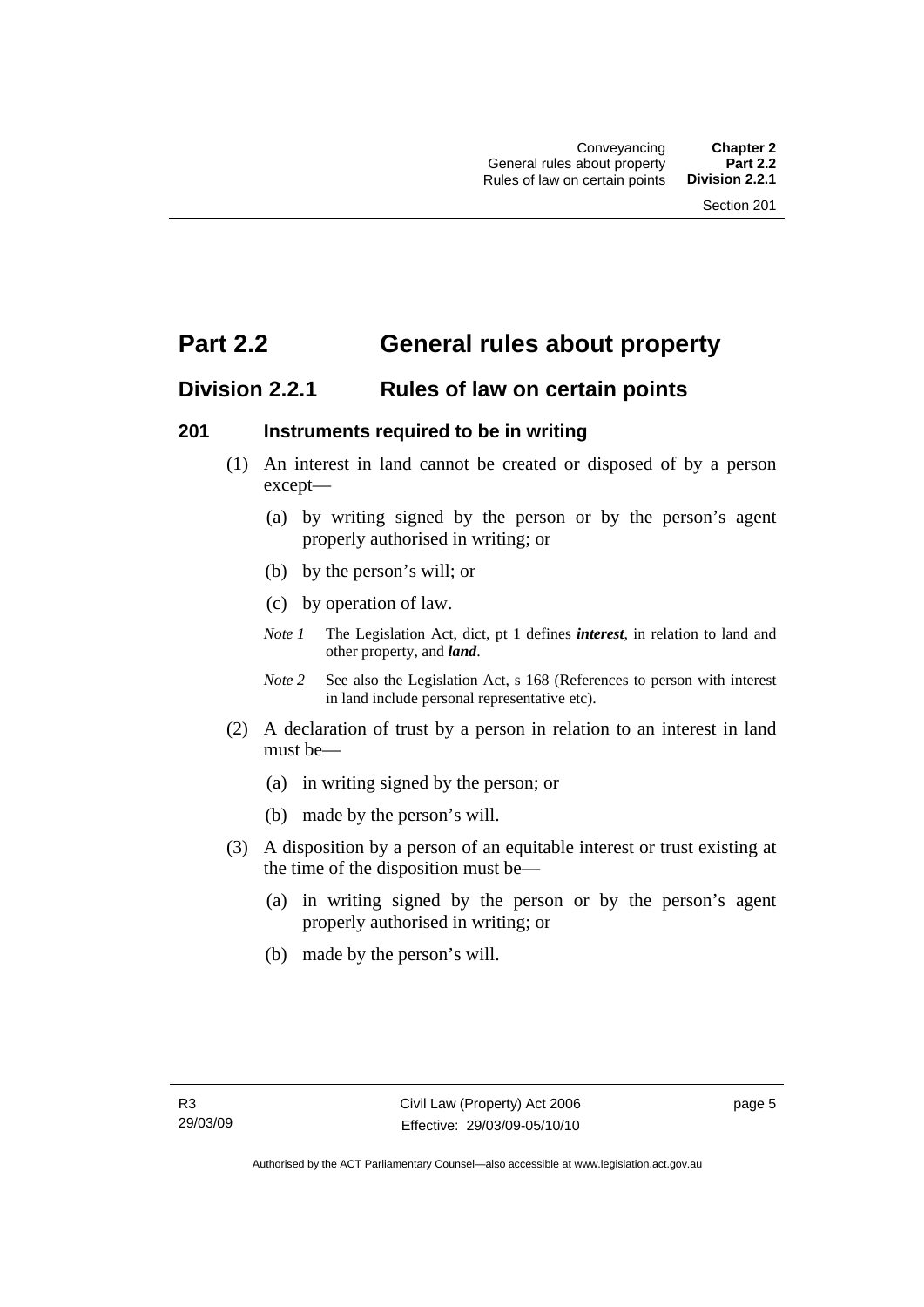- <span id="page-15-0"></span> (4) This section—
	- (a) does not affect the creation or operation of a resulting, implied or constructive trust; and
	- (b) is subject to section 202 (Creation of interests in land by word of mouth).

#### **202 Creation of interests in land by word of mouth**

- (1) This section applies to an interest in land if the interest is—
	- (a) created by word of mouth; and
	- (b) not put into writing signed by the person creating it or by the person's agent properly authorised in writing.
- (2) The interest is an interest at will only, whether or not consideration is given for it.

#### **203 Exceptions to s 201 and s 202**

- (1) Section 201 (Instruments required to be in writing) and section 202 (Creation of interests in land by word of mouth) do not—
	- (a) affect the creation by word of mouth of a lease that is at the highest rent reasonably obtainable without taking a fine and that takes effect in possession—
		- (i) for a term not longer than 3 years without a right for the lessee to extend the term; or
		- (ii) for a term not longer than 3 years with a right for the lessee to extend the term, at the best rent reasonably obtainable without taking a fine, for a further period, but so that the period of the lease and the period of the extension do not total longer than 3 years; or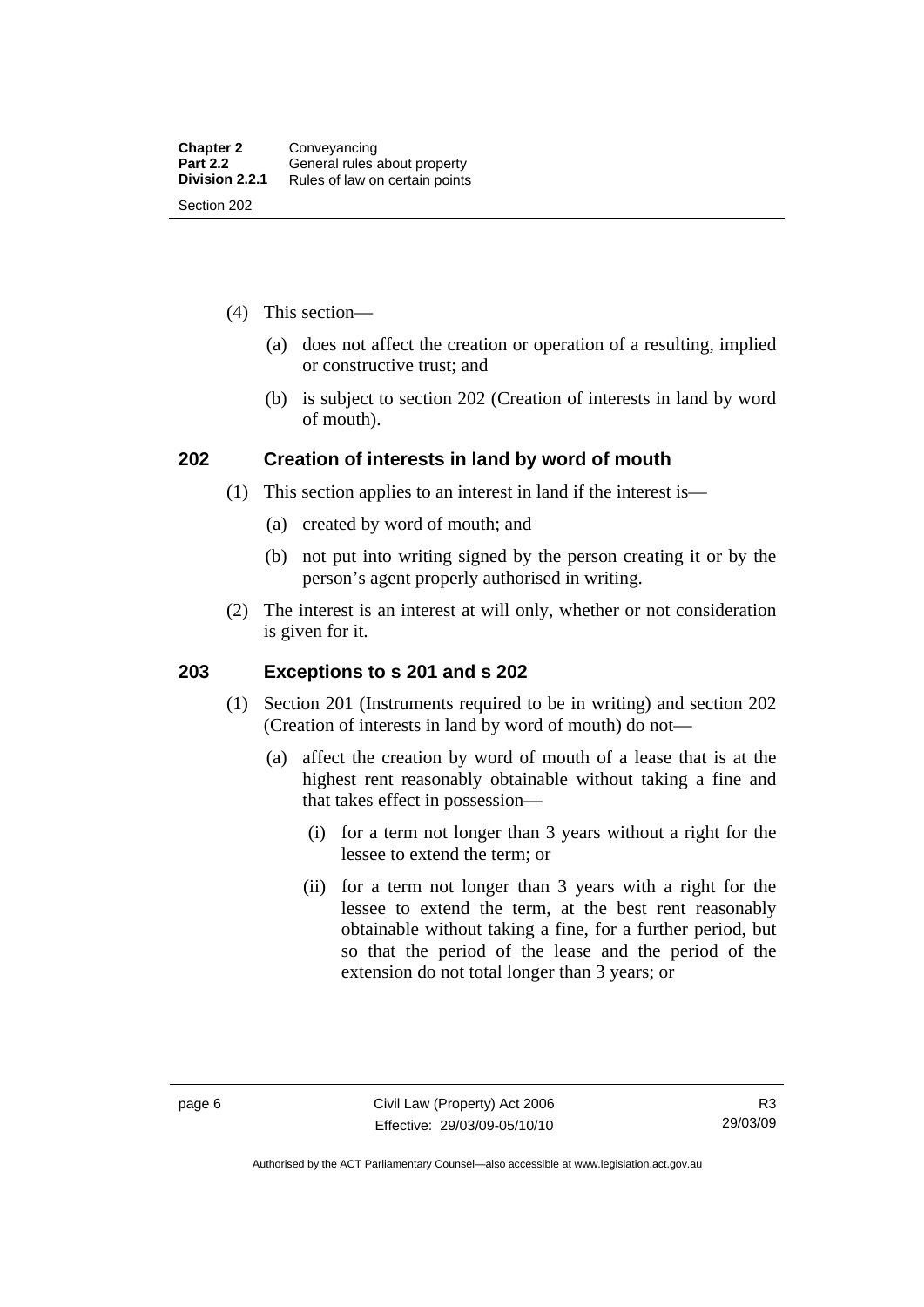- <span id="page-16-0"></span>(b) invalidate a disposition by will; or
- (c) affect an interest validly created before 26 June 1986; or
- (d) affect the law about part performance.
- *Note* A 'fine' is an amount paid by a tenant to a landlord for the grant, transfer or renewal of a lease. It is not an amount reasonably demanded to cover the landlord's expenses, rather an extortionate amount demanded by a landlord without reasonable cause (see Butterworths, Australian Legal Dictionary, p 477).
- (2) In this section:

*possession*—to remove any doubt, *possession* of land does not include receipt of income from the land.

#### **204 Proceedings do not lie on certain unwritten agreements**

- (1) A proceeding does not lie against a person on a contract for the sale or other disposition of land unless the agreement on which the proceeding is brought, or a memorandum or note of the agreement, is in writing signed by the person or by the person's agent properly authorised in writing.
- (2) This section—
	- (a) applies to contracts whenever they were made; and
	- (b) applies to land under the *Land Titles Act 1925*; and
	- (c) does not affect the law about part performance or sales by a court.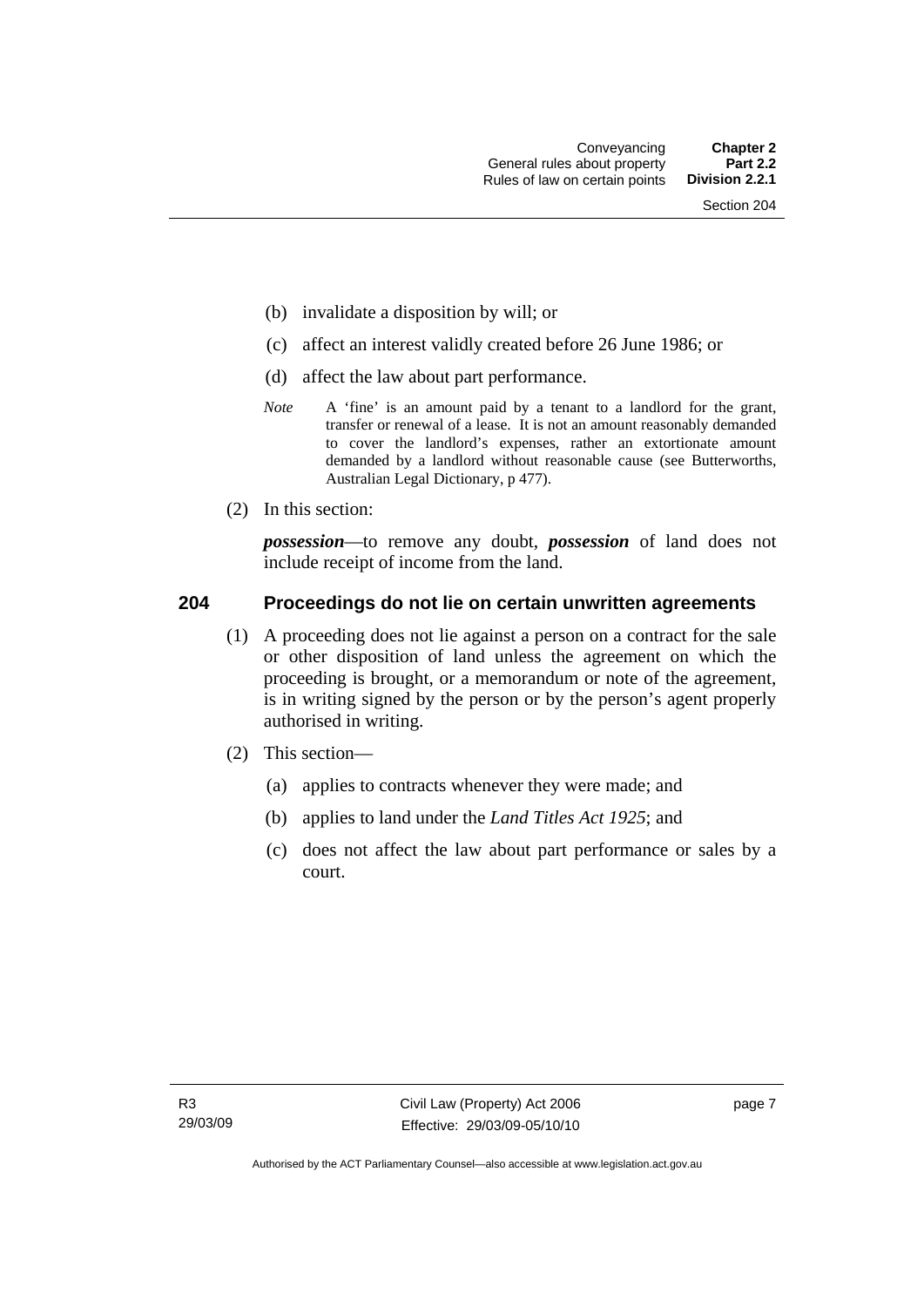#### <span id="page-17-0"></span>**205 Assignment of debts and things in action**

- (1) An absolute assignment, in writing signed by the assignor, of a debt or thing in action (other than an assignment expressed to be by charge only) is effective at law to transfer the right to the debt or thing in action if written notice of the assignment is given to the debtor, trustee, or other person, (the *liable person*) from whom the assignor would have been entitled to receive or claim the debt or thing in action.
	- *Note* A *thing in action* (also called a *chose in action*) is an intangible personal property right recognised and protected by the law. Examples include debts, money held at a bank, shares, rights under a trust, copyright, and the right to sue for breach of contract.
- (2) The transfer takes effect on the day the notice is given.
- (3) Without limiting subsection (1), the assignee may recover or otherwise enforce the debt or thing in action without involving the assignor.
- (4) However, the transfer is subject to all equities that would have been entitled to priority over the right of the assignee apart from this section.
- (5) If the liable person has notice that the assignment is disputed, or of any conflicting claims to the debt or thing in action, the liable person may—
	- (a) call on anyone claiming the debt or thing in action to interplead; or
	- (b) pay any amount in dispute into court.

#### **206 Merger**

An estate in land is merged in another estate by operation of law only if the beneficial interest in the estate is merged or extinguished in equity.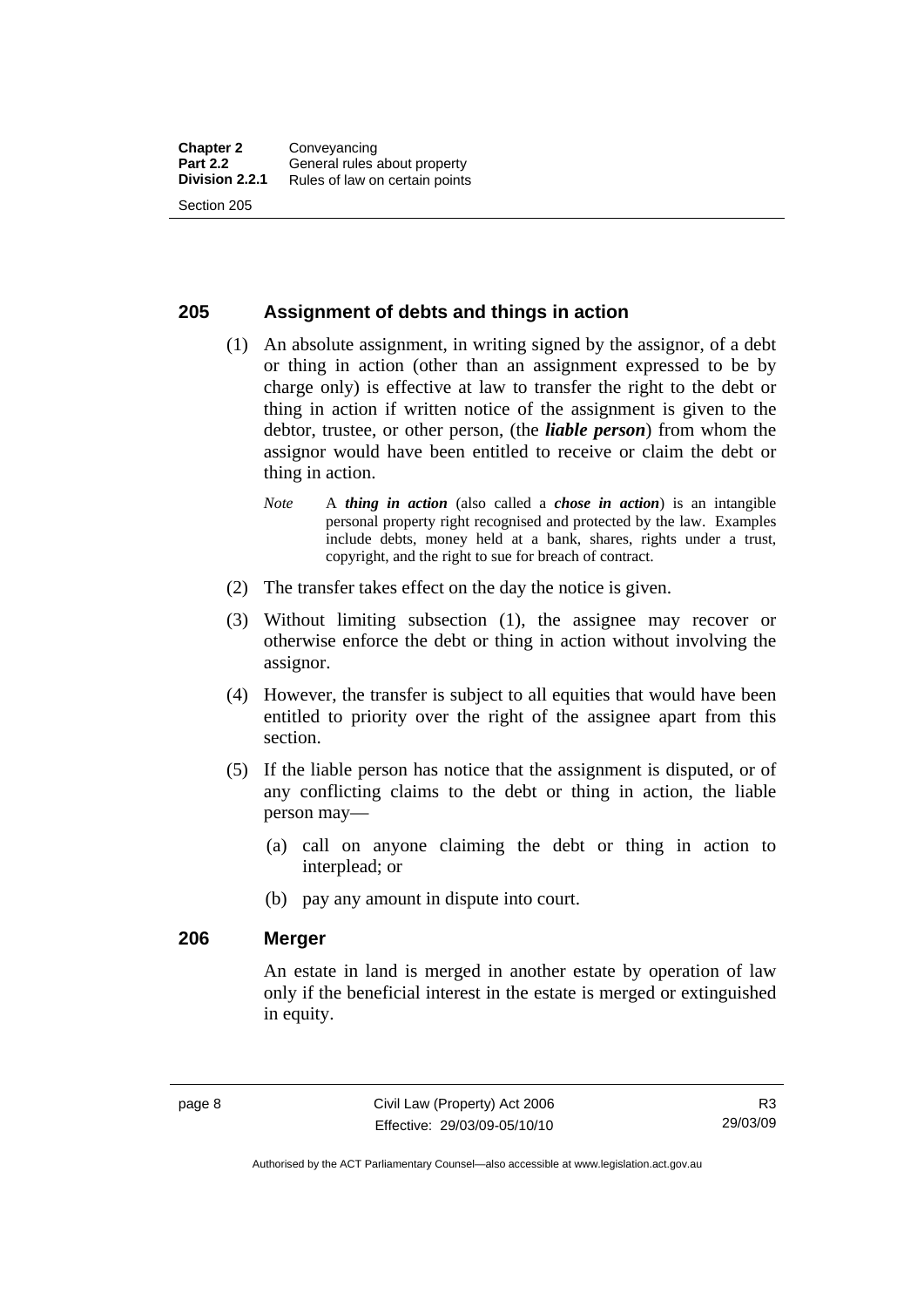#### <span id="page-18-0"></span>**207 Equitable waste**

An estate for life without impeachment of waste does not give the tenant for life a legal right to commit equitable waste, unless an intention to give the tenant for life that right expressly appears in the instrument creating the estate.

### **Division 2.2.2 Property generally**

#### **208 Person may assure property to self or to self and others**

A person may assure property to—

- (a) himself or herself; or
- (b) himself or herself and anyone else.

#### **209 Power for corporations to hold property as joint tenants**

- (1) A corporation may acquire and hold property in joint tenancy in the same way as if it were an individual.
- (2) Without limiting subsection (1), if a corporation and an individual become entitled to property under circumstances or an instrument that would have created a joint tenancy if the corporation were an individual, the corporation and individual are entitled to the property as joint tenants.
- (3) However, the acquisition and holding of property by a corporation in joint tenancy is subject to the conditions and restrictions that apply to the acquisition and holding of property by a corporation in severalty.
- (4) If a corporation that is a joint tenant of property is dissolved, the property devolves on the other joint tenant.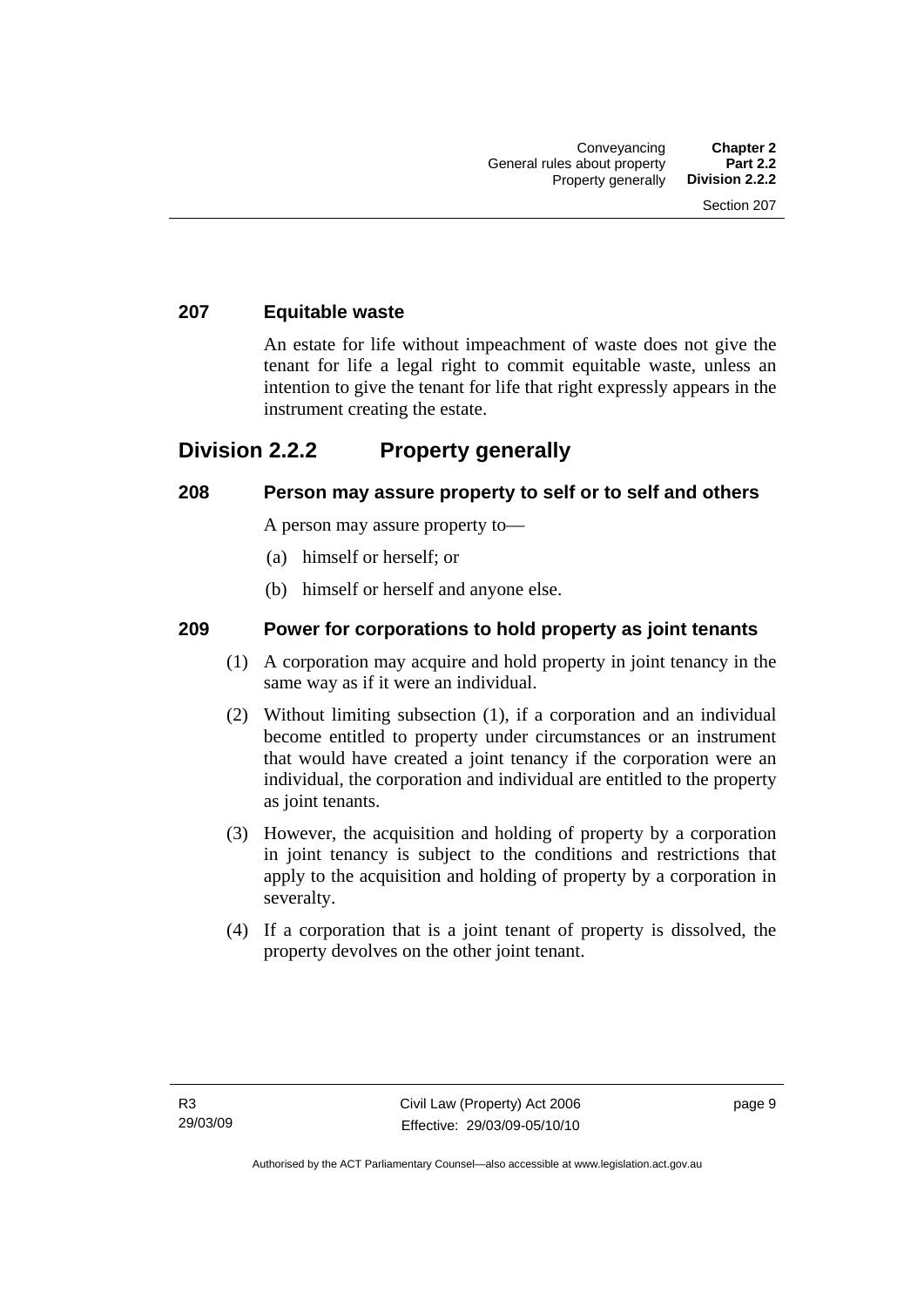#### <span id="page-19-0"></span>**210 Interpretation of conveyance etc of property to 2 or more people together**

- (1) A disposition of the beneficial interest in property (whether or not with the legal estate) to or for 2 or more people together beneficially is taken to be made to or for them as tenants in common, and not as joint tenants.
- (2) However, this section does not apply—
	- (a) to people who, under the instrument, are executors, administrators, trustees or mortgagees; or
	- (b) if the instrument expressly provides that they are to take as joint tenants.
- (3) This section applies to the interpretation of an instrument commencing after 8 May 1958.

#### **211 Tenants in common of equitable estate acquiring legal estate**

- (1) This section applies if—
	- (a) 2 or more people are beneficially entitled as tenants in common to an equitable estate in property; and
	- (b) they are or become entitled in their own right (whether as joint tenants or tenants in common) to the legal estate in the property; and
	- (c) their legal estate in the property is equal to, and coextensive with, their equitable estate in the property.
- (2) The legal and equitable estates in the property are both to be held by them as tenants in common unless they otherwise agree.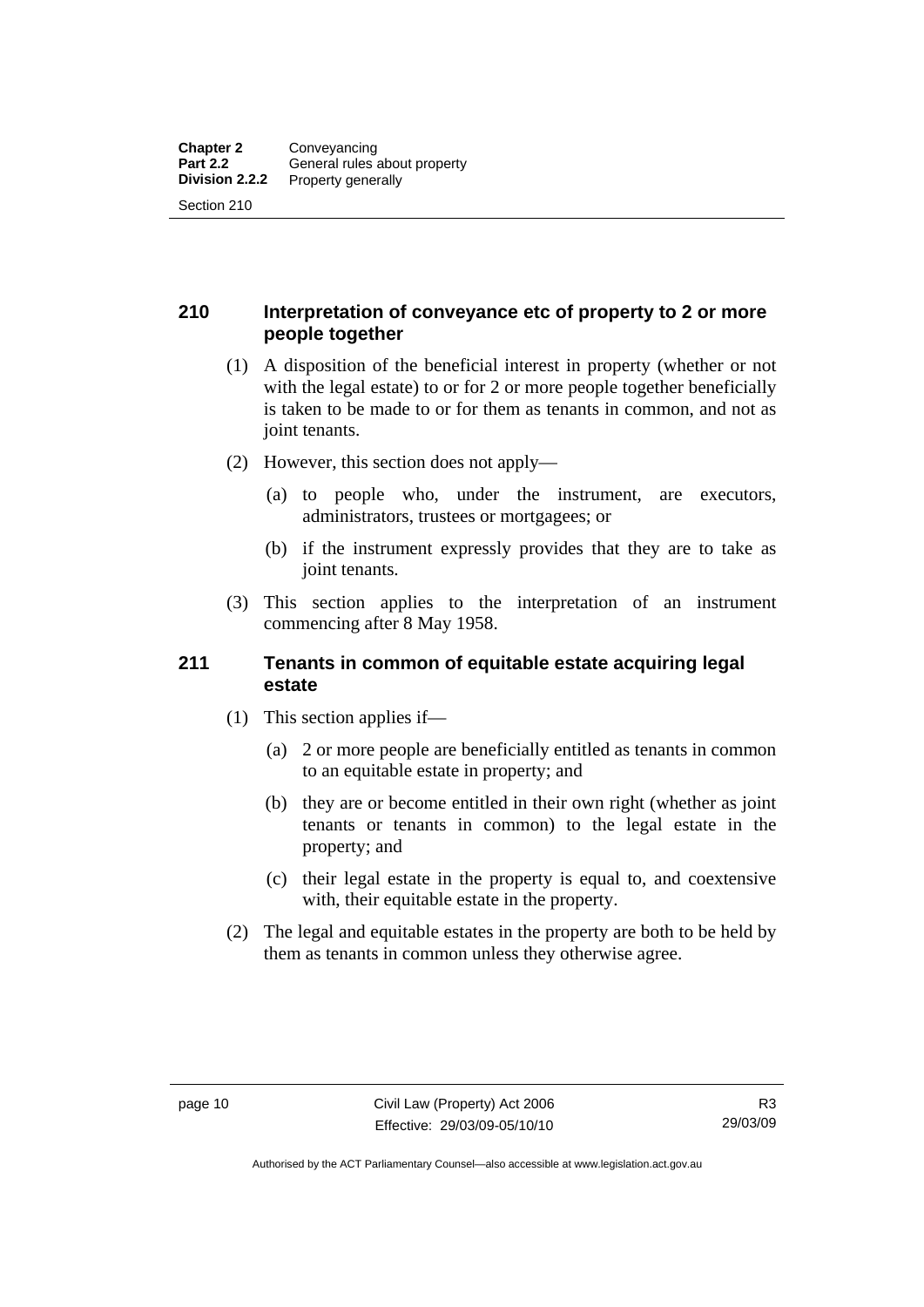#### <span id="page-20-0"></span>**212 People taking who are not parties**

- (1) A person may take an immediate or other interest in land or other property, or the benefit of a condition, right of entry, covenant or agreement over or in relation to land or other property, even though the person is not a party to the assurance or other instrument.
- (2) The person may sue, and is entitled to all rights and remedies, in relation to the land or other property as if the person had been a party to the assurance or other instrument.

#### **213 Presumption of survivorship**

- (1) If 2 people die at the same time or in an order that is uncertain, the deaths are, for purposes affecting title to land, taken to have happened in order of seniority, and the younger is taken to have survived the elder.
- (2) If more than 2 people die at the same time or in an order that is uncertain, the deaths are, for purposes affecting title to land, taken to have happened in order of seniority, and the youngest is taken to have survived the eldest.
- (3) This section is subject to the *Administration and Probate Act 1929*, part 3B (Simultaneous deaths).

#### **214 Provisions about supplemental instruments**

- (1) An instrument (the *supplemental instrument*) expressed to be supplemental to a previous instrument is, as far as practicable, to be read, and has effect, as if the supplemental instrument contained a full recital of the previous instrument.
- (2) This section does not operate to give a right to production of the previous instrument.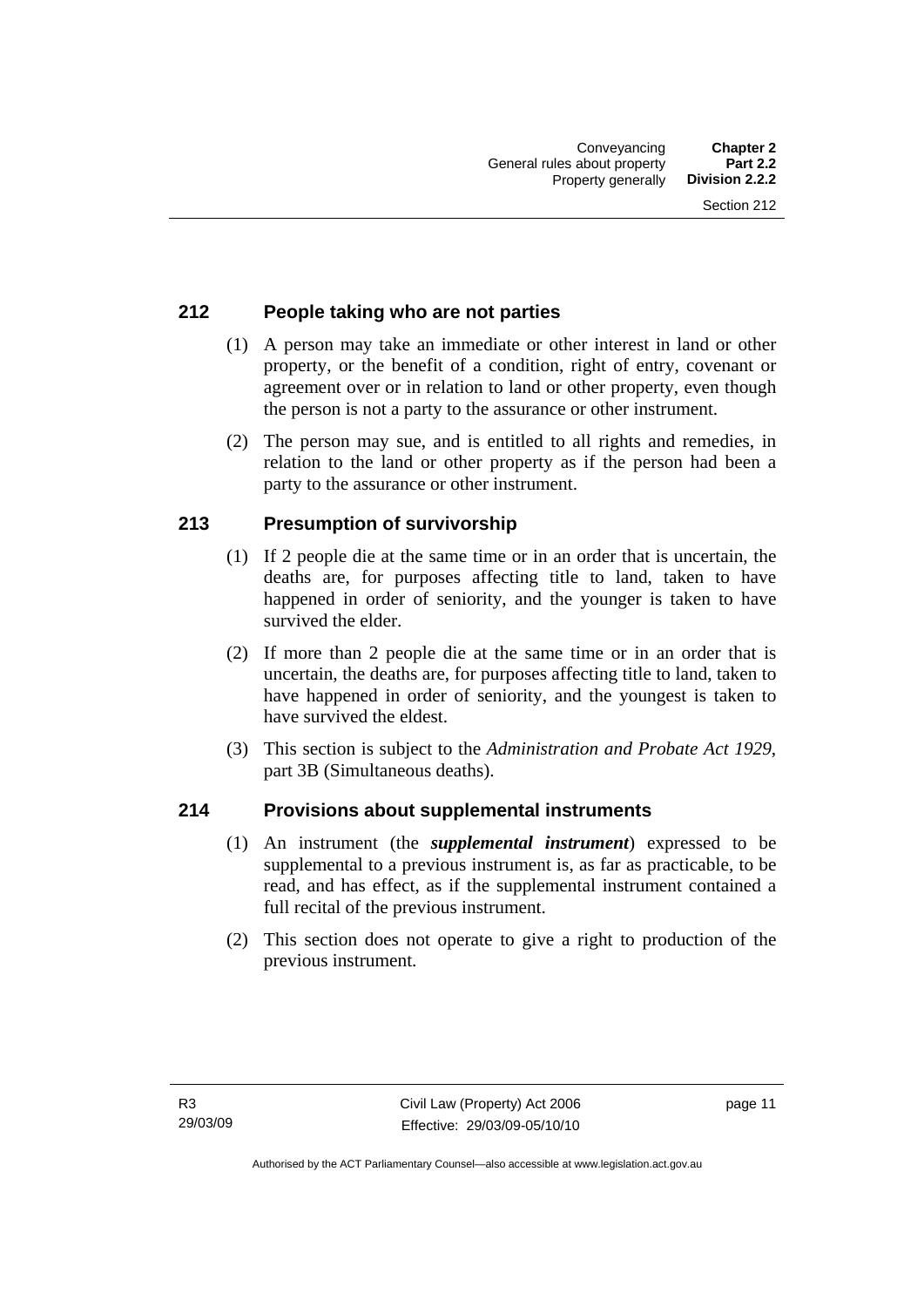<span id="page-21-0"></span> (3) A purchaser may accept the same evidence that the previous instrument does not affect the title as the purchaser could have accepted if it had only been mentioned in the supplemental instrument.

## **Division 2.2.3 Ending life interests**

#### **215 Meaning of** *life interest* **for div 2.2.3**

In this division:

*life interest* means an interest in property ending on the death of 1 or more people.

#### **216 Wrongful holding over of life interest etc**

- (1) This section applies if a person entitled to a life interest in property holds over or continues in possession of the property, the interest in the property, or the rents, profits or income of the property, after the end of the life interest without the express consent of the person next entitled to the property, or to the rents, profits or income of the property, on the ending of the life interest.
- (2) The holder of the life interest is liable in damages, to account for the rents, profits or income of the property, or both, to the person entitled to the property, or to the rents, profits or income, after the end of the life interest.

#### **217 Vesting of interests on end of life interest—evidence of death**

- (1) If a reversion, remainder or other interest in property is to vest in possession on the death of 1 or more people and the person entitled to the interest believes that the interest has become vested in possession because of the death of the relevant person, the person entitled to the interest (the *applicant*) may—
	- (a) apply to a court for appropriate orders in relation to the property; and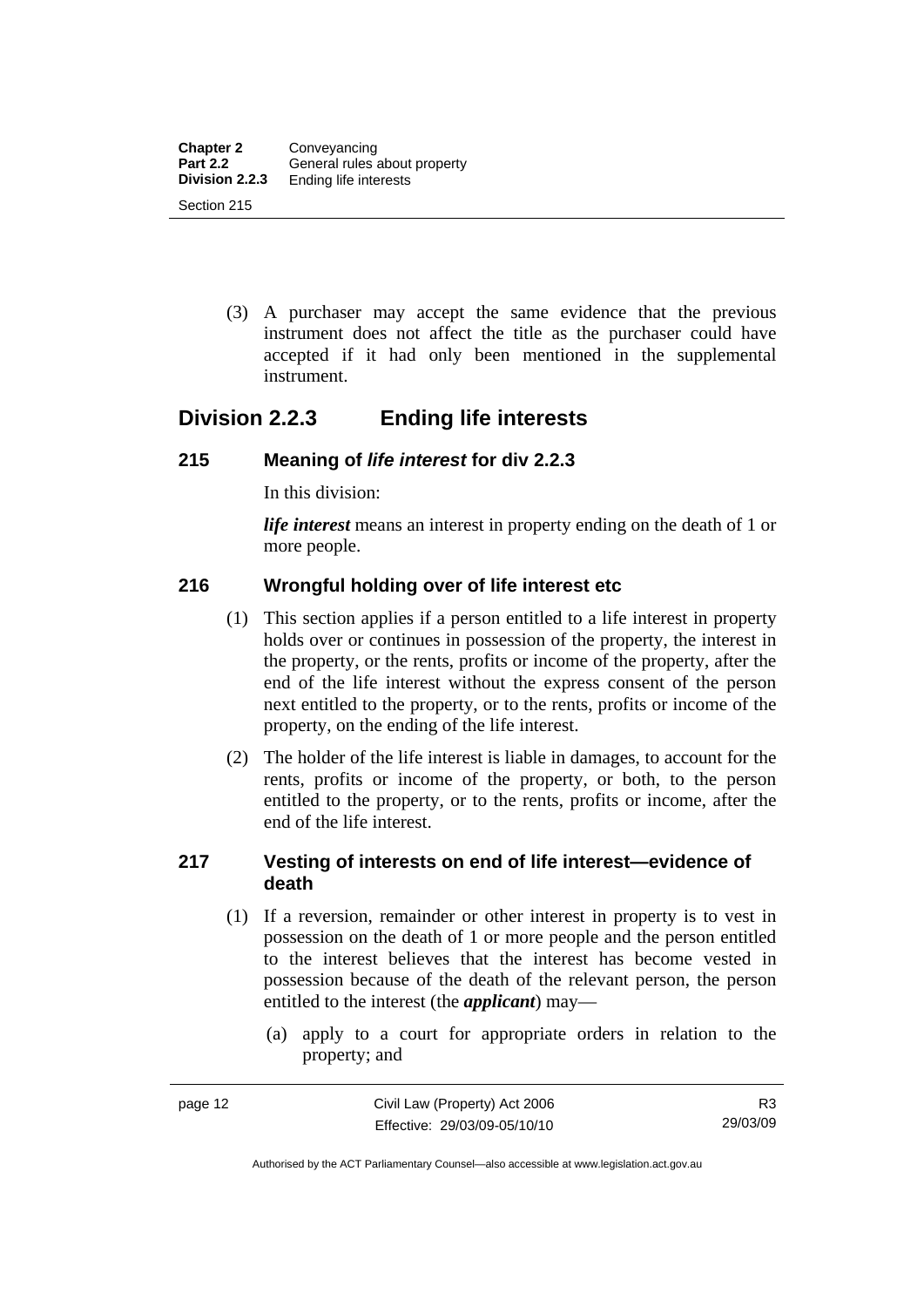- <span id="page-22-0"></span>(b) give the court evidence of the death of the relevant person.
- (2) If the court is satisfied that the relevant person has died, the court may make appropriate orders in relation to the property in which the interest is held.
- (3) Without limiting subsection (2), if evidence is given to the court that the relevant person has remained outside Australia, or has been absent from the place in Australia where the person might have been expected to be found, for 7 years or longer, then, unless it is proved to the satisfaction of the court that the relevant person is still alive, the court may order that the person is, for the proceeding, taken to have died and make appropriate orders on that basis.
- (4) If judgment is given against the applicant and the applicant later begins another proceeding in a court in which the applicant claims that the relevant person has died, the court in which the other proceeding is begun may order that the proceeding be stayed—
	- (a) for a stated time; or
	- (b) until a further order of the court; or
	- (c) permanently.
- (5) In this section:

*relevant person*, in relation to the vesting in possession of a reversion, remainder or other interest in property, means the person on whose death the interest vests in possession or, if the vesting of the interest in possession happens on the deaths of 2 or more people, the last of them to die.

#### **218 Vesting orders made in error**

- (1) This section applies if—
	- (a) a person with a life interest in property (the *interest-holder*) has been evicted from the property or deprived of the interest

page 13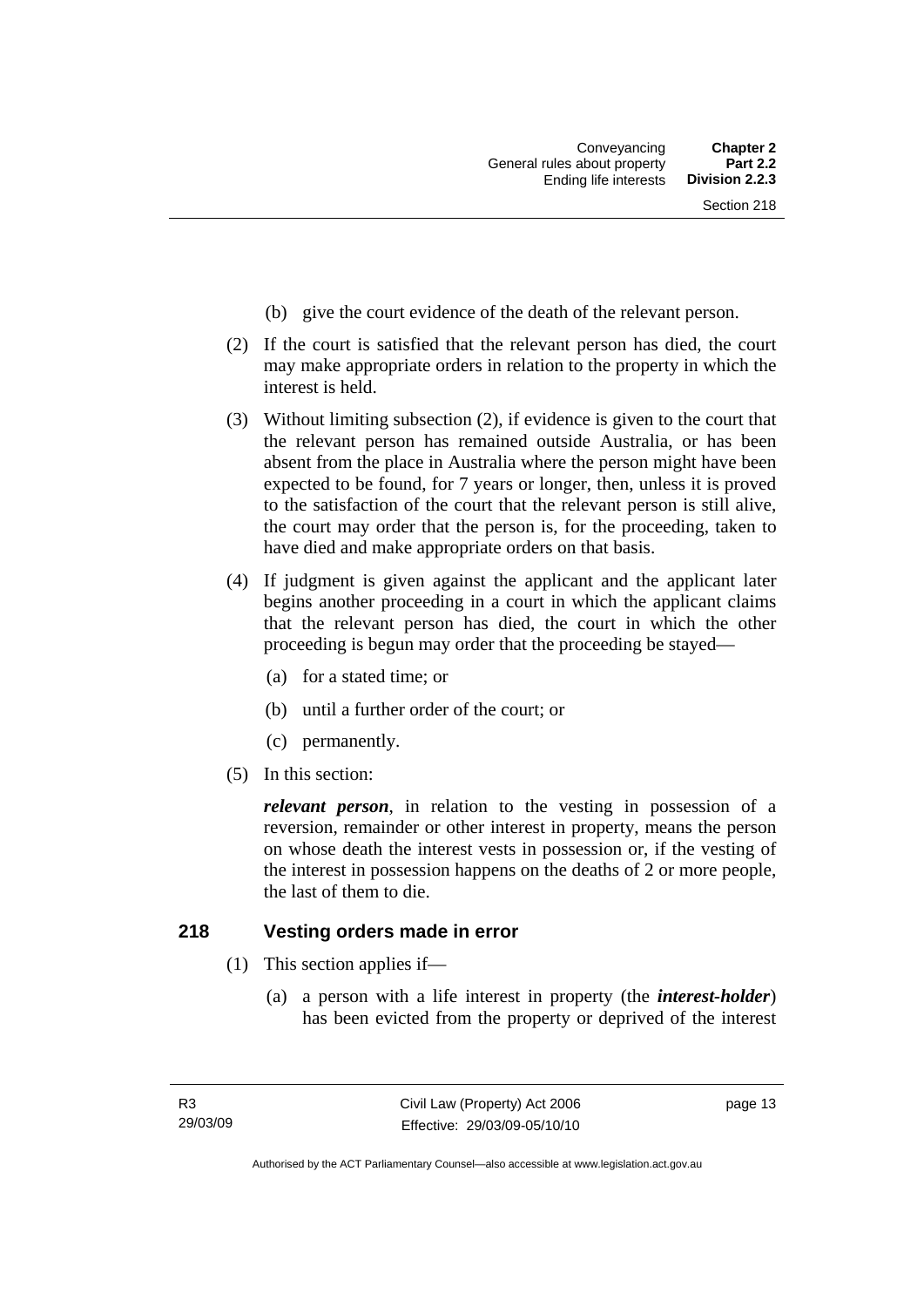because of an order made by a court on the basis that the life interest has ended; and

- (b) in a later court proceeding the court is satisfied that the life interest has not ended, or had not ended when the order was made.
- (2) The court hearing the later proceeding may give the interest-holder appropriate relief.

page 14 Civil Law (Property) Act 2006 Effective: 29/03/09-05/10/10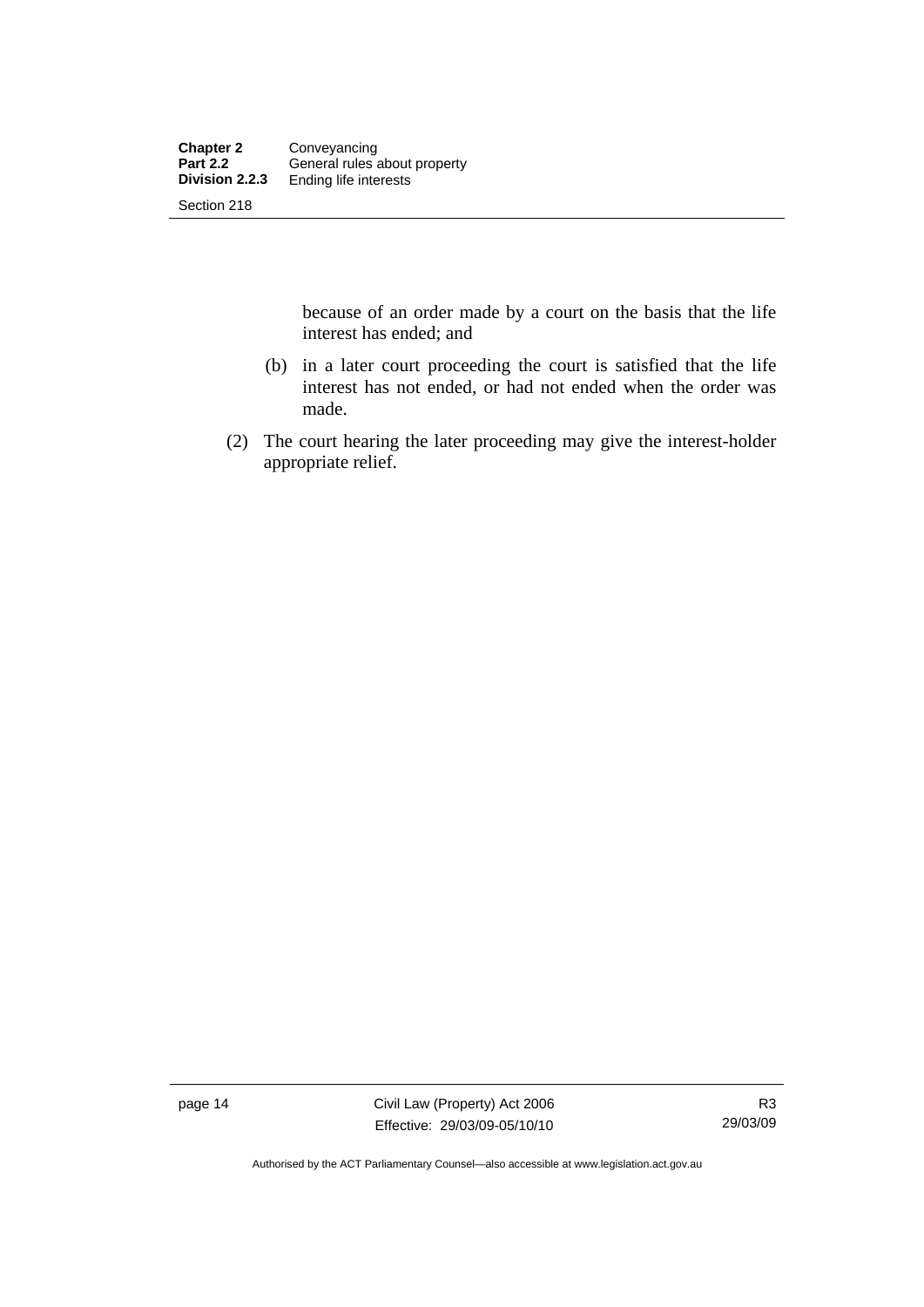# <span id="page-24-0"></span>**Part 2.3 General rules about deeds and documents of corporations**

### **Division 2.3.1 Deeds and their effect**

#### **219 Signature and attestation of deeds**

- (1) A deed (whether or not it affects property) must be—
	- (a) signed and sealed; and
	- (b) attested by at least 1 witness who is not a party to the deed, using any form of words.
- (2) Indenting is not necessary.
- (3) An instrument executed after 1 July 1920 that is signed and attested in accordance with this section is taken to be sealed if the instrument is expressed to be an indenture or deed or to be sealed.
- (4) A deed executed and attested in accordance with this section may be proved in the same way that a deed not required by law to be attested may be proved.
- (5) This section does not affect—
	- (a) the execution of a deed by a corporation; or
	- (b) a deed executed before 1 November 1951.

#### **220 Receipt in deed sufficient**

A receipt for consideration in the body of a deed is a discharge for the consideration to the person giving it, even though a receipt is not endorsed on the deed.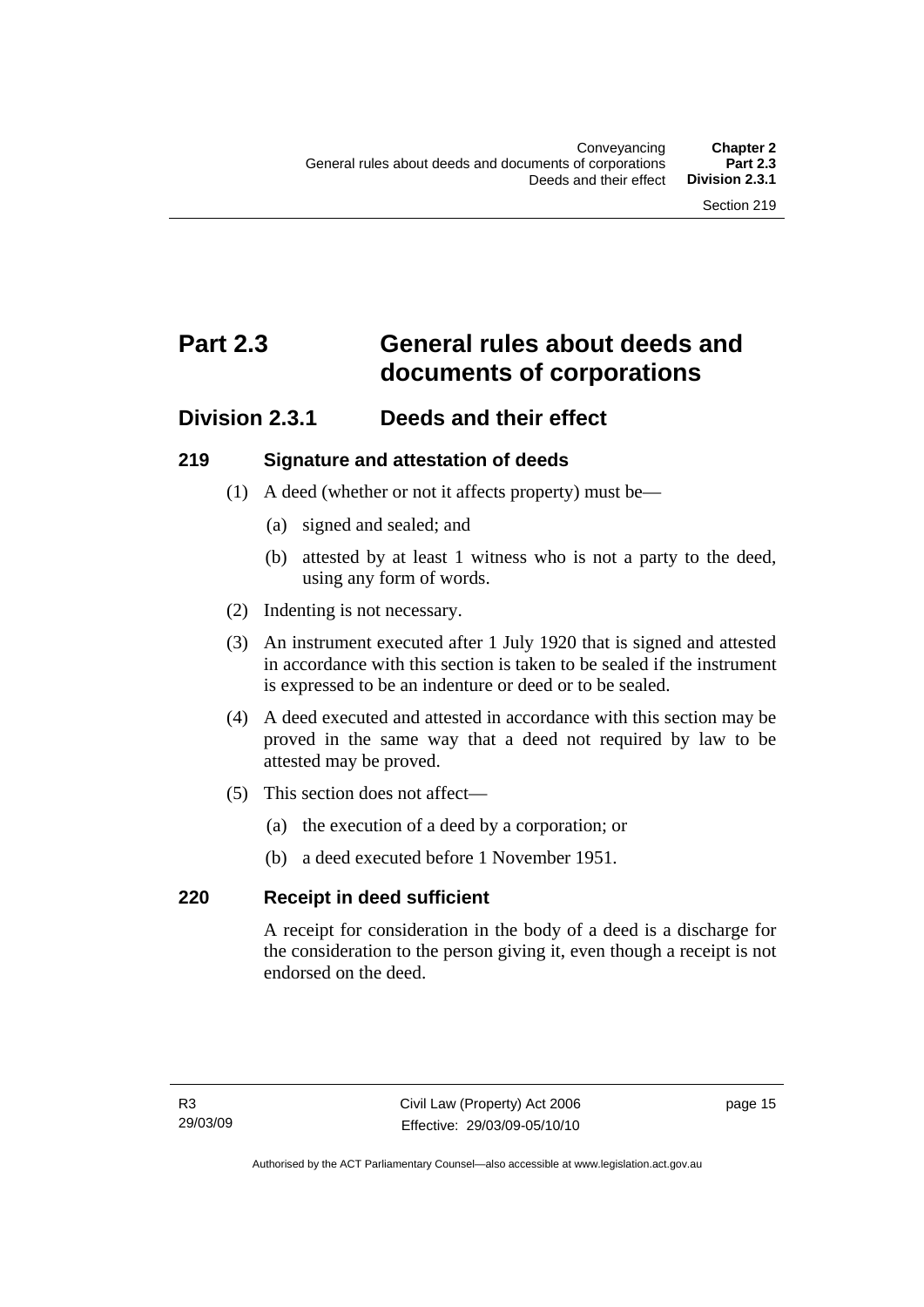#### <span id="page-25-0"></span>**221 Receipt in deed or endorsed evidence for subsequent purchaser**

A receipt for consideration in the body of a deed (or endorsed on it) is, for a subsequent purchaser without notice that all or part of the consideration has not been given, evidence of the giving of all the consideration.

#### **222 How powers of appointment are to be exercised**

- (1) This section applies if a power of appointment by an instrument other than a will is exercised by—
	- (a) a deed executed and attested in accordance with this Act or the Corporations Act; or
	- (b) an instrument under the *Land Titles Act 1925* executed and attested in accordance with that Act.
- (2) The deed or instrument is, in relation to the execution and attestation, a valid exercise of the power, even though the instrument that creates the power requires an additional or another form of execution or attestation.

# **Division 2.3.2 Operation of deeds**

#### **223 Limitations may be made by direct conveyance without uses**

A limitation that may be made by use operating under this Act may be made by direct conveyance without the intervention of uses.

#### **224 In conveyance use of word grant unnecessary**

- (1) In a conveyance it is not necessary to use the word 'grant' to convey land.
- (2) Any words that indicate an intention to convey the land are sufficient.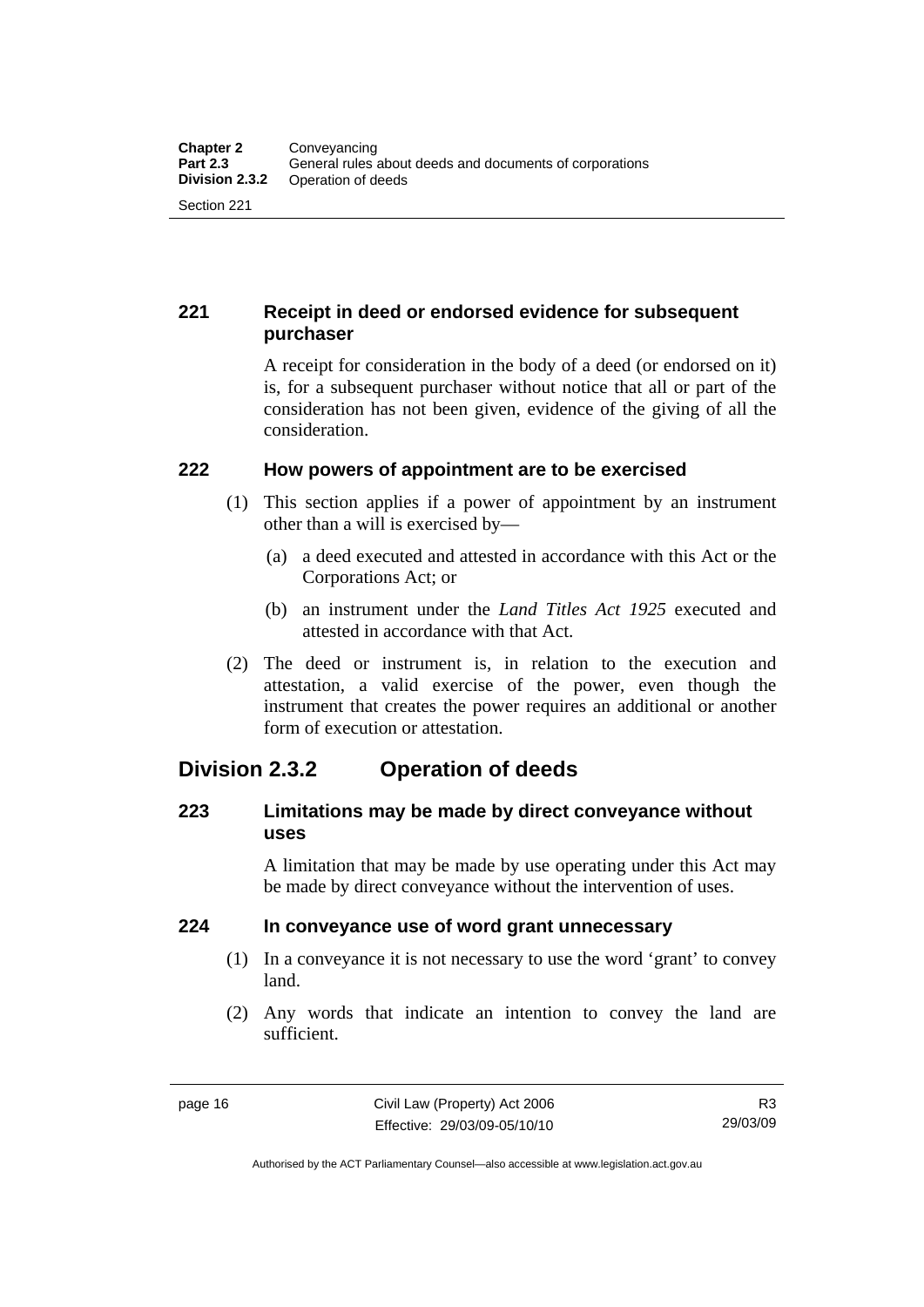#### <span id="page-26-0"></span>**225 Rights of entry etc**

The following interests in property may be conveyed by deed:

- (a) a right of entry;
- (b) a contingent remainder;
- (c) a contingent, executory, or future estate, right or interest;
- (d) a possibility coupled with an interest.

#### **226 Certain conveyance etc void**

- (1) This section applies to a conveyance of, or an agreement to convey, a present right of entry to land, other than a conveyance or agreement to convey to the person in possession of the land (*A*).
- (2) The conveyance or agreement to convey is void as against A or anyone claiming through A unless the person conveying or agreeing to convey  $(B)$ , or the person through whom B claims, has been in possession of the land within 1 year from the date of the conveyance or agreement.

## **Division 2.3.3 Documents of corporations**

#### **227 Execution of documents by or on behalf of corporations**

- (1) For an honest purchaser, a document is taken to have been properly executed by a corporation aggregate if the seal of the corporation is fixed to the document and the fixing of the seal is attested by—
	- (a) the secretary or another officer of the corporation or a deputy of the secretary or other officer; and
	- (b) a member of the board of directors, council or other governing body of the corporation.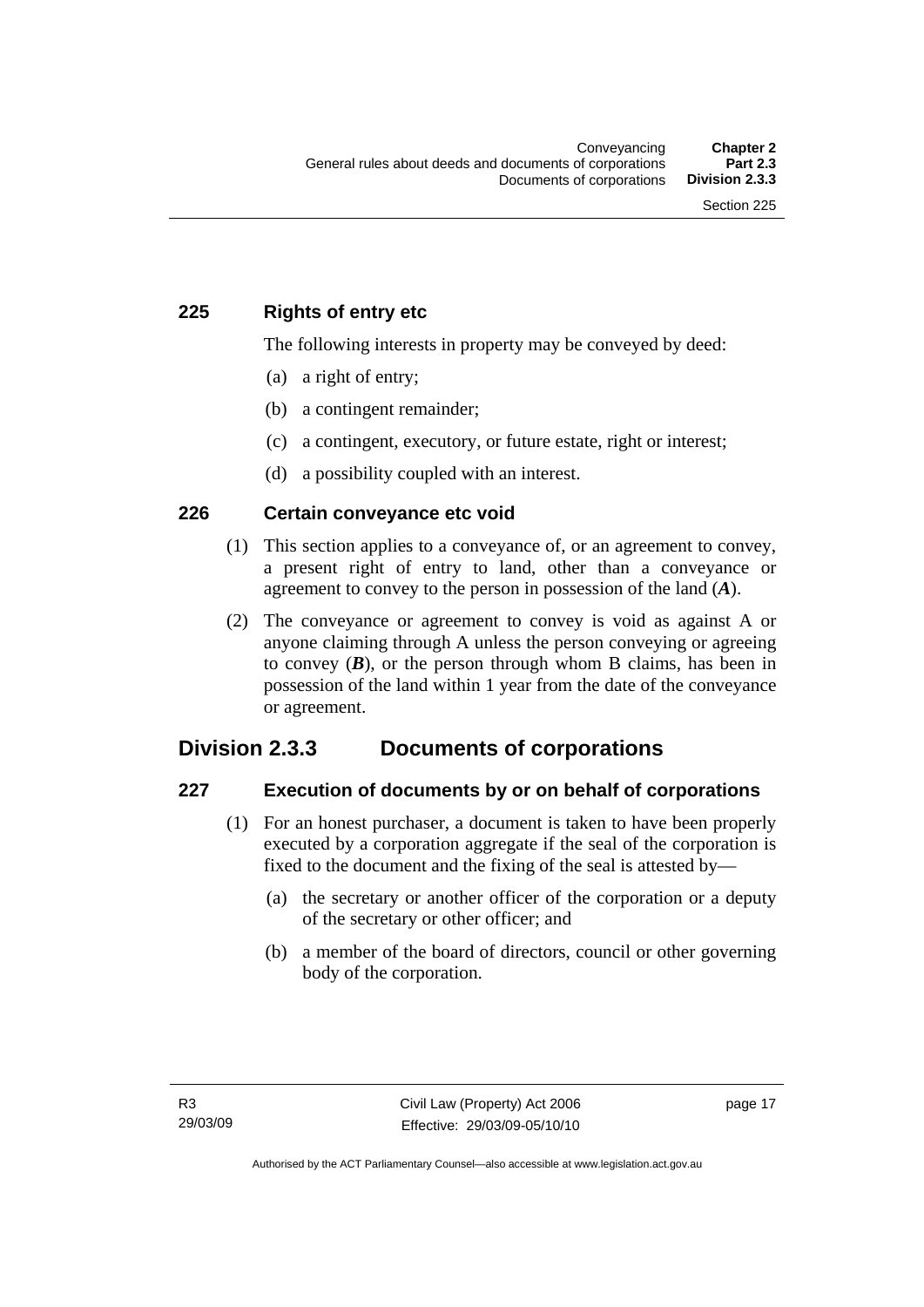- (2) If a document has attached to it a seal purporting to be the seal of a corporation aggregate and the fixing of the seal has been attested by people purporting to hold the positions mentioned in subsection (1), an honest purchaser may assume the document has been executed in accordance with subsection (1).
- (3) The board of directors, council or other governing body of a corporation aggregate may, by resolution or other means, appoint an agent to execute documents for the corporation, including registration copies of documents to which the corporation is a party.
- (4) If a person is authorised under a power of attorney or a statutory or other power to assure property for a corporation, the person may make the assurance by—
	- (a) signing it in his or her name in the presence of at least 1 attesting witness and stating in the assurance the power the person has to sign it for the corporation; and
	- (b) if the assurance is a deed—further executing the assurance in accordance with section 219 (Signature and attestation of deeds).
- (5) If a corporation aggregate is authorised under a power of attorney or a statutory or other power to assure property for someone else, an officer or employee of the corporation appointed for the purpose by the board of directors, council or other governing body of the corporation may assure the property for the other person.
- (6) If an assurance is made by an officer or employee who purports to be appointed under subsection (5), the assurance is taken, in relation to an honest purchaser, to have been made by a properly appointed officer or employee.
- (7) This section applies to deeds and other documents executed after 8 May 1958.
- (8) This section does not limit the ways in which a company may execute a document (including a deed), and any method of

Authorised by the ACT Parliamentary Counsel—also accessible at www.legislation.act.gov.au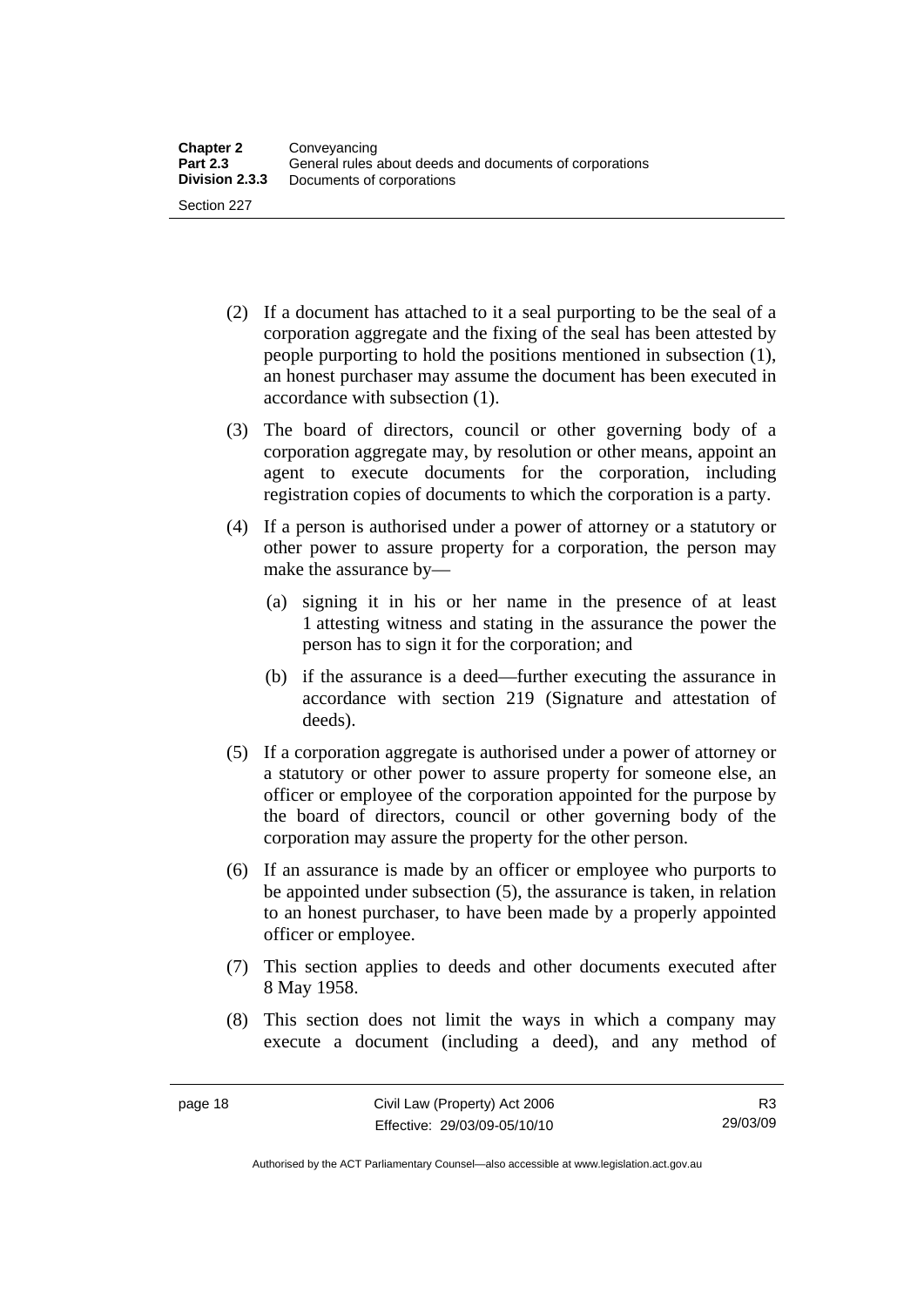<span id="page-28-0"></span>execution authorised by law or by practice, or by the law, charter, constitution or other instrument establishing the corporation or regulating the affairs of the corporation, is (in addition to the methods authorised by this section) as effective as if this section had not been enacted.

*Note* The Corporations Act, s 127 provides how a company may execute documents (including deeds), and s 128 provides that a person is entitled to make certain assumptions in s 129 in relation to dealings with a company.

## **Division 2.3.4 Powers of appointment**

#### **228 Application—div 2.3.4**

This division applies to appointments made after 26 June 1986 under powers created before, on or after that day.

#### **229 Appointments to be valid despite exclusion of object**

- (1) An appointment made under a power to appoint property among 2 or more objects is not invalid only because 1 or more objects of the power is not to take a share in the property.
- (2) This section does not affect a provision of the instrument creating the power that declares a share in the property from which an object of the power is not to be excluded.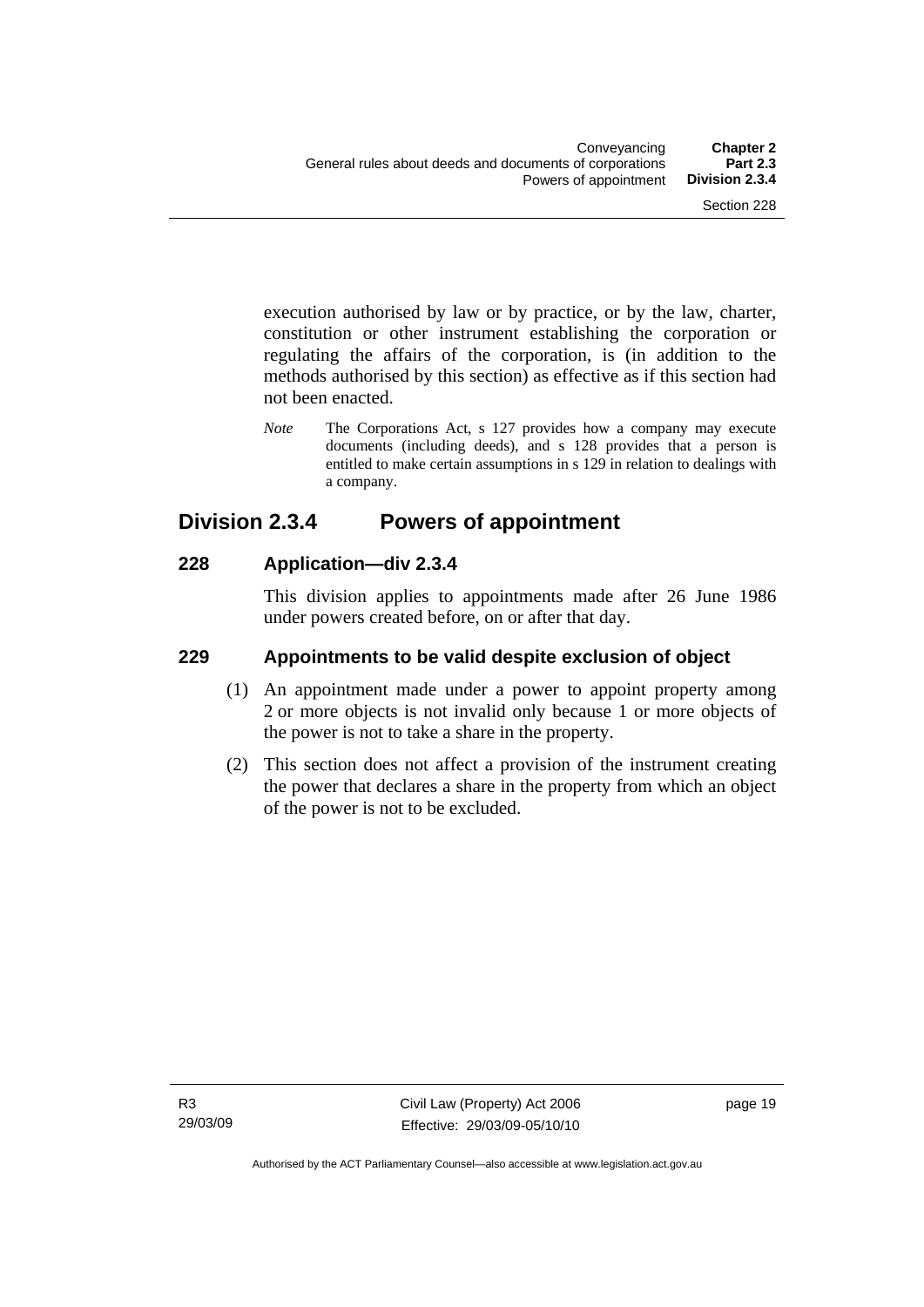# <span id="page-29-0"></span>**Part 2.4 Sales and other transactions**

# **Division 2.4.1 Dispositions on trust for sale or with power of sale**

#### **230 Meaning of** *purchaser* **for div 2.4.1**

In this division:

*purchaser* means a person who acquires an interest in or charge on property for money or money's worth.

#### **231 Consents to execution of trust for sale etc**

- (1) If the consent of 3 or more people is required by a disposition for the execution of a trust for sale of property, or the exercise of a power of sale of property under a trust, then, for a purchaser, the consent of any 2 of those people to the execution of the trust or the exercise of the power or to the exercise of any statutory or other powers vested in the trustees is enough.
- (2) If a person whose consent is required by a disposition for the execution of a trust for sale of property, or the exercise of a power of sale of property under a trust, is a person with a legal disability, the person's consent is, for a purchaser, taken not to be required.
- (3) However, for the disposition mentioned in subsection (2), the trustees must get the consent of—
	- (a) if the person is a child—the parent or testamentary or other guardian of the child; or
	- (b) if the person is a person with a mental disability—the manager of the person's property under the *Guardianship and Management of Property Act 1991*; or
	- (c) if there is no parent, guardian or manager—the Supreme Court.

Authorised by the ACT Parliamentary Counsel—also accessible at www.legislation.act.gov.au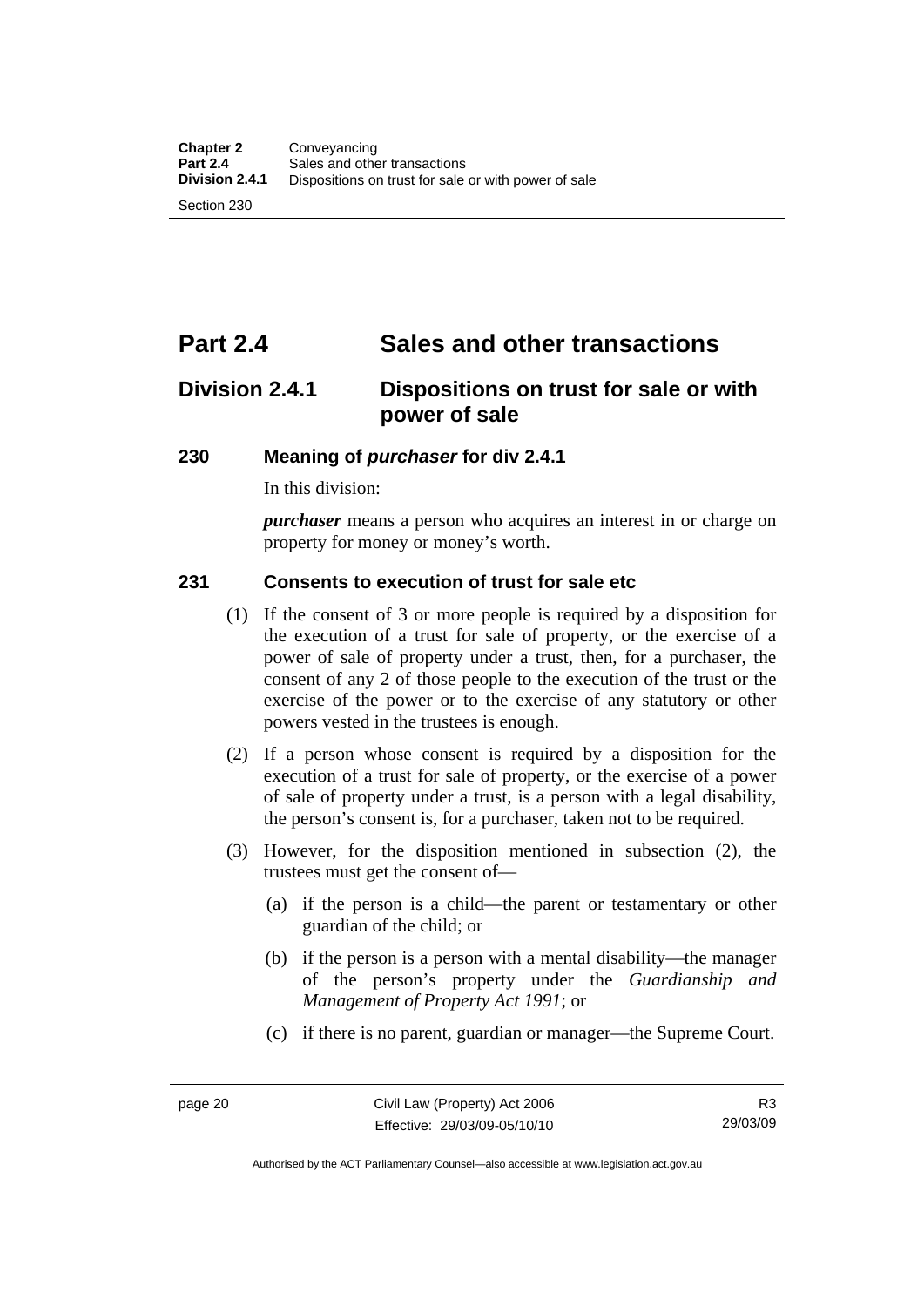#### <span id="page-30-0"></span>**232 Purchaser not to be concerned with trusts of proceeds of sale**

- (1) A purchaser of property from trustees for sale, or from trustees having a power of sale, need not be concerned with the trusts affecting the proceeds of sale or the income of the property until sale, whether or not the trusts are declared by the same instrument that created the trust for sale or the power of sale.
- (2) Despite anything to the contrary in the instrument (if any) creating a trust for sale of property, or a power of sale of property, or in the settlement of the proceeds of sale of property, proceeds of sale or other capital money may only be paid or applied by the direction of at least 2 trustees, unless the trust has only 1 trustee and—
	- (a) the trustee is a trust corporation; or
	- (b) the trustee was appointed as the sole trustee by the instrument creating the trust.
- (3) However, subsection (2) does not affect the right of a sole personal representative to give valid receipts for, or direct the application of, proceeds of sale or other capital money.
- (4) Also, subsection (2) does not make it necessary to have more than 1 trustee unless capital money arises on a transaction.

#### **233 Settlements of personal property invested in land**

- (1) If a settlement contains a power to invest money in the purchase of land and land is purchased in the exercise of that power—
	- (a) the land is held by the trustees on trust for sale; and
	- (b) the net rents and profits from the land must, after paying the costs of repairs properly payable out of income, insurance and other outgoings, be paid or applied in the same way as the income of investments made from the sale price of the land would have been payable or applicable if the land had been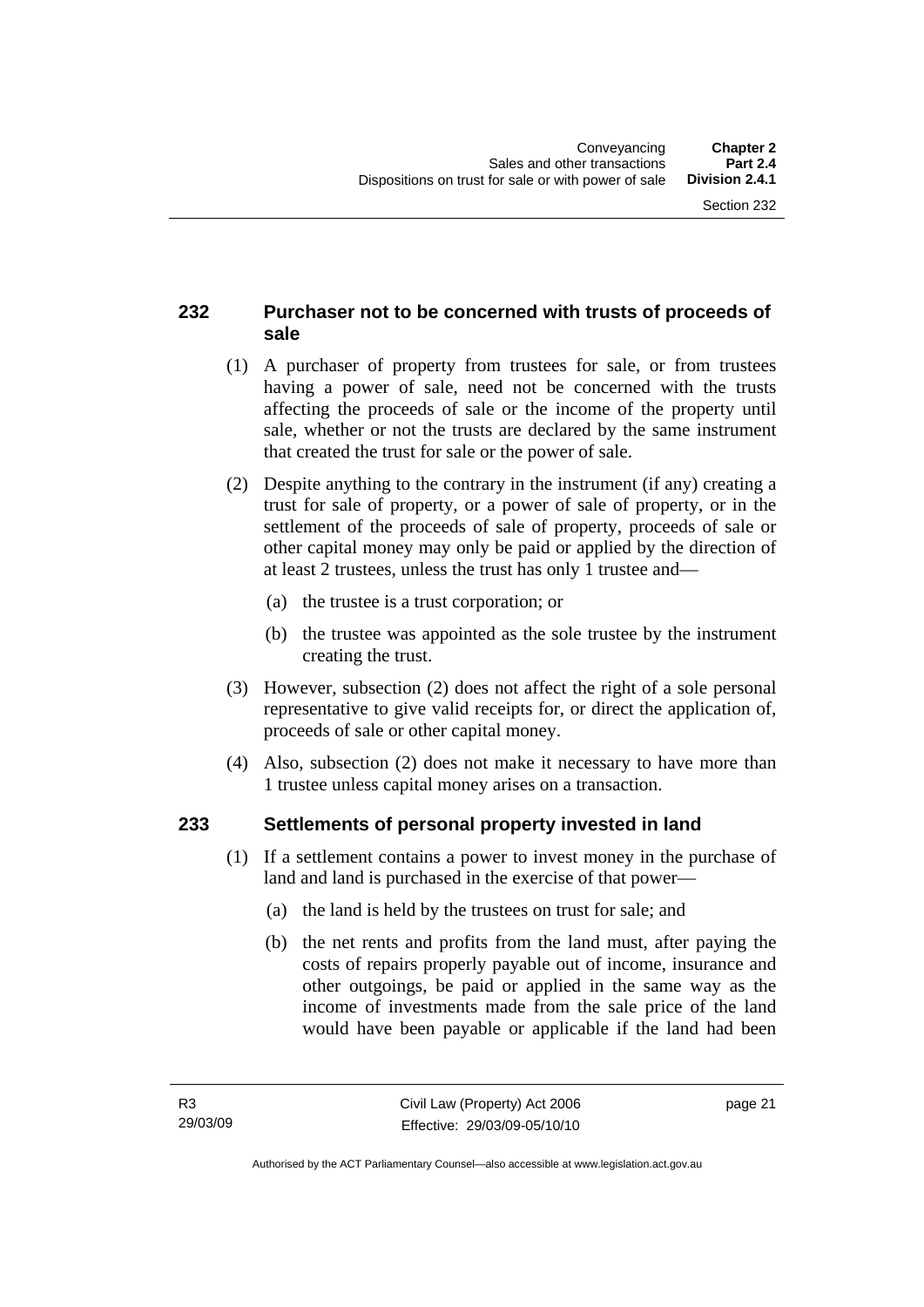sold and the proceeds invested other than in the purchase of land.

- <span id="page-31-0"></span>(2) This section applies unless the settlement provides to the contrary.
- (3) This section applies only to settlements commencing after 1 December 1957.

#### **234 Powers given to trustees for sale**

- (1) If property under a disposition on trust for sale includes land, the trustees may take possession of, hold and manage the land until it is sold.
- (2) This section applies unless the disposition provides to the contrary.

#### **235 Application of income of land under trust for sale**

- (1) The net rents and profits of land under a disposition on trust for sale must, after paying the costs of repairs properly payable out of income, insurance, and other outgoings, be paid or applied in the same way as the income of investments made from the sale price of the land would have been payable or applicable if the land had been sold and the proceeds invested other than in the purchase of land.
- (2) This section applies subject to any contrary intention in the disposition or in a settlement of proceeds of sale under the disposition.

#### **236 Partition of land under trust for sale**

- (1) If the net proceeds of sale of land under a disposition on trust for sale have, under the trusts affecting the sale, become absolutely vested in possession in 2 or more people as joint tenants or tenants in common, the trustees for sale may, with the agreement of the people (if any) who are adults and not annuitants and who have interests in possession in the net rents and profits of the land until it is sold—
	- (a) partition the land remaining unsold or any part of it; and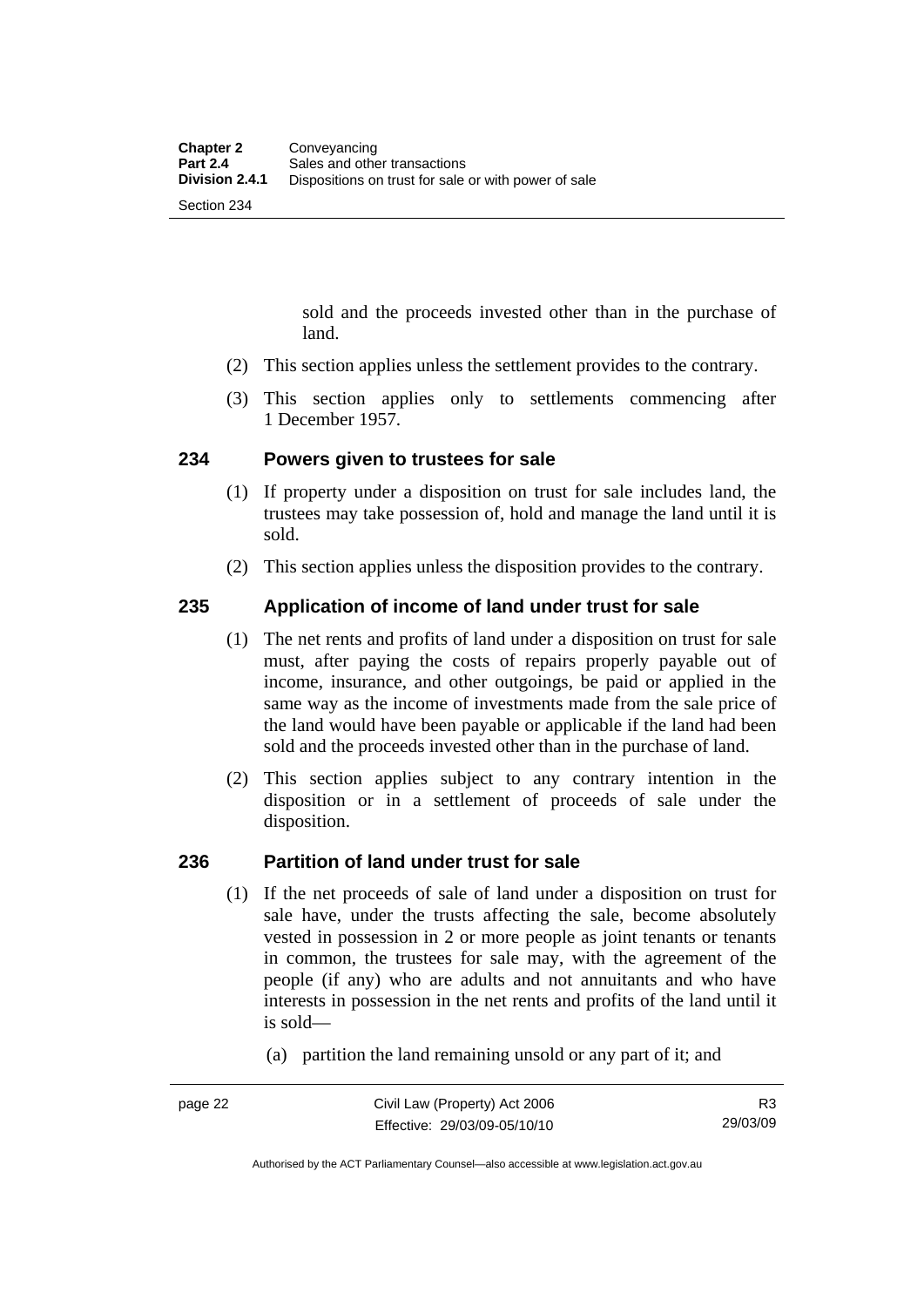- (b) provide (by mortgage or otherwise) for the payment of equality money.
- (2) On a partition being arranged under subsection (1), the trustees for sale must give effect to the partition by conveying the land partitioned in severalty (subject or not to any mortgage created to raise equality money) to the people entitled to it under the partition.
- (3) A purchaser of land partitioned under subsection (1) need not be concerned to inquire whether any agreement to the partition required by the subsection had been given.
- (4) If a share in the net proceeds belongs to a person who has a physical, mental, psychological or intellectual condition relevant to the *Guardianship and Management of Property Act 1991*, section 8, the trustees for sale are protected if they obtain the agreement of—
	- (a) the manager of the person's property under that Act; or
	- (b) if there is no manager—the Supreme Court.
- (5) If a share in the net proceeds is affected by an encumbrance, the trustees for sale may either—
	- (a) give effect to the encumbrance; or
	- (b) provide for the discharge of the encumbrance out of the property allotted in relation to the share.
- (6) If a share in the net proceeds is vested absolutely in a child, or in a person who cannot be found or identified, or about whom it is uncertain whether the person is living or dead, the trustees for sale may act for the child or person and keep land or other property that is the person's share.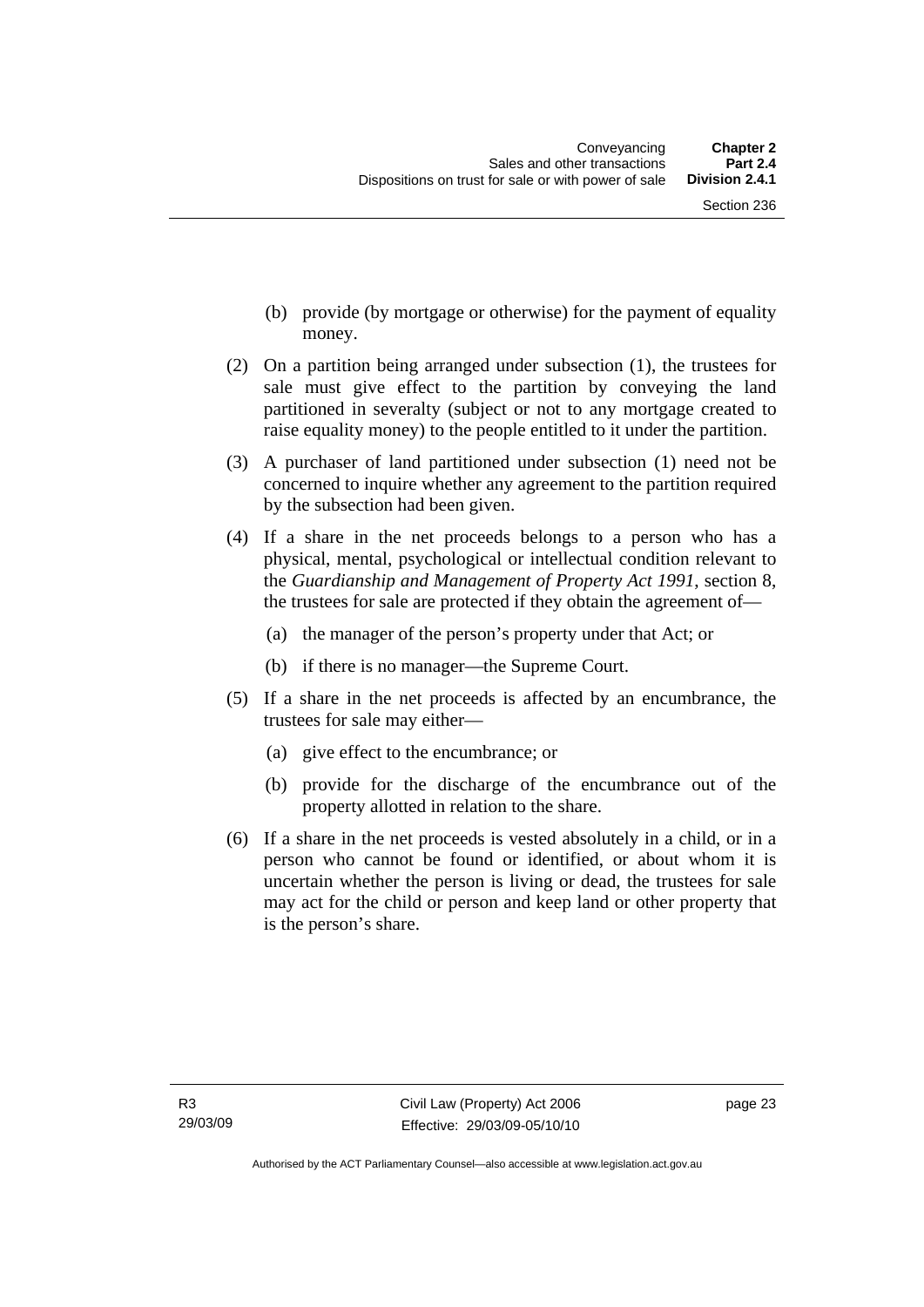#### <span id="page-33-0"></span>**237 Powers of Supreme Court if trustees for sale decline to exercise powers**

- (1) If trustees for sale decline to sell or exercise any of the powers given by section 234 (Powers given to trustees for sale) or section 236 (Partition of land under trust for sale), or any agreement cannot be obtained, an interested person may apply to the Supreme Court for—
	- (a) a vesting or other order to give effect to the proposed transaction; or
	- (b) an order directing the trustees for sale to exercise any of their powers.
- (2) The court may make any order it considers appropriate.

### **Division 2.4.2 Voidable dispositions**

#### **238 Meaning of** *purchaser* **for div 2.4.2**

In this division:

*purchaser* means a purchaser for valuable consideration, and includes a lessee, mortgagee or other person who, for valuable consideration, acquires an interest in property.

#### **239 Voluntary dispositions to defraud creditors voidable**

- (1) A disposition of property made with intent to defraud creditors is voidable by a person prejudiced by the disposition.
- (2) However, this section does not apply to an interest in property disposed of to an honest purchaser who did not have, at the time of the disposition, notice of the intent to defraud creditors.
- (3) This section applies to a disposition of property made before or after the commencement of this section.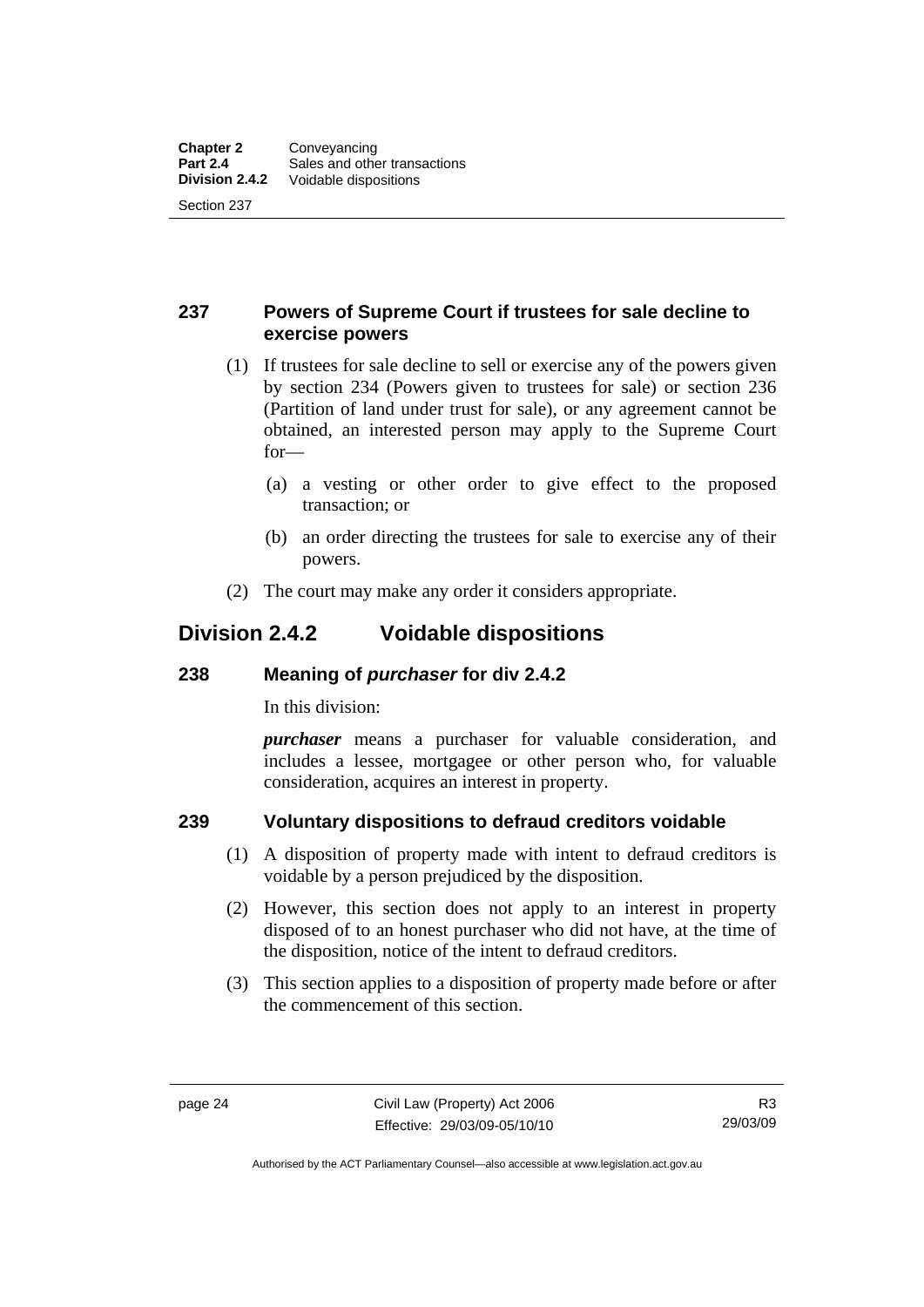#### <span id="page-34-0"></span>**240 Voluntary dispositions of land—how far voidable against purchasers**

- (1) A voluntary disposition of land made with intent to defraud a subsequent purchaser is voidable by that purchaser.
- (2) For this section, if the document by which a voluntary disposition of land is made is registered before a subsequent purchase of the land, the voluntary disposition is not taken to have been made with intent to defraud a subsequent purchaser—
	- (a) only because the disposition was not made for valuable consideration; or
	- (b) only because of the subsequent purchase.
- (3) This section applies to a disposition of land made before or after the commencement of this section.

#### **241 Acquisitions of reversions at under value**

- (1) An acquisition of a reversionary interest in property honestly made for money or moneys worth must not be set aside only because it was made for less than full value.
- (2) This section does not affect the jurisdiction of a court to set aside or change unconscionable bargains.
- (3) In this section:

*reversionary interest* includes an expectancy or possibility.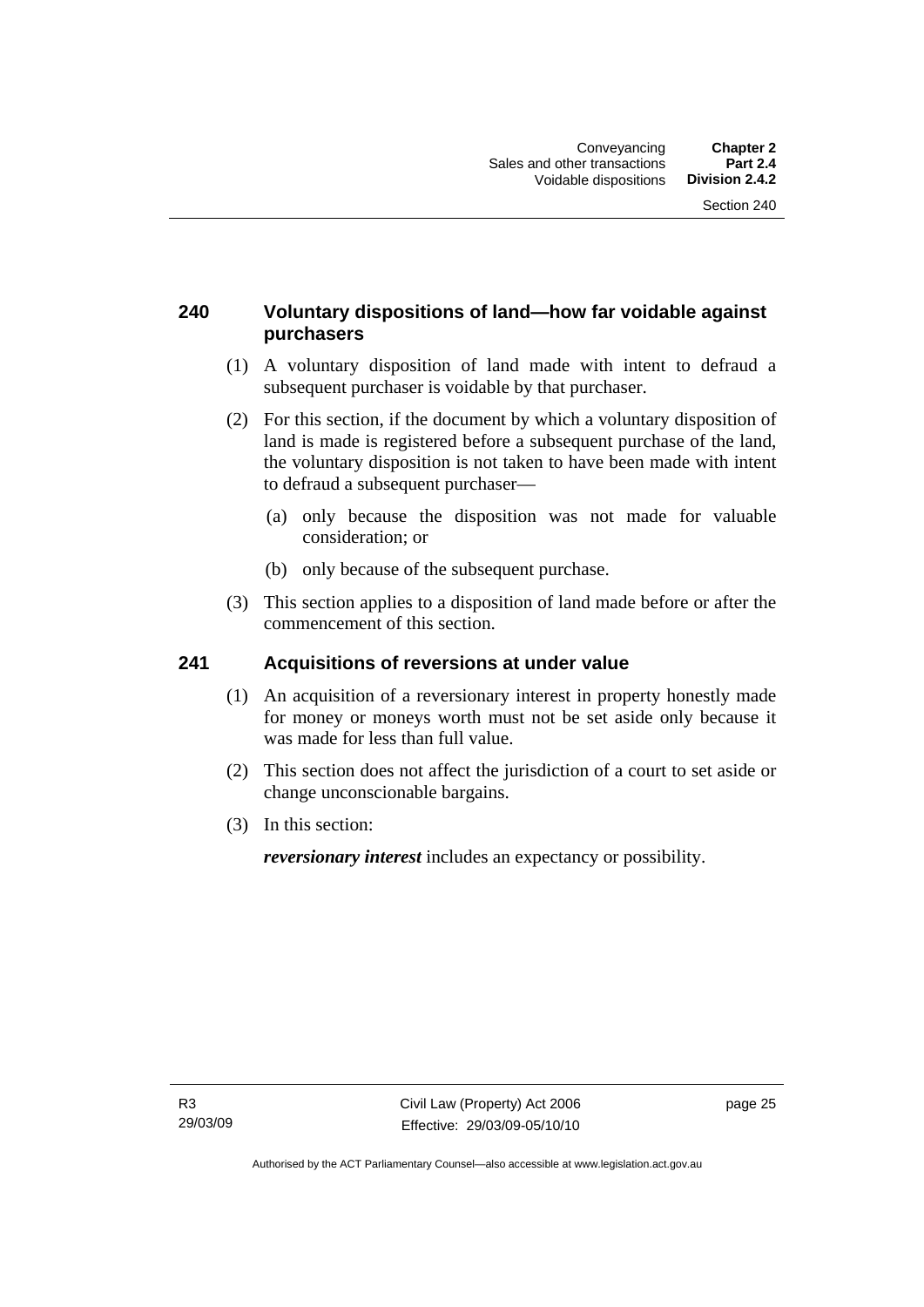<span id="page-35-0"></span>**Chapter 2 Conveyancing**<br>**Part 2.5 Partition Partition** 

Section 242

# **Part 2.5 Partition**

#### **242 Definitions—pt 2.5**

In this part:

*interested person*, in relation to property, means a person with an interest in the property.

*proceeding for partition of property* includes a proceeding for sale of the property and distribution of the proceeds.

#### **243 Court may order partition of land held in co-ownership**

If 2 or more people hold an interest in land as joint tenants or tenants in common, the Supreme Court may, on an application made by 1 or more of those people (the *applicants*)—

- (a) order a partition of the interest in the land held by the applicants; and
- (b) make any further orders, and give any consequential directions, it considers appropriate.

#### **244 Power of Supreme Court to order sale instead of partition**

- (1) In a proceeding for partition of property, instead of ordering partition—
	- (a) the Supreme Court may, on the application of an interested person, order the sale of the property if the court considers that sale (and a distribution of the proceeds) would be more beneficial than partition because of—
		- (i) the nature of the property; or
		- (ii) the number of interested people; or
		- (iii) the absence or disability of an interested person; or

Authorised by the ACT Parliamentary Counsel—also accessible at www.legislation.act.gov.au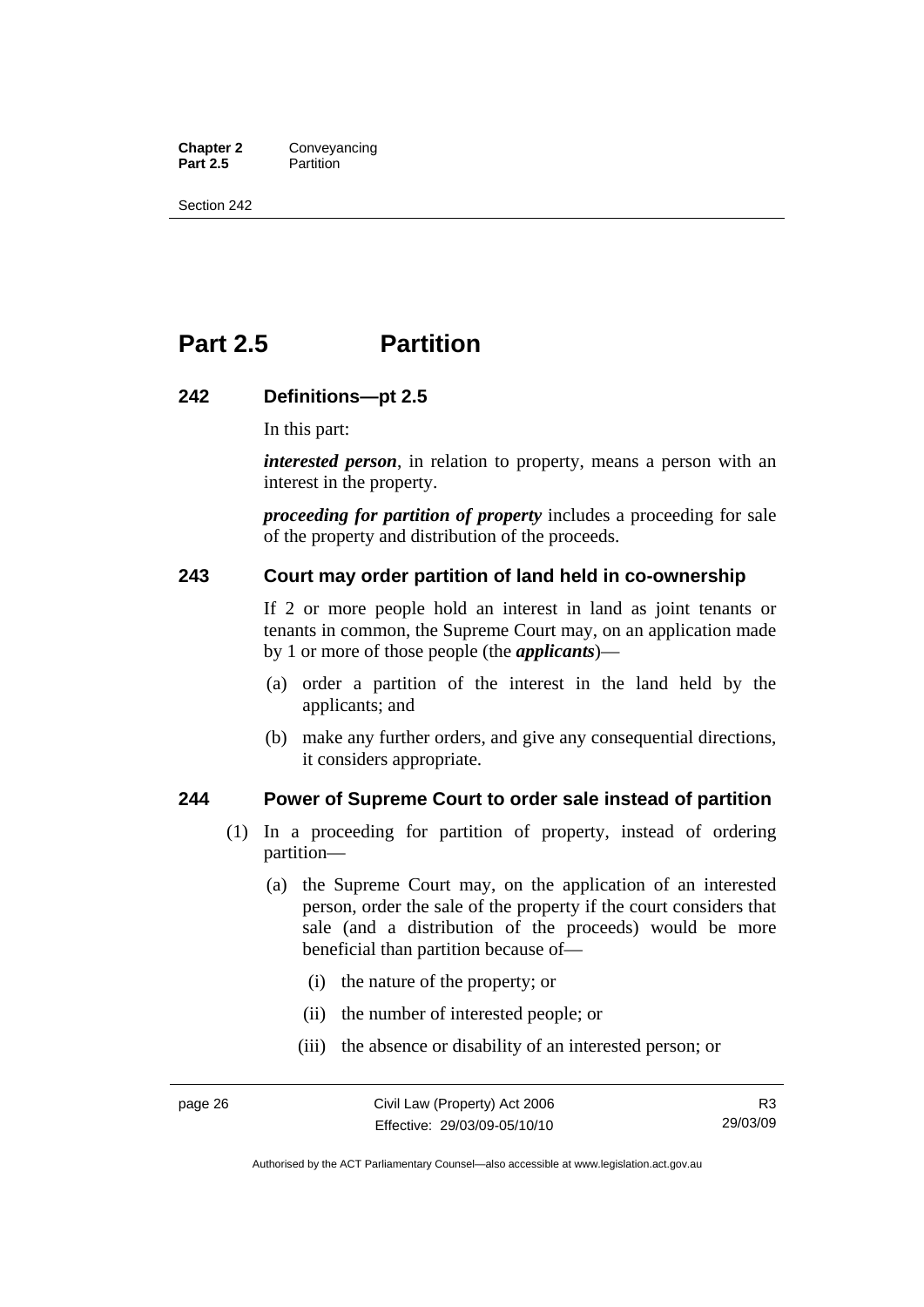- (iv) any other circumstances; and
- (b) the court must (unless it sees good reason not to), on the application of interested people with a collective interest in the property of at least a half share in the property, order the sale of the property; and
- (c) the court may, on the application of an interested person, order the sale of the property unless other interested people agree to buy the share of the applying person.
- (2) The power of the Supreme Court to order the sale of property includes the power to order the sale of a part of the property and the partition of the rest of the property.
- (3) If the Supreme Court orders the sale of property, it may—
	- (a) appoint trustees to receive and apply proceeds of the sale; or
	- (b) give any consequential directions it considers appropriate, including, for example, directions about—
		- (i) the valuation of an interested person's share in the property; and
		- (ii) the application, investment and distribution of proceeds of sale.
	- *Note* An example is part of the Act, is not exhaustive and may extend, but does not limit, the meaning of the provision in which it appears (see Legislation Act, s 126 and s 132).
- (4) In a proceeding for partition of property, it is sufficient to claim sale and distribution of the proceeds and it is not necessary to claim a partition.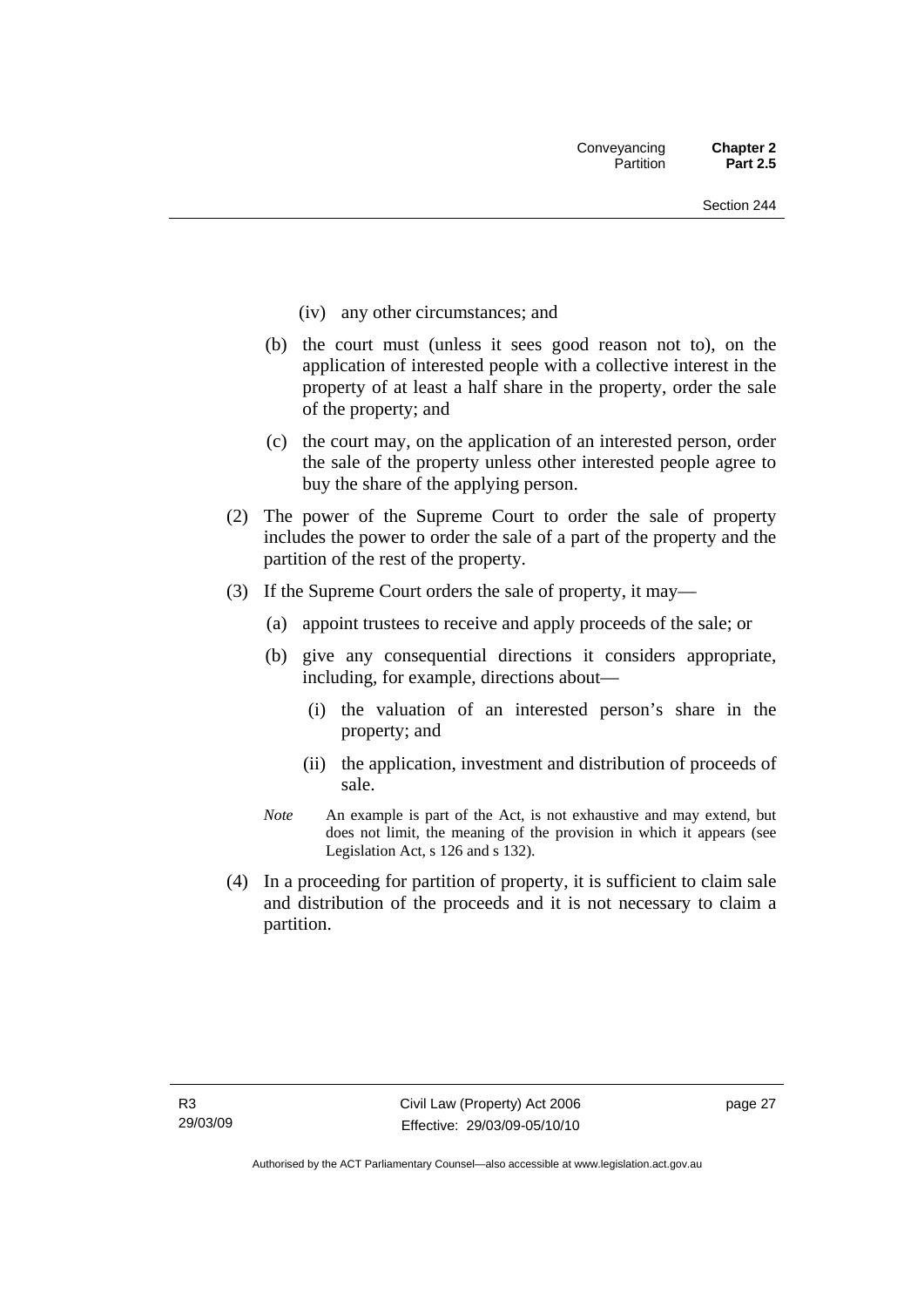#### **Chapter 2** Conveyancing **Part 2.5** Partition

Section 245

#### **245 Authority for interested person to bid**

- (1) The Supreme Court may allow an interested person in relation to property to bid at the sale of the property under this part on the conditions that the court considers appropriate, including, for example, conditions about—
	- (a) nonpayment of deposit; or
	- (b) setting off or accounting for the purchase money or any part instead of paying it; or
	- (c) anything else.
	- *Note* An example is part of the Act, is not exhaustive and may extend, but does not limit, the meaning of the provision in which it appears (see Legislation Act, s 126 and s 132).
- (2) This section does not limit section 244 (3).

#### **246 Parties to partition proceedings**

- (1) A person who, apart from this part, might have brought a proceeding for partition of property may bring the proceeding against any interested person without serving any other interested person.
- (2) A defendant in a proceeding cannot object for want of parties.

#### **247 Several sales in same partition proceeding**

- (1) This section applies if, in a proceeding for partition of property—
	- (a) 2 or more sales are made; and
	- (b) a person (the *excluded person*) is excluded from participation in the proceeds of any of the sales (the *excluded sale*).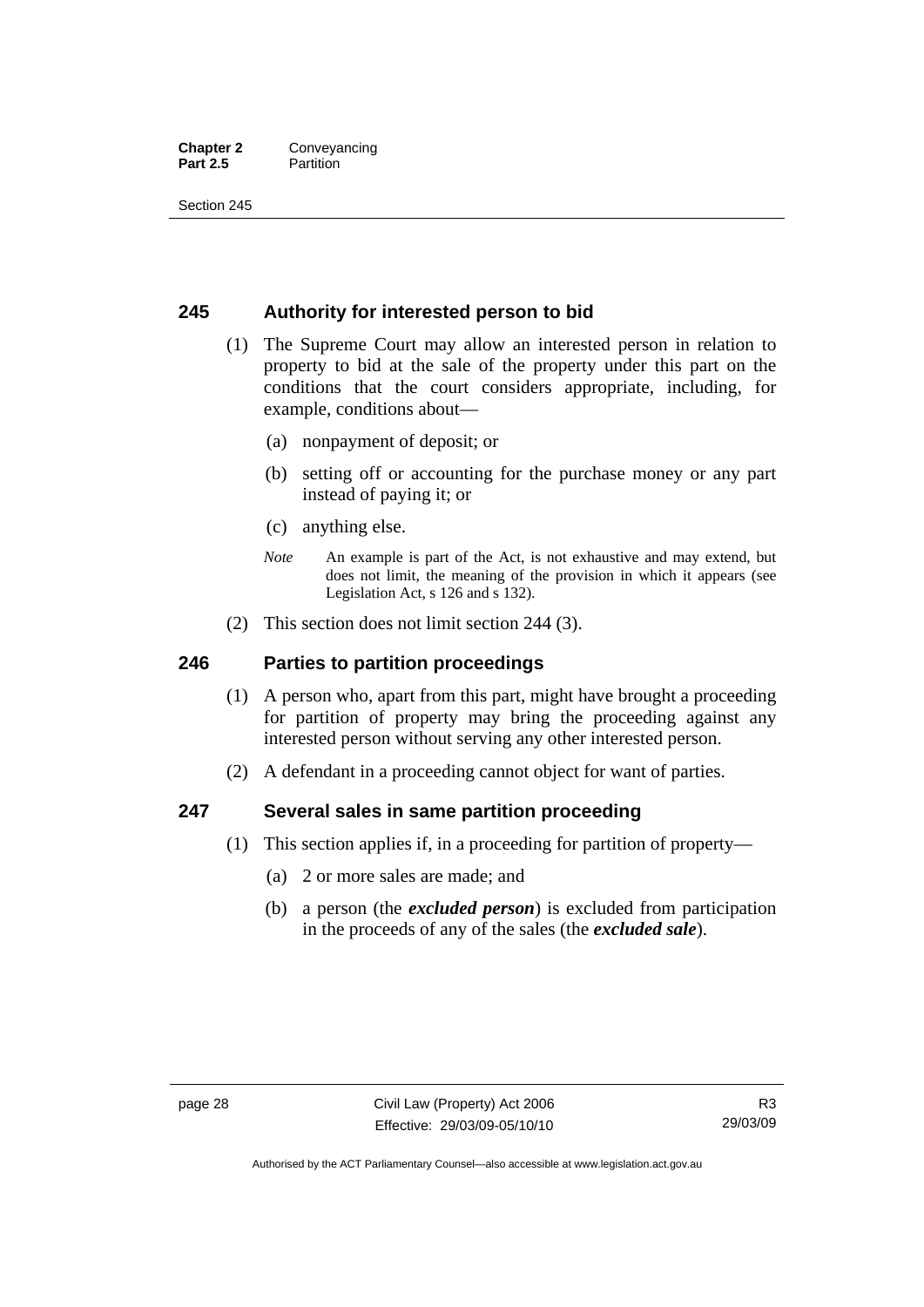- (2) If the excluded person establishes the person's claim to take part in the proceeds of another of the sales, the shares of the other people interested in the proceeds of that sale must be reduced to the extent that their share of the proceeds of the excluded sale were increased by the exclusion of the excluded person from the proceeds of that sale.
- (3) The amount mentioned in subsection (2) must be put towards payment to the excluded person of the share of the proceeds of the excluded sale that the person would have been entitled to if the person had not been excluded.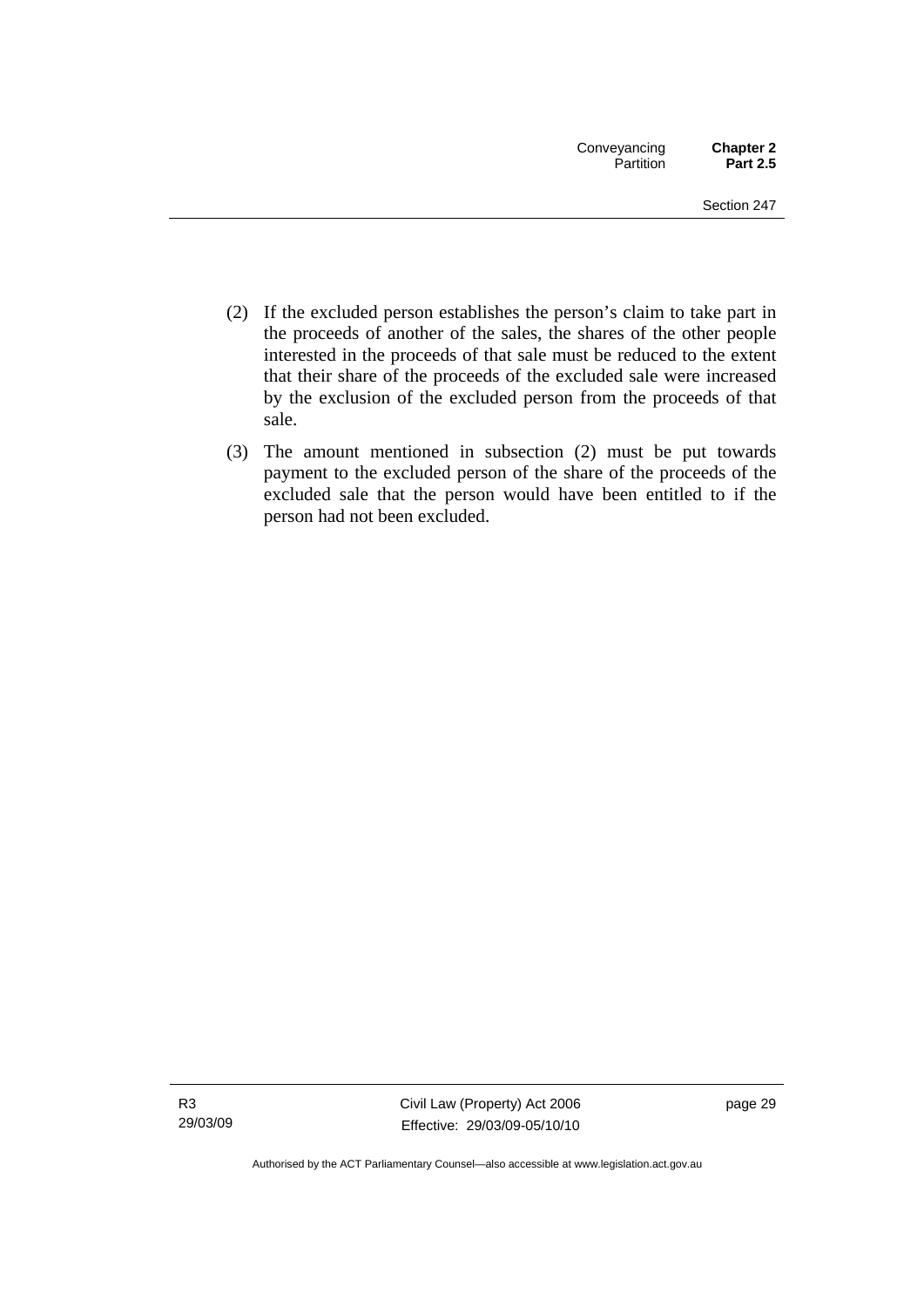**Chapter 2 Conveyancing**<br>**Part 2.6 Apportionment Part 2.6** Apportionment

Section 248

# **Part 2.6 Apportionment**

#### **248 Definitions—pt 2.6**

In this part:

*annuity* includes salary and pension.

#### *dividend* includes—

- (a) a payment called a dividend or bonus; and
- (b) a payment otherwise made out of the revenue of a company that is divisible between members of the company, whether or not a payment of that kind is usually made or declared at fixed times;

but does not include a return of capital.

#### *rent* includes—

- (a) a payment under a rent charge or for rent service; and
- (b) a periodical payment in the nature of rent, or instead of rent.

#### **249 Application of pt 2.6 to dividends of companies**

For this part, the divisible revenue mentioned in section 248, definition of *dividend*, paragraph (b) is taken to have accrued by equal daily increments during the period in relation to which the payment out of revenue is declared or expressed to be made.

#### **250 Income apportionable in relation to time**

All rents, annuities dividends and other periodical payments in the nature of income (whether reserved or made payable by an instrument or otherwise) are, like interest on an amount lent, taken to accrue from day-to-day, and must be apportioned in relation to time accordingly.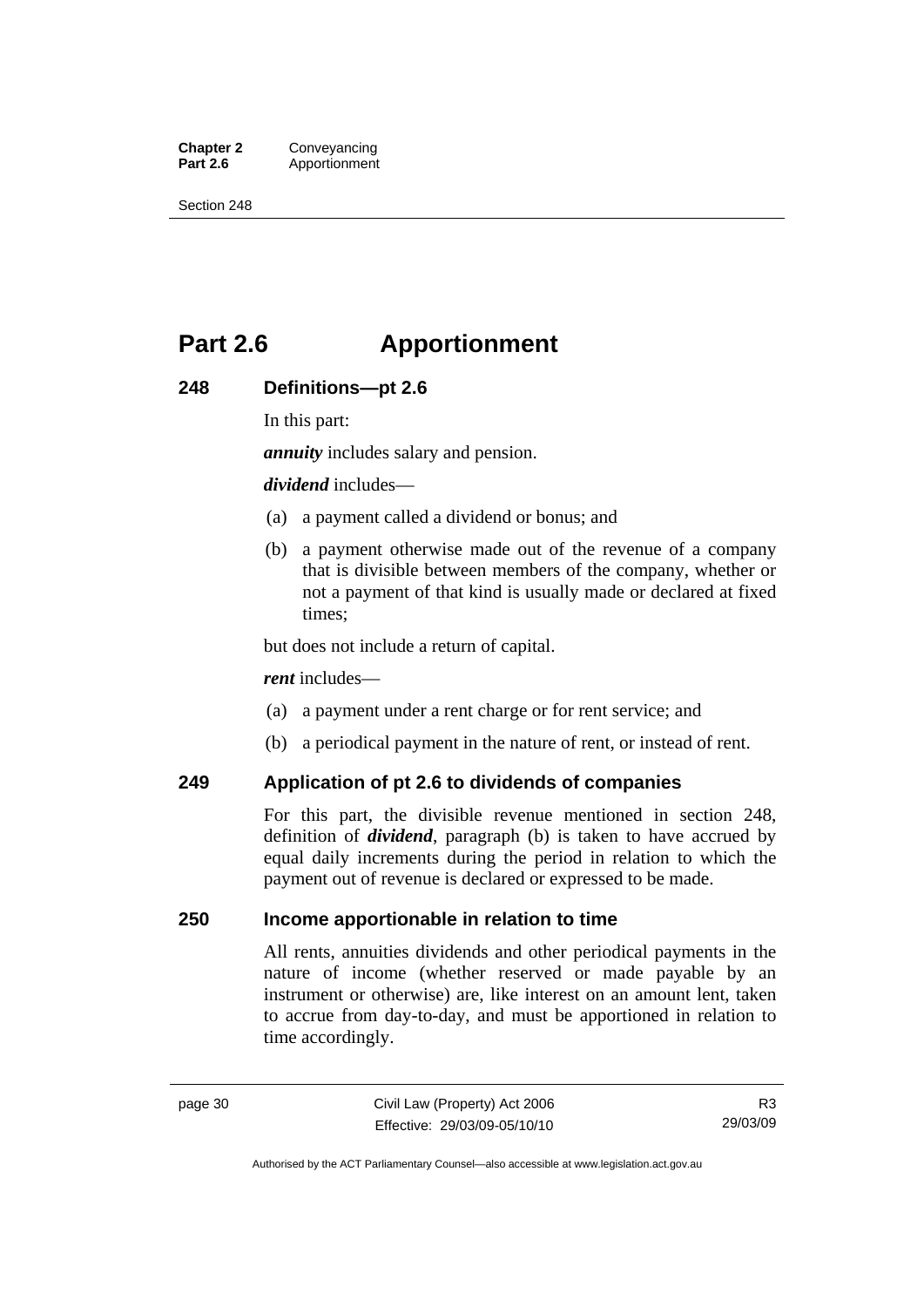#### **251 Time when apportioned part is payable**

An apportioned part of a payment mentioned in section 250 is payable or recoverable—

- (a) if the payment is a continuing payment—when the entire portion of which the apportioned part forms part becomes payable; or
- (b) if the payment is terminated by re-entry, death or otherwise when the next entire portion of the payment would have become payable if it had not been terminated.

#### **252 Recovery of apportioned parts**

(1) In this section:

*lessor* means the person who, if the rent for any land had not been apportionable, would have been entitled to the entire or continuing rent for the land.

*person* includes—

- (a) the person's personal representatives, successors and assigns; and
- (b) the personal representatives, successors and assigns of a person whose interest ended on that person's death.
- (2) The person entitled to an apportioned part of a payment mentioned in section 250 (Income apportionable in relation to time) may recover the part, when payable, in the same way as the person could recover the entire payment if entitled to it.
- (3) However, an apportioned part of a payment of rent for land is not by itself recoverable from the person liable to pay the rent, but may be recovered from that person by the lessor together with the remaining part of the payment.
- (4) If the lessor does so, the person entitled to the apportioned part may then recover it from the lessor.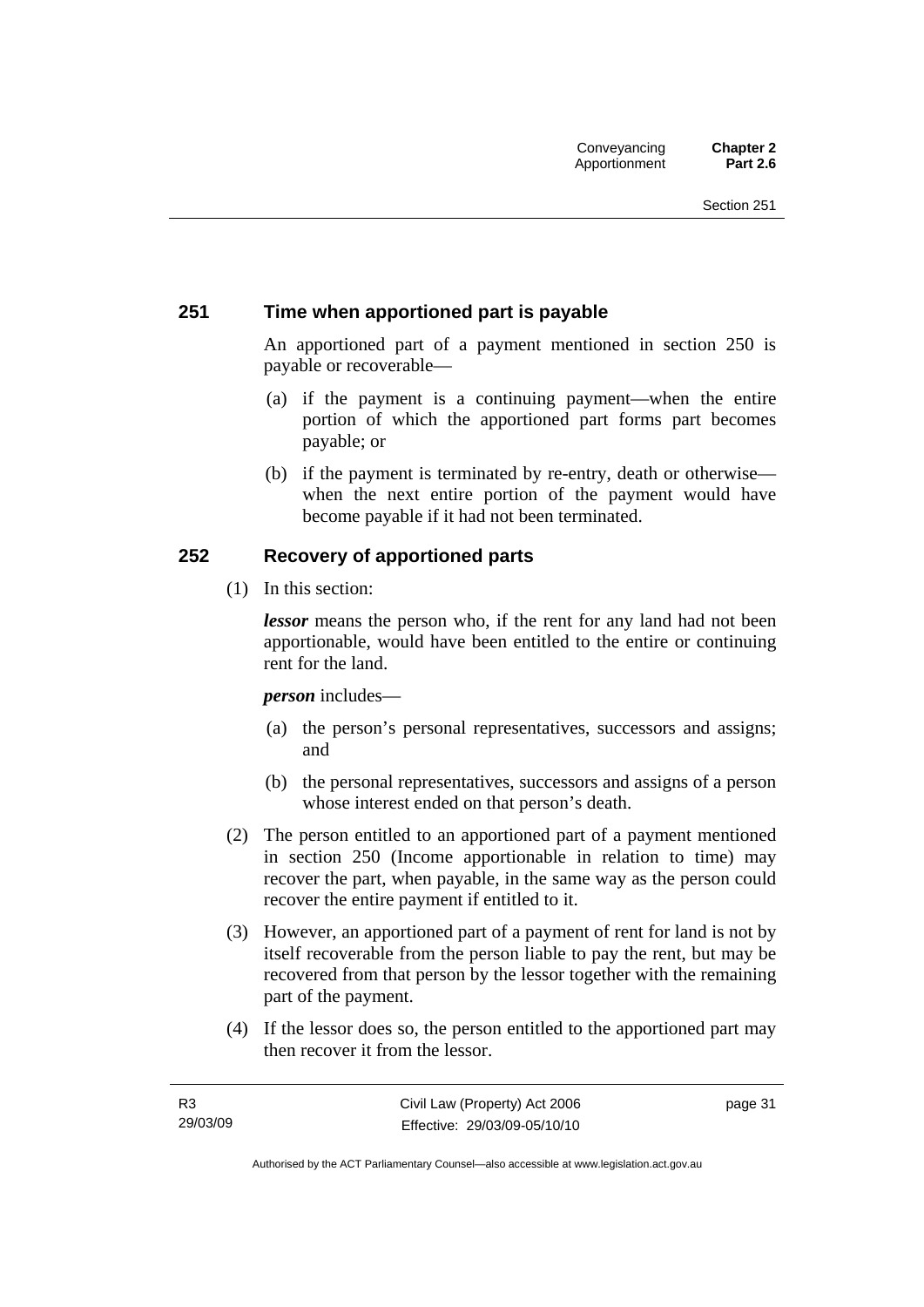#### **Chapter 2 Conveyancing**<br>**Part 2.6 Apportionment** Apportionment

Section 253

### **253 Exceptions and application**

- (1) This part does not make apportionable an annual amount payable under a policy of assurance.
- (2) This part does not apply to any case in which it is expressly stipulated that apportionment is not to take place.

page 32 Civil Law (Property) Act 2006 Effective: 29/03/09-05/10/10

R3 29/03/09

Authorised by the ACT Parliamentary Counsel—also accessible at www.legislation.act.gov.au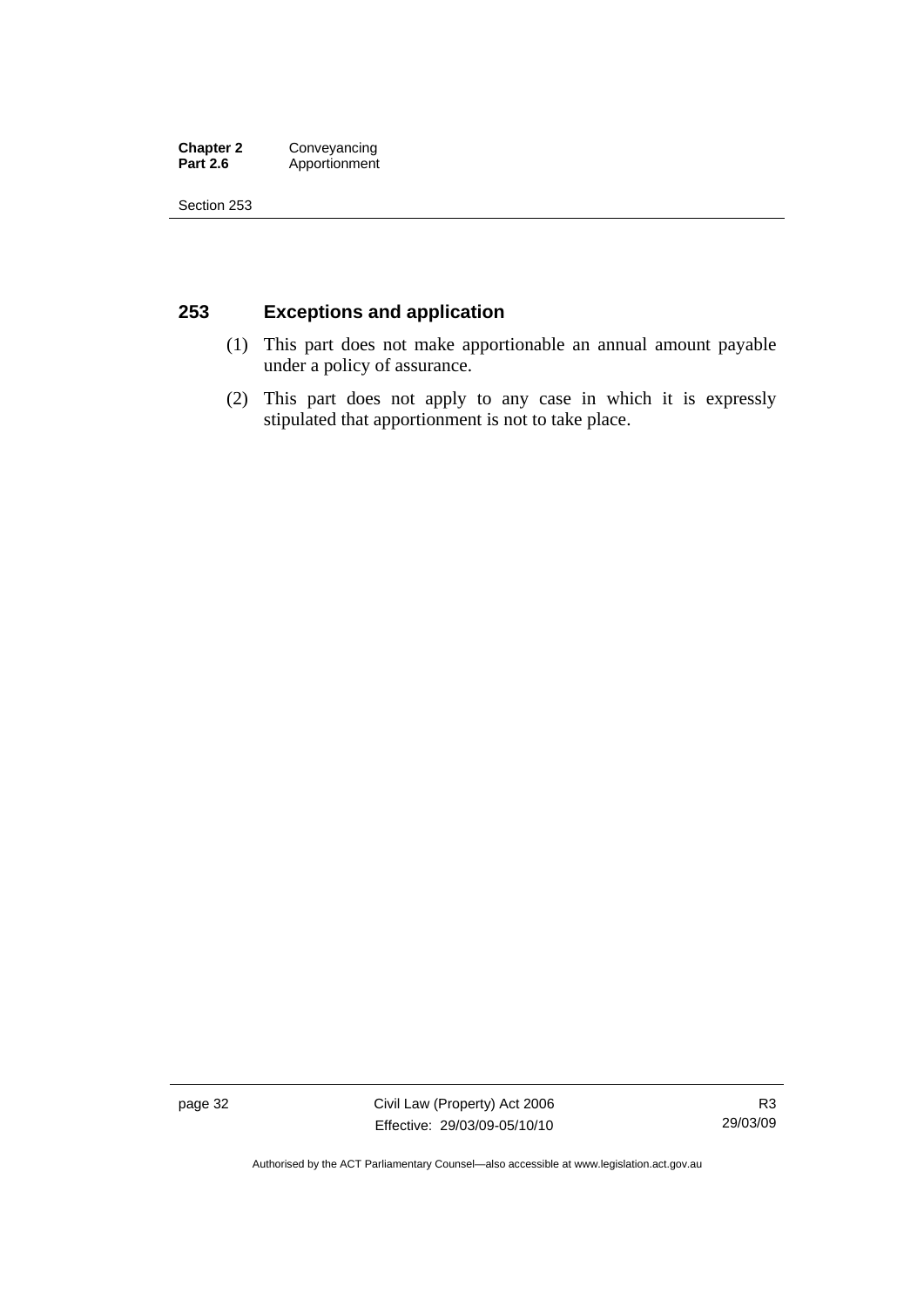## **Part 2.7 Children and children's property**

#### **254 Receipts by certain children**

A child in a domestic partnership has power to give valid receipts for all income (including statutory accumulations of income made during childhood) to which the child may be entitled as if the child were an adult.

### **255 Management of land during childhood**

- (1) This section applies if—
	- (a) a beneficial interest in land is held in trust for a child; and
	- (b) the trustees of the beneficial interest are—
		- (i) if the settlement that created the interest appointed trustees of the interest—the trustees appointed; or
		- (ii) if the settlement that created the interest did not appoint trustees of the interest but there are trustees of the settlement—the trustees of the settlement, unless the settlement or an order of the Supreme Court that appointed the trustees of the settlement or their predecessors in office provides otherwise; or
		- (iii) in any other case—people appointed as trustees of the beneficial interest by the Supreme Court on the application of a litigation guardian of the child.

*Note Settlement* is defined in s 200.

- (2) The trustees of the interest may take possession of, hold and manage the land for the child.
- (3) This section does not apply so far as a contrary intention appears from the settlement that created the beneficial interest of the child.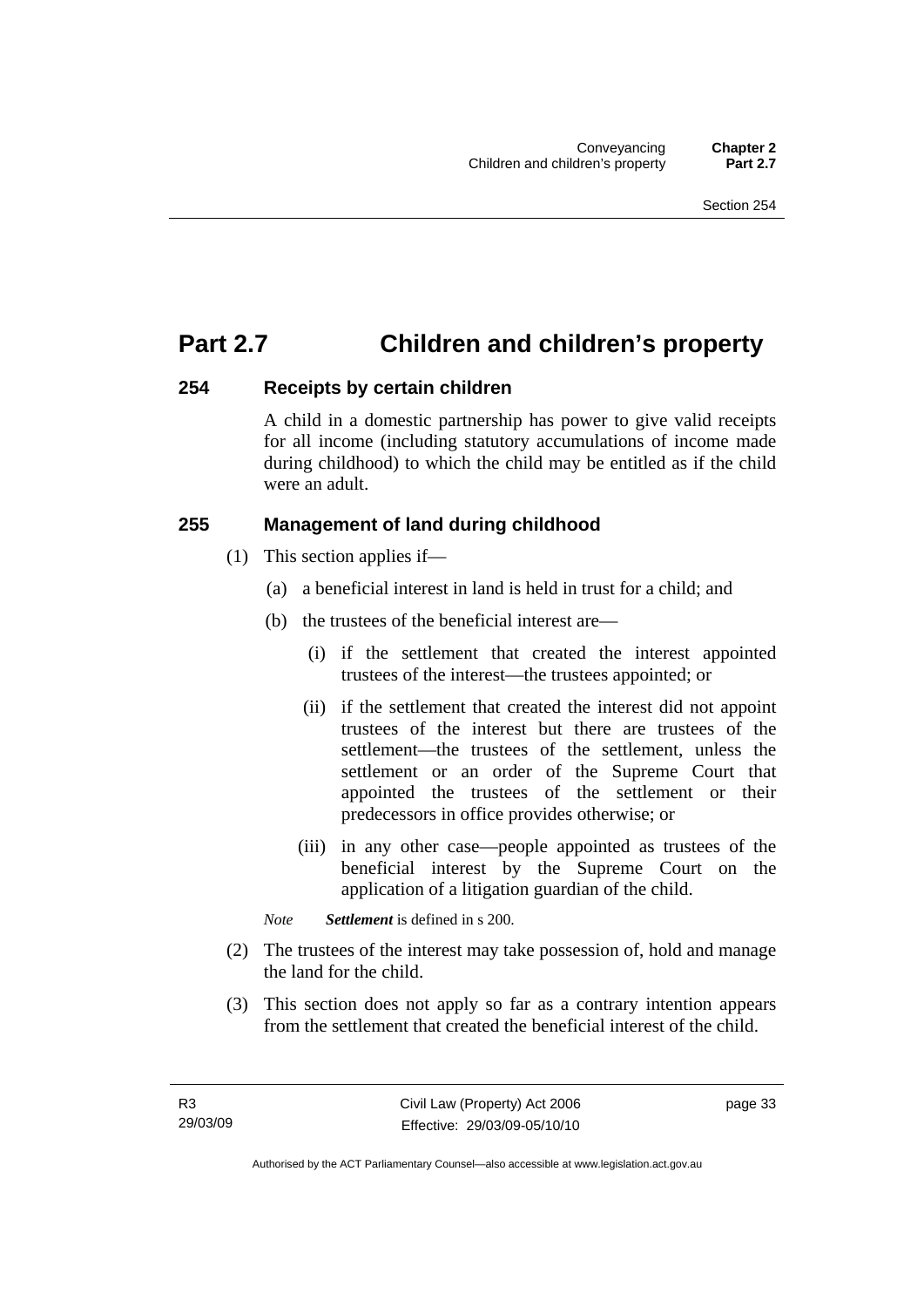#### **Chapter 2 Conveyancing**<br>**Part 2.7 Children and c Children and children's property**

Section 256

#### **256 Power to appoint trustees of child's property**

- (1) This section applies if—
	- (a) a child is absolutely entitled under the will, or on the intestacy, of a person (the *deceased person*) to a devise or legacy, or to the residue of the estate of the deceased person, or to a share in the deceased person's estate; and
	- (b) the devise, legacy, residue or share is not, under a will of the deceased person, devised or bequeathed to trustees for the child.
	- *Note* A *devise* is a disposal of real property by a will. To *bequeath* property is to dispose of personal property (ie property other than real property) by a will.
- (2) The personal representatives of the deceased person may, by registered deed, appoint a trust corporation or 2 or more individuals (not more than 4), or both, to be—
	- (a) trustees of the devise, legacy, residue or share for the child; and
	- (b) trustees for section 255 (Management of land during childhood) of any land devised or any land that is, or forms part of, the residue or share.
- (3) If a trust corporation, or a trust corporation and 1 or more individuals, are the personal representatives of the deceased person, the personal representatives may, by registered deed, appoint the trust corporation either alone or with 1 or 2 individuals to be the trustees for the child.
- (4) The personal representatives of the deceased person may—
	- (a) appoint 1 or more of themselves to be trustees under subsection (2); or
	- (b) appoint 1 or 2 of themselves who are individuals to be trustees under subsection (3).

Authorised by the ACT Parliamentary Counsel—also accessible at www.legislation.act.gov.au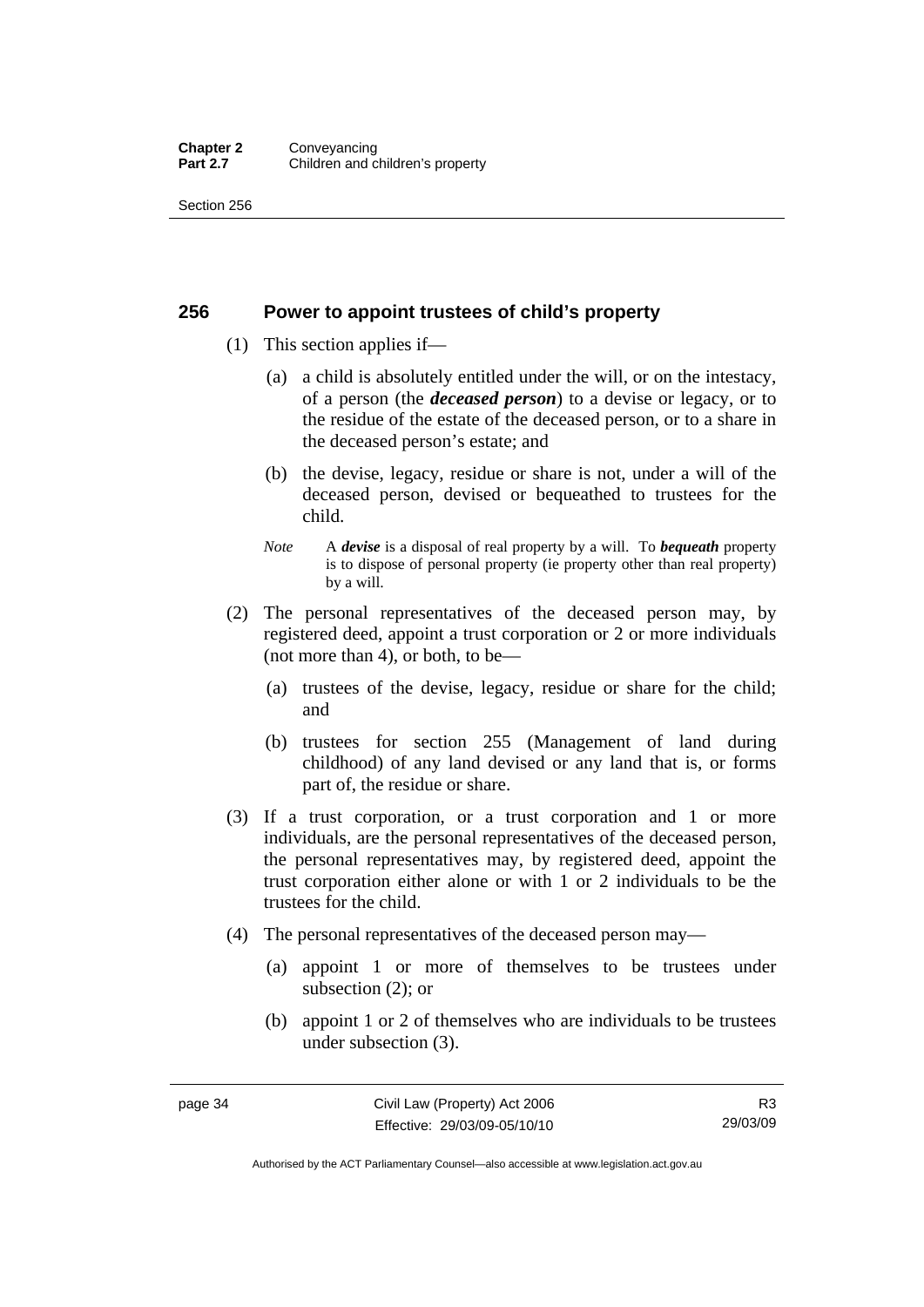- (5) On the appointment—
	- (a) the *Trustee Act 1925*, section 9 (Vesting on appointment and retirement) applies to the vesting in the trustees of the devise, legacy, residue or share; and
	- (b) the personal representatives, in that capacity, are discharged from further liability in relation to the devise, legacy, residue or share; and
	- (c) the rights of the child in relation to the devise, legacy, residue or share are restricted to the property that, under this section and the *Trustee Act 1925*, section 9, is vested in the trustees for the child and do not extend to any other property; and
	- (d) the devise, legacy, residue or share may be kept in its existing form or converted into money and the money invested in accordance with the *Trustee Act 1925*.
- (6) If land held under the *Land Titles Act 1925* is affected by a registered deed mentioned in this section, the registrar-general must, as the registrar-general considers appropriate—
	- (a) make an entry in the register of the vesting of the land; or
	- (b) enter or withdraw caveats.
- (7) However, the registrar-general is not required to comply with subsection (6) unless the person the land is to be vested in—
	- (a) asks, in writing, that the entry be made; and
	- (b) gives any evidence supporting the request that the registrar-general reasonably requires; and
	- (c) gives any notice of the request that the registrar-general reasonably requires to be given.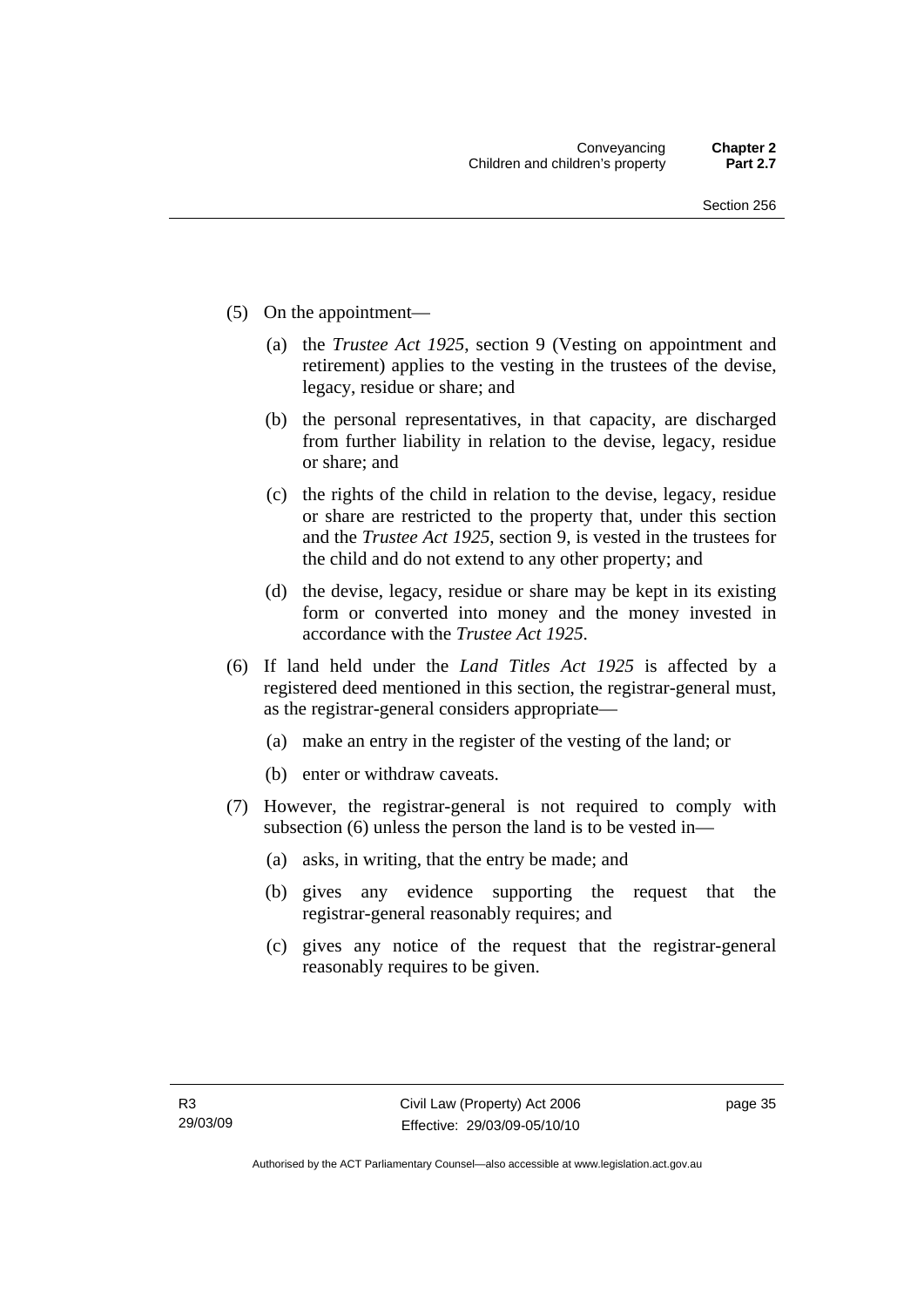(8) In this section:

*registered deed* means a deed registered under the *Registration of Deeds Act 1957*.

*trust corporation* does not include the public trustee.

#### **257 Powers and duties of guardian**

- (1) A guardian of a child—
	- (a) may take into the guardian's custody, and may manage, the child's real and personal property (other than property held by a trustee under a trust) until the guardian stops being the guardian of the child; and
	- (b) holds any of the child's real and personal property that comes into the guardian's custody as trustee for the child; and
	- (c) may bring a proceeding necessary to give effect to all or any of the guardian's powers under this section, including the guardian's powers as trustee for the child; and
	- (d) is responsible for accounting to the child, when the child becomes an adult, for the guardian's custody and management of the property.
- (2) Subsection (1) does not apply in relation to—
	- (a) the chief executive responsible for administering the *Children and Young People Act 2008*, when the chief executive has long-term care responsibility for a child because of that Act; or
	- (b) a testamentary guardian of a child.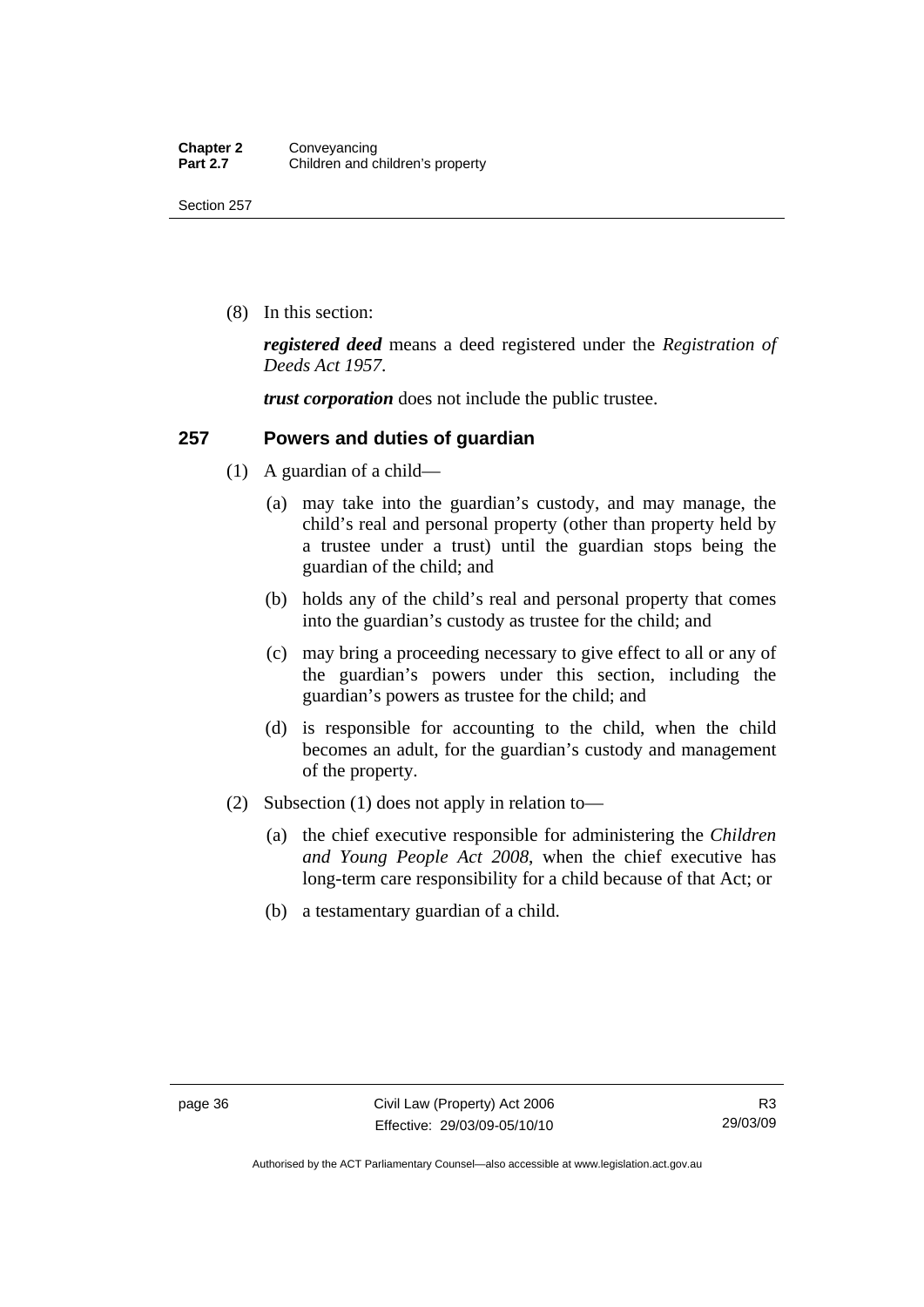# **Part 2.8 Rights-of-way**

### **258 No right-of-way by user against Territory etc**

A right-of-way cannot be created only by continuous use against—

- (a) the Territory; or
- (b) the Commonwealth; or
- (c) a person holding land for a public purpose.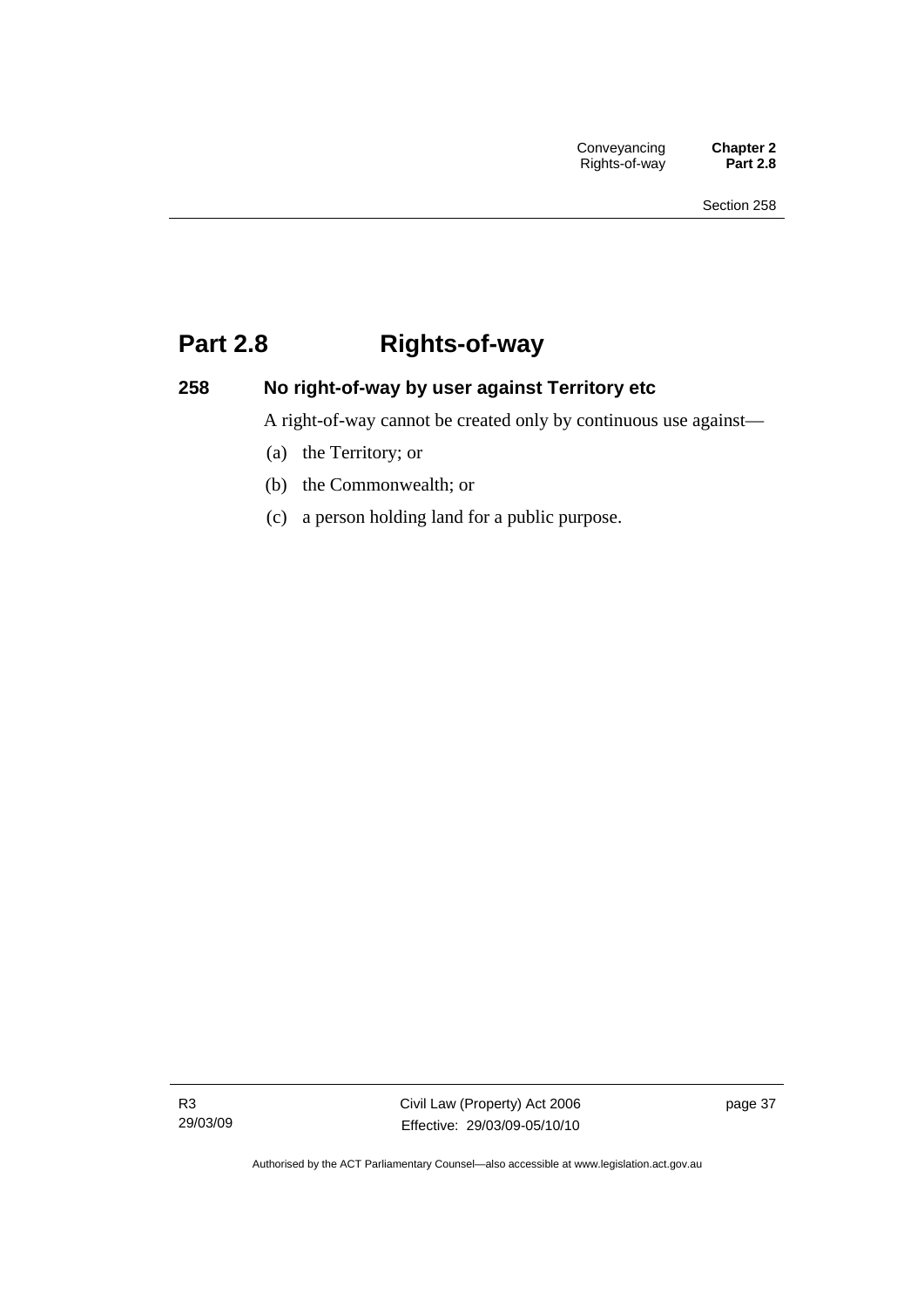Section 300

# **Chapter 3 Mortgages**

#### *Note to ch 3*

In this chapter, a reference to a mortgage includes a reference to a charge on property for securing money or moneys worth (see dict, def *mortgage*).

# **Part 3.1 Powers in relation to mortgages**

#### **300 Application—pt 3.1**

- (1) This part applies to mortgages made to secure an amount advanced or to be advanced as a loan, or to secure an existing or future debt.
- (2) The powers given under this part are subject to anything provided in the mortgage.
- (3) The powers given under this part have the same effect as express powers to the same effect in the mortgage would have had and no more.

#### **301 Powers incidental to mortgages**

- (1) If a mortgage is made in writing, the mortgagee has, because of this Act, the following powers:
	- (a) a power to sell or agree with someone else to sell all or any part of the mortgaged property;
	- (b) a power to appoint or have appointed, in accordance with this part, a receiver of the income of all or any part of the property;
	- (c) a power to insure from loss or damage all or any part of the property and to add the premiums paid for the insurance to the principal secured at the same rate of interest.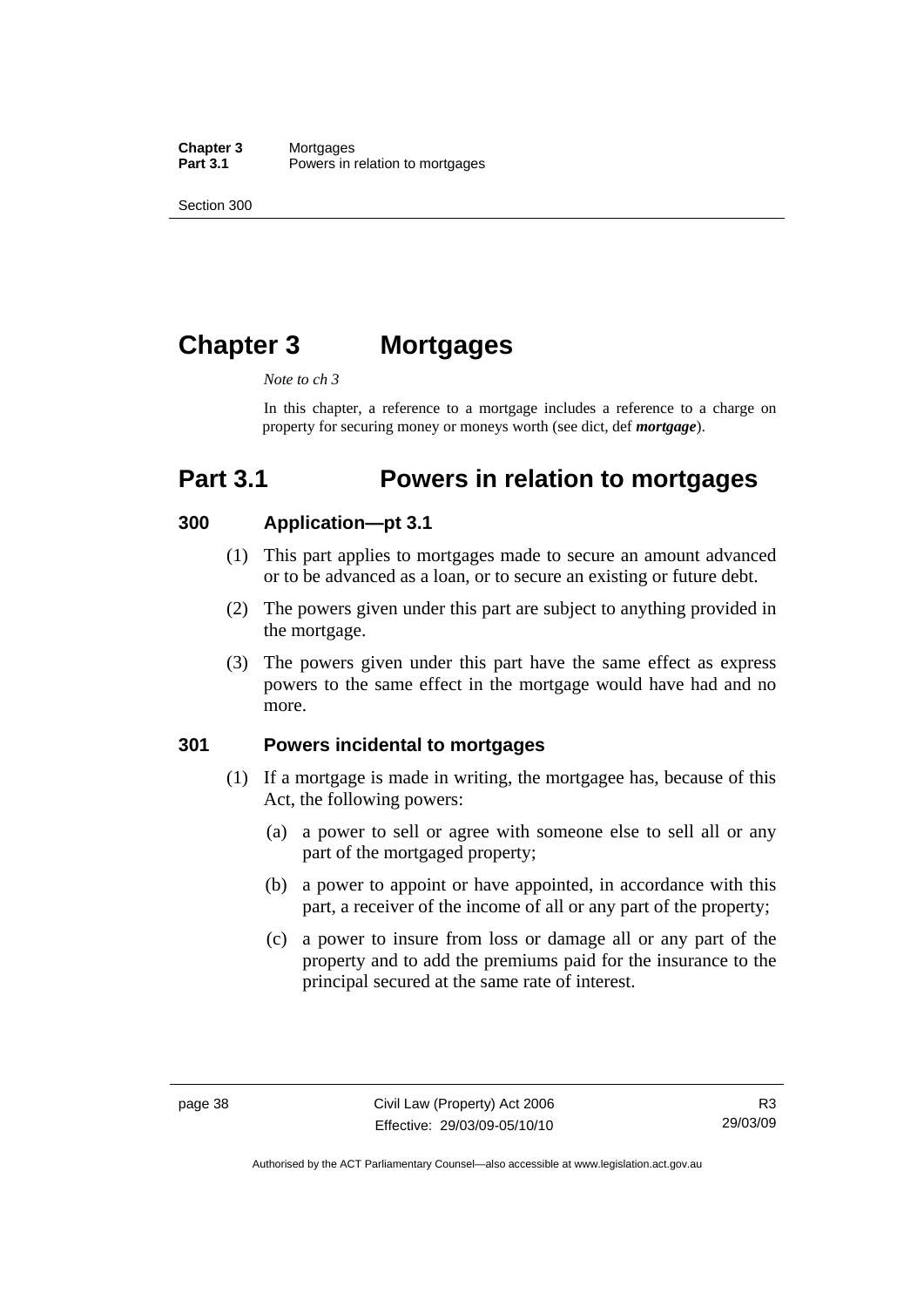- (2) The power of sale under subsection (1) includes the following powers:
	- (a) a power to sell the property by public auction or private contract on any reasonable conditions the mortgagee considers appropriate;
	- (b) a power to rescind or vary contracts for sale;
	- (c) a power to buy in and resell the property with all the powers of sale given by this section.
- (3) A mortgagee must not exercise the power given by subsection  $(1)$  (a) or (b) until—
	- (a) 1 year after the day the principal becomes payable under the mortgage; or
	- (b) interest on the principal has been in arrears for longer than 6 months.
- (4) A mortgagee may exercise the power given by subsection (1) (c) only if the mortgagor has failed to pay a premium for insurance that the mortgagor is by the mortgage obliged to pay.

#### **302 Receipt for purchase money sufficient discharge**

- (1) A receipt for purchase money given by a mortgagee exercising the power of sale given under this part is sufficient discharge to the purchaser.
- (2) The purchaser need not be concerned with the application of the purchase money.

#### **303 Notice of sale**

A sale of property may be made under this part only if the person, or 1 of the people, entitled to the property has been given 6 months written notice.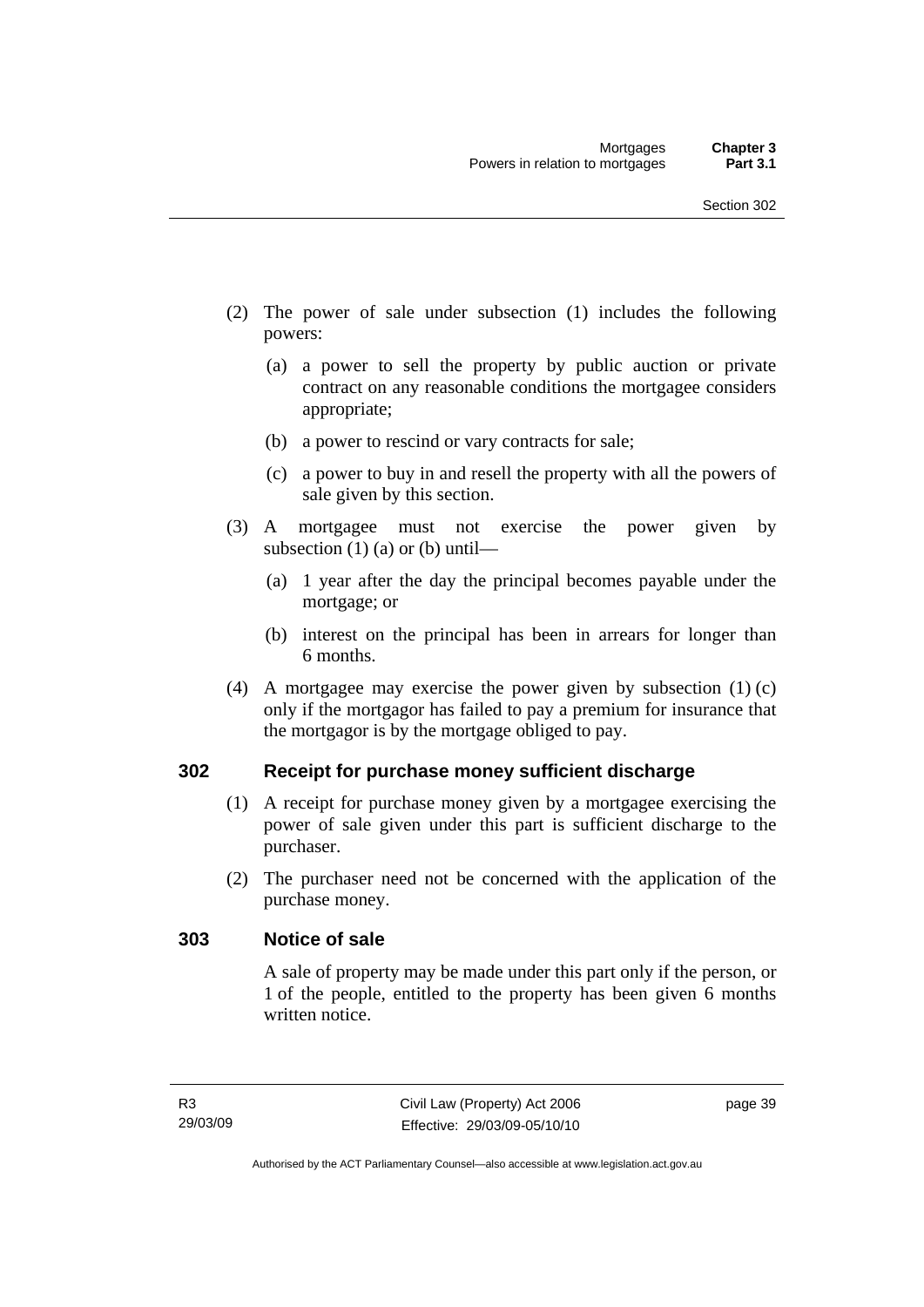#### **Chapter 3** Mortgages<br>**Part 3.1** Powers in Powers in relation to mortgages

Section 304

#### **304 Purported exercise of power of sale**

- (1) If a sale is purportedly made under this part, the purchaser's title must not be questioned on the ground that—
	- (a) no circumstances had arisen to permit the sale; or
	- (b) the notice required by section 303 had not been given.
- (2) If a person suffers loss because of an unauthorised sale under this part, the person may recover damages from the mortgagee.

#### **305 Application of purchase money by mortgagee**

- (1) The amount received from a sale under this part must be applied by the mortgagee as follows:
	- (a) first, in payment of the expenses incidental to the sale or incurred in any attempted sale;
	- (b) second, in discharge of the interest and costs then owing in relation to the mortgage because of which the sale was made;
	- (c) third, in discharge of the principal then owing under the mortgage;
	- (d) finally, in payment of the balance to or on behalf of the person entitled to the property mortgaged.
- (2) To remove any doubt, this section is subject to the *Rates Act 2004*, section 22 (Charge of rates on land) and the *Land Tax Act 2004*, section 20 (Charge of land tax on rateable land).

#### **306 Property that may be transferred to purchaser**

A mortgagee exercising a power of sale over property under this part may transfer to the purchaser, in writing, all the interest in the property that the mortgagor could dispose of.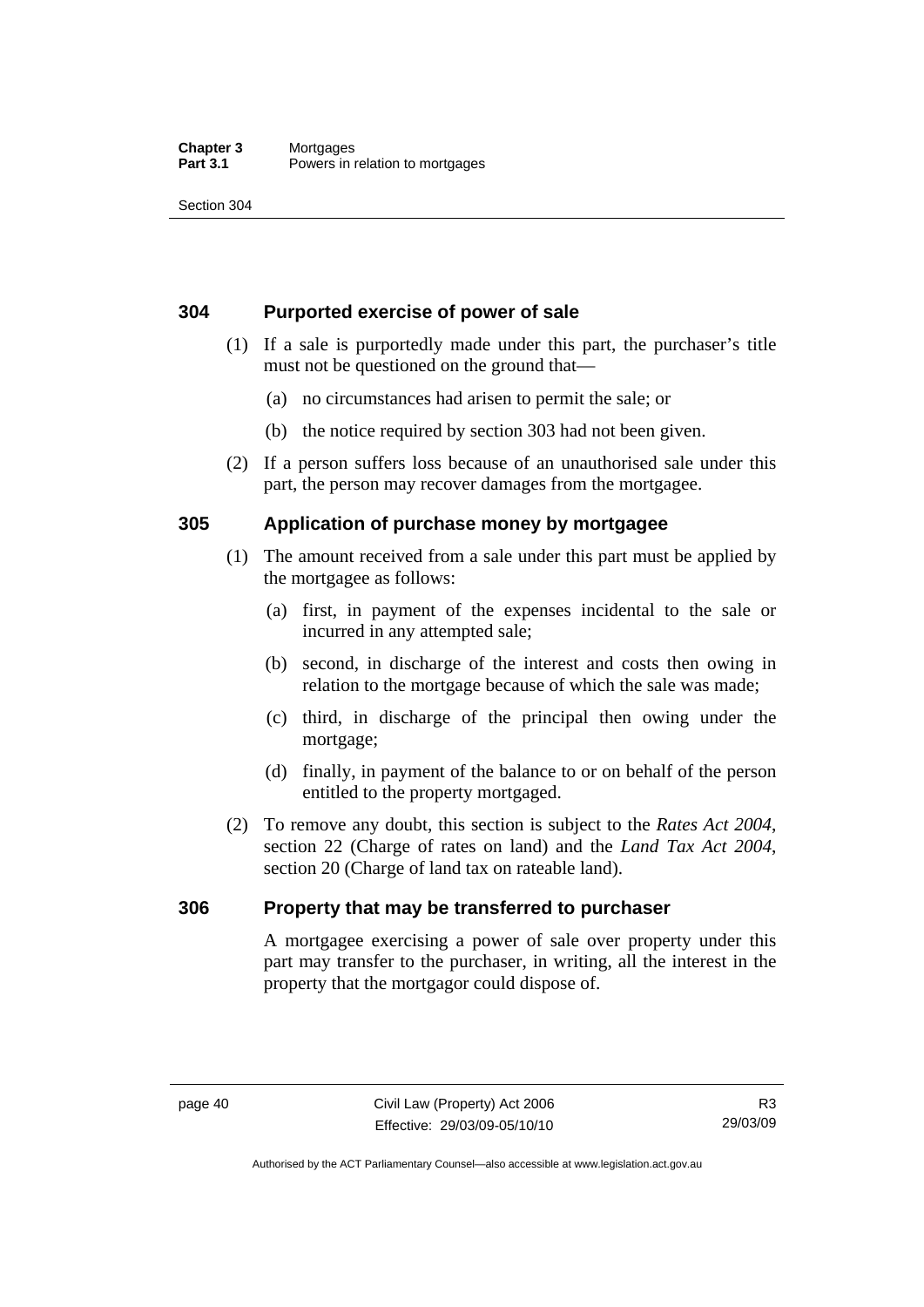#### **307 Mortgagee may call for documents relating to property**

At any time after the power of sale under this part has become exercisable, the mortgagee may demand and recover from anyone (other than a person having an interest in the mortgaged property that has priority to the mortgage) every document relating to the property that a purchaser under the power of sale would have been entitled to demand and recover from the person.

#### **308 Appointment of receiver**

- (1) A mortgagee entitled to appoint a receiver, or have a receiver appointed, under this part may appoint the receiver, or have the receiver appointed, in accordance with this section.
- (2) If the mortgage document nominates the person to be appointed receiver, the mortgagee may appoint that person to be the receiver.
- (3) If the mortgage document does not nominate the person to be appointed receiver, the mortgagee may, by written notice given to the person entitled to the mortgaged property, require the person to appoint an appropriate person to be the receiver not later than 10 days after the day the notice is given.
- (4) A notice under subsection (3) may be given to the person entitled to the mortgaged property—
	- (a) by giving the notice to the person entitled to the property, or, if 2 or more people are entitled to the property, to any of them; or
	- (b) by attaching the notice to a conspicuous part of the mortgaged property.
- (5) If a notice under subsection (3) is given to the person entitled to mortgaged property in accordance with subsection (4) and the person fails to appoint an appropriate person to be the receiver not later than 10 days after the day the notice is given, the mortgagee may appoint a person the mortgagee considers appropriate to be the receiver.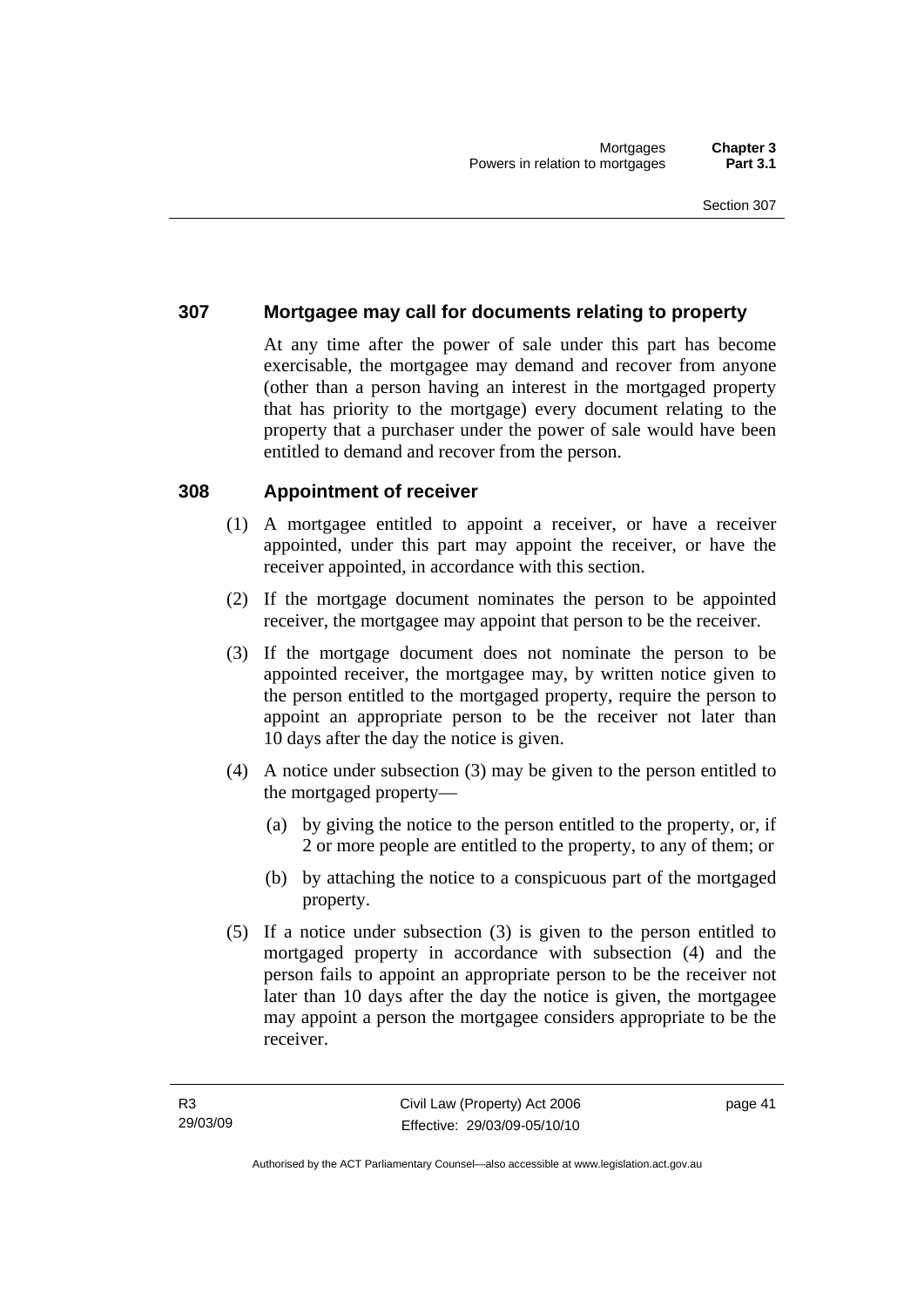#### **Chapter 3** Mortgages<br>**Part 3.1** Powers in i Powers in relation to mortgages

Section 309

#### **309 Receiver taken to be agent of mortgagor**

A receiver appointed under this part is taken to be the agent of the mortgagor and the mortgagor is solely responsible for the receiver's acts or omissions, unless the document creating the mortgage provides otherwise.

#### **310 Powers of receiver**

- (1) A person appointed as receiver under this part may demand and recover all the income of which the person is appointed receiver, by proceeding or otherwise, in the name of either the mortgagor or the mortgagee to the full extent of the interest that the mortgagor could dispose of.
- (2) The person may give valid receipts for the income of which the person is appointed receiver.

### **311 Ending appointment of receiver etc**

- (1) The power under this part to appoint a receiver includes power to end the appointment and appoint someone else.
- (2) The power to end the appointment of a receiver and appoint a new receiver is exercisable in the same way, and under the same conditions, as the power to make the first appointment.
- (3) The Legislation Act, part 19.3 (which deals with appointments) does not apply to the appointment of a receiver.

#### **312 Commission to receiver**

- (1) A receiver appointed under this part is not entitled to the payment of costs, charges or expenses but is instead entitled to a commission on the money received.
- (2) The commission to which the receiver is entitled is the amount, not more than 8% of the gross amount of all money received, stated in the receiver's appointment or, if no amount is stated in the appointment, 4% of the gross amount.

Authorised by the ACT Parliamentary Counsel—also accessible at www.legislation.act.gov.au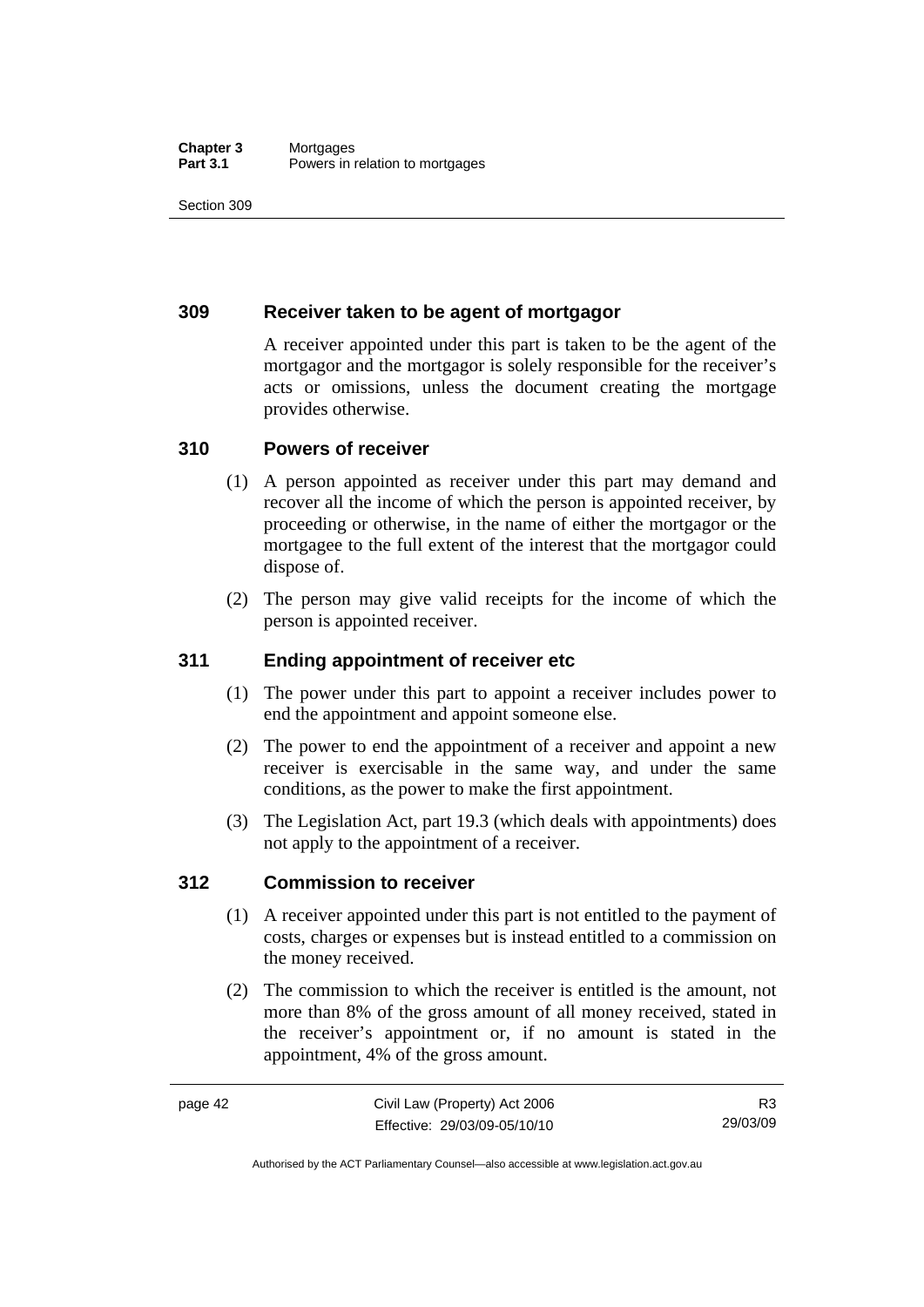#### **313 Receiver to insure if required**

- (1) The mortgagee may, in writing, direct a receiver appointed under this part to insure and keep insured from loss or damage all or a stated part of the property included in the mortgage (whether or not a fixture) so far as it is insurable.
- (2) The receiver must comply with the direction.

#### **314 Application of amounts received by receiver**

Amounts received by a receiver appointed under this part must be applied as follows:

- (a) first, in discharge of all taxes, rates and assessments, in payment of the receiver's commission, and in payment of insurance premiums;
- (b) second, in discharge of the interest then owing under the mortgage because of which the receiver was appointed;
- (c) third, in discharge of the principal then owing under the mortgage;
- (d) finally, in payment of the balance to or on behalf of the person entitled to the property mortgaged.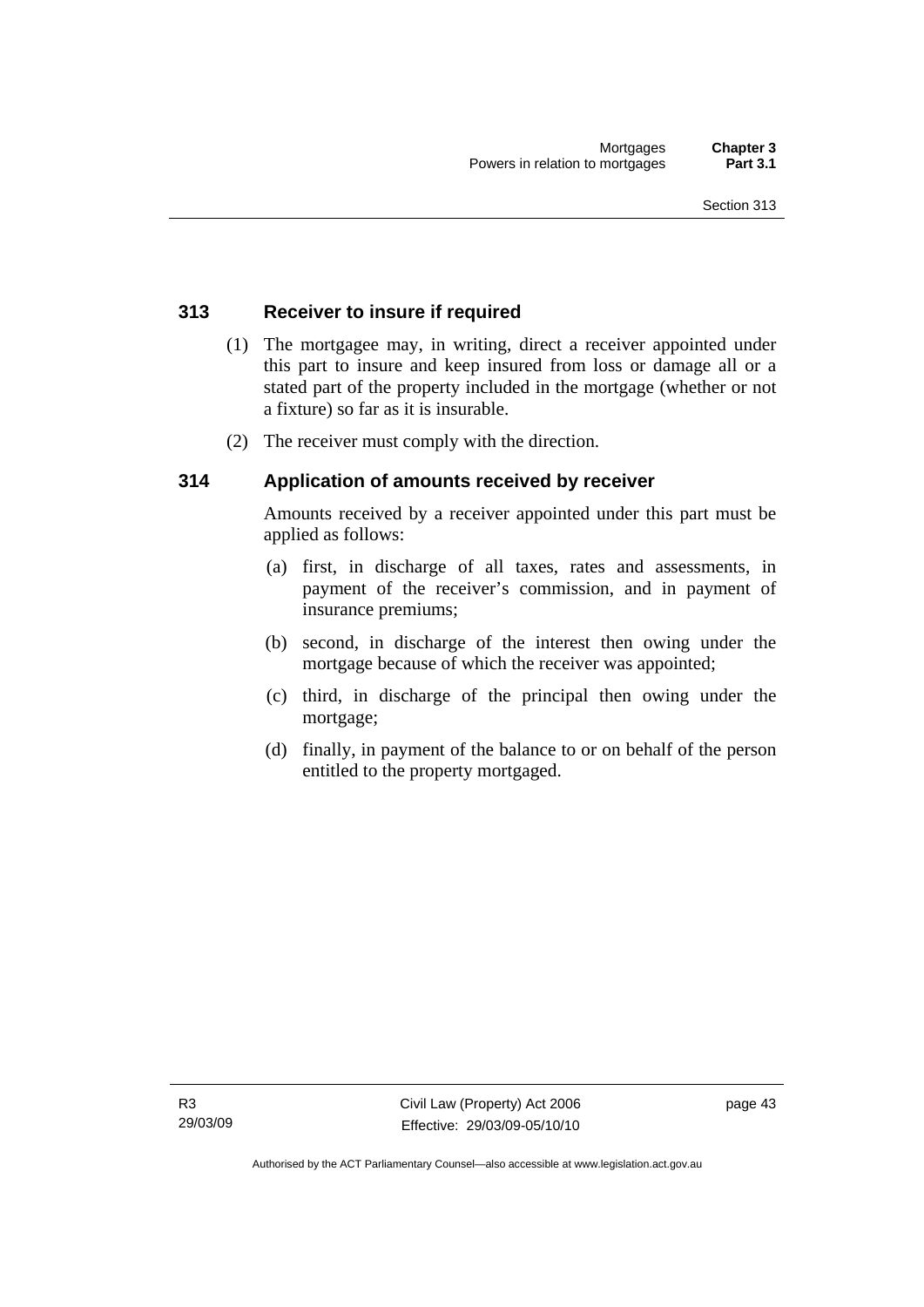## **Part 3.2 Mortgages—other provisions**

#### **315 Effect of repayment on ejectment by mortgagee**

- (1) This section applies if a proceeding for ejectment is brought by a mortgagee for possession of mortgaged property and no proceeding is pending for—
	- (a) foreclosure of the mortgagor's equity of redemption; or
	- (b) redemption of the mortgaged property.
- (2) If the mortgagor appears as a defendant in the proceeding and pays the outstanding amount to the mortgagee or into court, the amount paid is taken to be full satisfaction and discharge of the mortgage.
- (3) On the payment of the outstanding amount in accordance with this section—
	- (a) each mortgagor or defendant in the proceeding is discharged from liability for the amount; and
	- (b) the court must order the mortgagee, at the mortgagor's cost,  $t_0$ 
		- (i) give the mortgagor a discharge of the mortgage under the *Land Titles Act 1925*, section 101 or transfer the interest of the mortgagee in the mortgaged property to the mortgagor; and
		- (ii) give all documents of title to the mortgaged property that are in the possession or control of the mortgagee to the mortgagor.
- (4) This section does not affect a subsequent mortgage or encumbrance.

Authorised by the ACT Parliamentary Counsel—also accessible at www.legislation.act.gov.au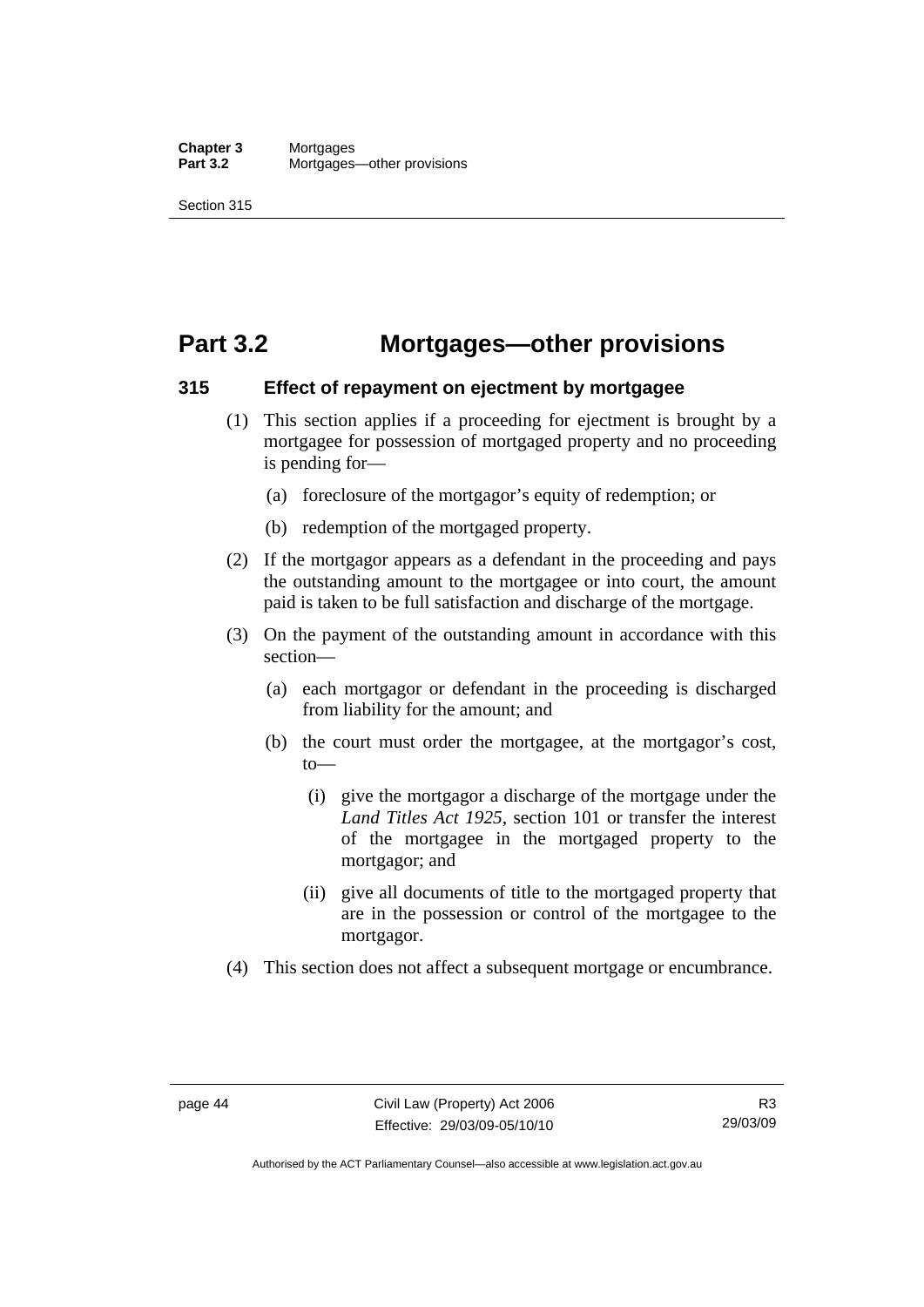(5) In this section:

*outstanding amount*, for a mortgage, means the total of—

- (a) the amount of the principal of the mortgage that has not been repaid; and
- (b) the interest payable under the mortgage; and
- (c) the reasonable costs and expenses of the mortgagee in the proceeding for ejectment.

#### **316 Section 315 not to apply in certain cases**

Section 315 does not apply to a proceeding for ejectment if—

- (a) before the outstanding amount is paid under section 315 (2) of that section, the mortgagee asserts in writing given to the mortgagor—
	- (i) that the mortgagor does not have a right of redemption; or
	- (ii) that the mortgaged property is chargeable with a principal different from that stated in the mortgage or admitted to by the mortgagor; or
- (b) there is a dispute between defendants in the proceeding about the right of redemption.

#### **317 Redemption if mortgagee absent or unknown**

- (1) This section applies if—
	- (a) a person entitled to receive payment of all or part of a debt secured by a mortgage—
		- (i) cannot be found; or
		- (ii) is unknown; or
	- (b) it is uncertain who is entitled to receive all or part of the debt secured by a mortgage.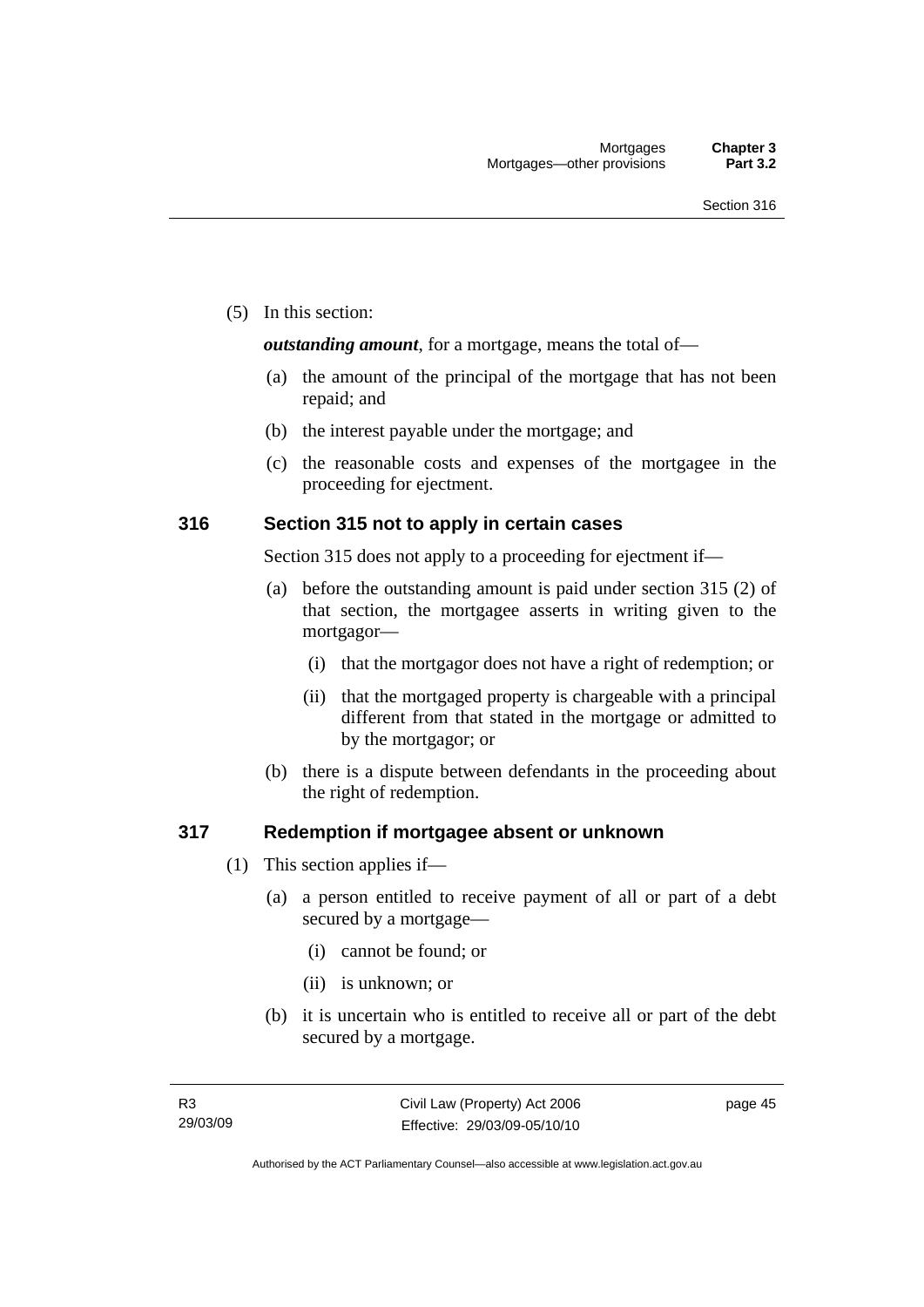Section 317

- (2) On application by the person entitled to redeem the mortgaged property, the Supreme Court may, by order, direct that—
	- (a) the amount of the debt secured by the mortgage, or part of it, be worked out in the way the court directs; and
	- (b) the amount worked out be paid into court.
- (3) A certificate of the registrar of the Supreme Court that a payment into court was ordered to be made under subsection (2) (b) and has been made may be registered with the registrar-general.
- (4) On registration, the amount paid is a discharge of the mortgage debt, or part of it, to the extent of the amount paid.
- (5) However, an amount that is eventually shown by the person entitled to the mortgage debt, or a part of it, to have been in fact owing in addition to the amount paid into court continues to be a debt owing on the mortgage.
- (6) On application by the person entitled to an amount paid into court under subsection (2) (b), the Supreme Court may order the amount be paid to the person.
- (7) However, an amount must not be paid under subsection (6) until the registrar of the Supreme Court is satisfied that the mortgage document and all documents of title that were given by the mortgagor to the mortgagee for the mortgage have been given to the person who paid the amount into court.
- (8) If the amount of principal and interest owing under a mortgage is paid into court under this section and is afterwards paid under an order of the Supreme Court to the person mentioned in the order, the order operates as a discharge of mortgage of any land subject to the mortgage.
- (9) An order mentioned in subsection (8) takes effect as a discharge of mortgage only when it has been registered by the registrar-general.

R3 29/03/09

Authorised by the ACT Parliamentary Counsel—also accessible at www.legislation.act.gov.au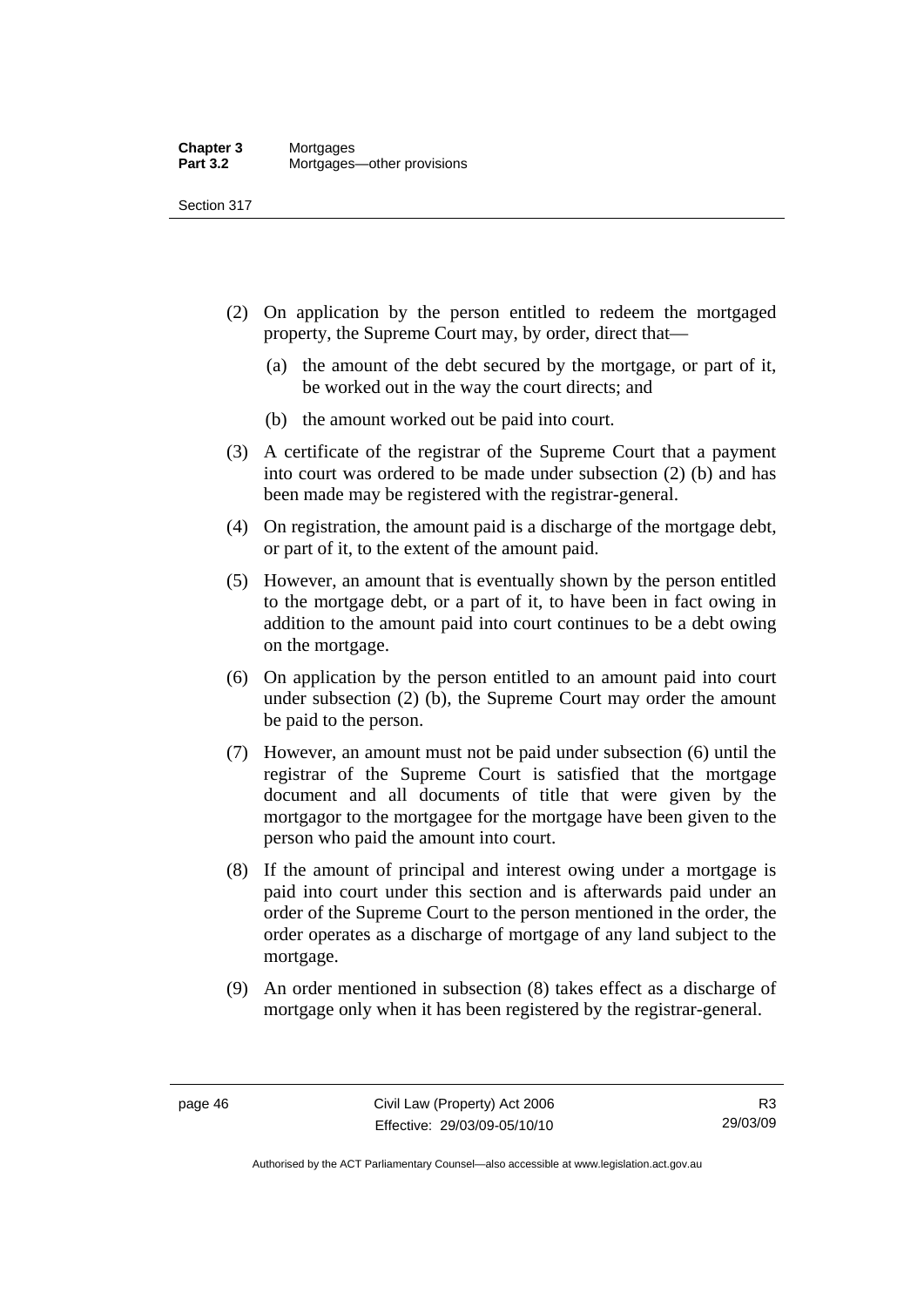# **Chapter 4 Leases**

## **Part 4.1 Leases—general provisions**

## **Division 4.1.1 Lessee's and lessor's obligations**

### **400 Lessee's obligations attach to reversion**

- (1) The rent provided for by a lease, the benefit of every provision of the lease relating to the subject matter of the lease that is to be complied with by the lessee, and every condition of re-entry and other condition of the lease, is attached to, and goes with, the reversionary estate in the land (and in any part of the land) immediately expectant on the term granted by the lease, despite any severance of the reversionary estate.
- (2) Any rent, provision or condition mentioned in subsection (1) may be recovered, received, enforced or taken advantage of by the person from time to time entitled (the *entitled person*), subject to the term granted by the lease, to the income of all or a part of the land leased.
- (3) The entitled person may recover, receive, enforce or take advantage of the rent, provision or condition even though the person becomes entitled to the reversionary interest after the condition of re-entry or forfeiture has become enforceable.
- (4) This section does not make enforceable by a person a condition of re-entry or forfeiture, or any other condition, that had been waived or released before the person became entitled to enforce the condition.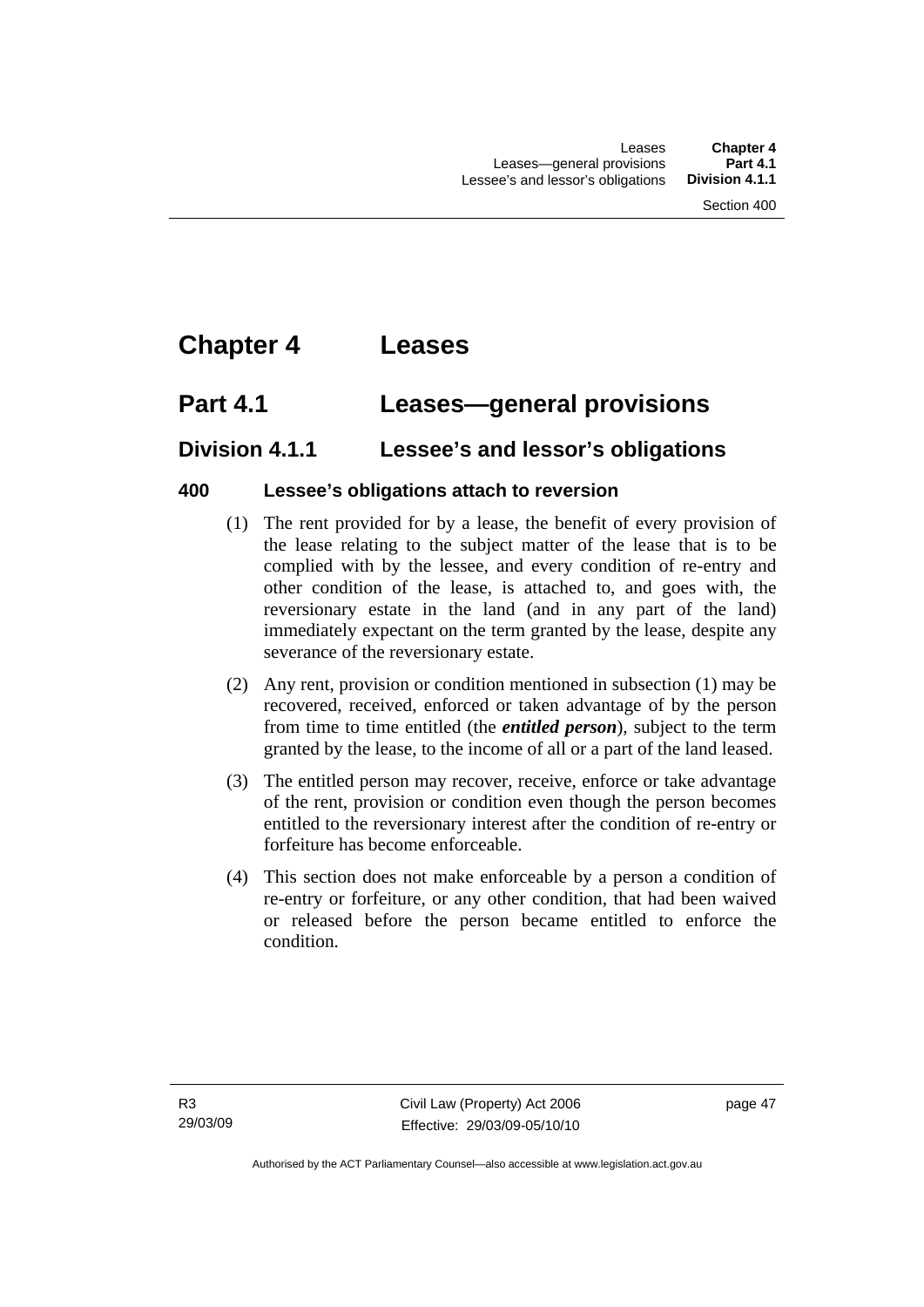- (5) This section applies to—
	- (a) a lease granted on or after 26 June 1986; and
	- (b) a lease granted before 26 June 1986, but only in relation to rent accruing due on or after that day and to the benefit of a condition of re-entry or forfeiture for a breach of a provision of the lease committed on or after that day.

#### **401 Lessor's obligations to run with reversion**

- (1) If land is leased, the obligation imposed on the lessor by a provision of the lease relating to the subject matter of the lease—
	- (a) is, so far as the lessor had power to bind the reversionary estate expectant on the term granted by the lease, attached to, and goes with, the reversionary estate in the land (and in every part of the land); and
	- (b) may be enforced or taken advantage of by the person in whom the term is from time to time vested; and
	- (c) may, so far as the lessor had power to bind the person from time to time entitled to the reversionary estate, be enforced, and taken advantage of, against a person so entitled.
- (2) This section applies to—
	- (a) a lease granted on or after 26 June 1986; and
	- (b) a breach committed on or after 26 June 1986 of a provision in a lease granted before that day.

#### **402 Lessee to give notice of ejectment to lessor**

- (1) This section applies to a lessee of premises against whom a proceeding for ejectment is begun.
- (2) The lessee must give notice of the proceeding to the lessor or the lessor's agent immediately after being served with the originating process for the proceeding.

Authorised by the ACT Parliamentary Counsel—also accessible at www.legislation.act.gov.au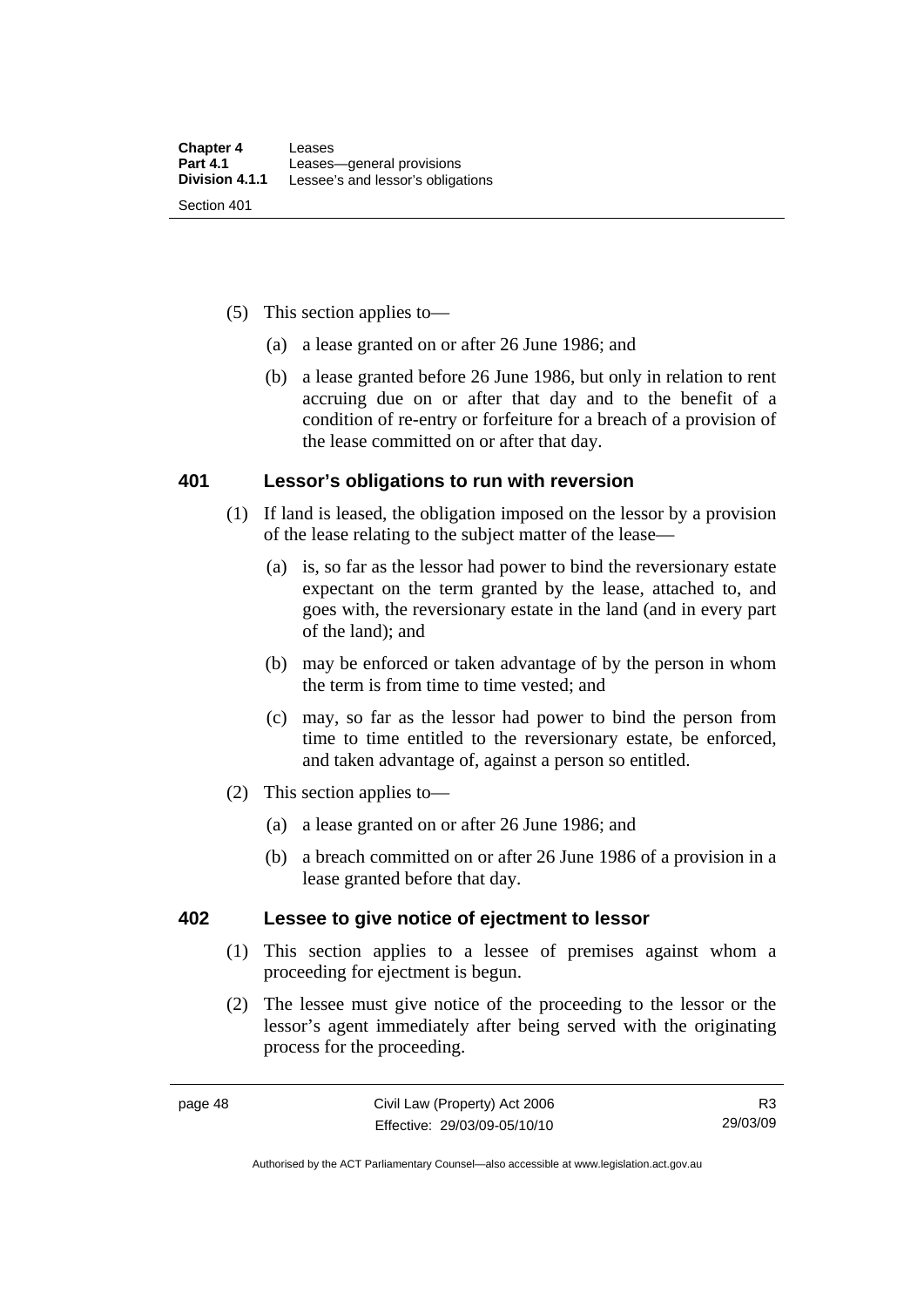- (3) A lessee who contravenes subsection (2) is liable to the lessor for any damage suffered by the lessor because of the failure.
- (4) This section does not—
	- (a) apply to a lessee who holds the premises leased under—
		- (i) a residential tenancy agreement under the *Residential Tenancies Act 1997*; or
		- (ii) a lease under the *Leases (Commercial and Retail) Act 2001*; or
	- (b) bind the Territory.
- (5) Subsection (4) (b) has effect despite the Legislation Act, section 121 (Binding effect of Acts).

## **Division 4.1.2 Renewal of headlease without surrender of sublease**

#### **403 Renewal of headlease**

- (1) This section applies to a lease from which subleases have been derived.
- (2) If a lease is surrendered for renewal and a new lease is granted by the head lessor without a surrender of 1 or more of the subleases, the new lease is as valid for all purposes as if the subleases had been surrendered for renewal at or before the grant of the new lease.

#### **404 Rights on renewal**

When a new lease is granted on the surrender of a lease (the *original lease*)—

- (a) a person in whom an estate for the life of the lessee, or for a fixed term, is vested by the new lease—
	- (i) is entitled to the rents payable under a sublease derived from the original lease; and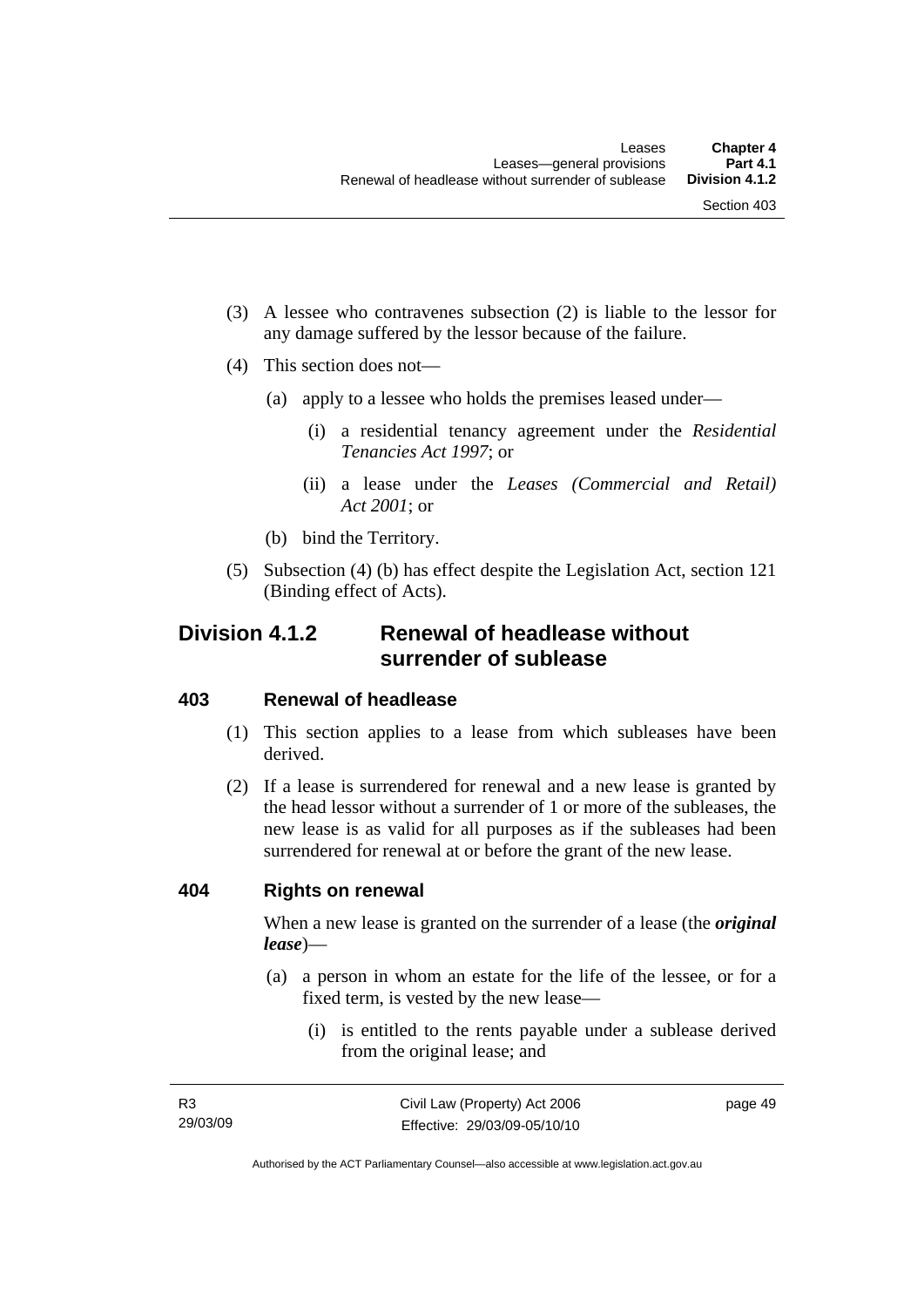- (ii) is entitled to have the obligations and duties imposed on the sublessee by a sublease derived from the original lease properly performed; and
- (iii) is entitled to the same remedies for the recovery of the rents, or for a breach of the obligations or duties, as if the original lease had not been surrendered but had remained in force; and
- (b) a sublessee under a sublease derived from the original lease continues to hold the lands sublet as if the original lease had not been surrendered but had remained in force; and
- (c) the head lessor is entitled to the same remedies by way of entry on the lands sublet by a sublease derived from the original lease, for rents payable under the new lease or for breaches of the obligations and duties imposed by the new lease (so far as the rents, obligations and duties are not greater than the rents payable under, or the obligations and duties imposed by, the original lease), as the head lessor would have if the original lease had not been surrendered but had remained in force or if each sublease derived from the original lease had been surrendered and regranted under the new lease.

page 50 Civil Law (Property) Act 2006 Effective: 29/03/09-05/10/10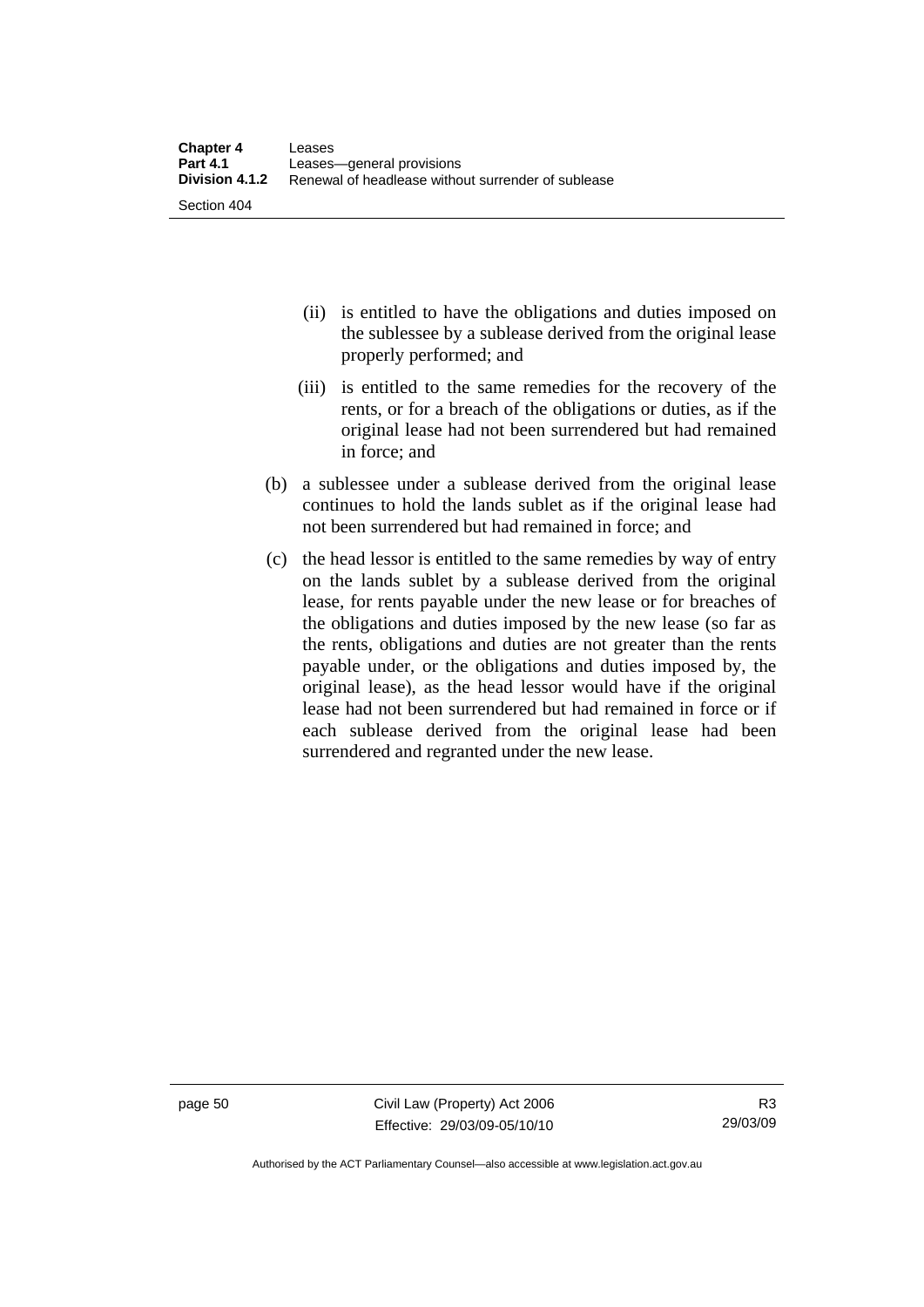# **Part 4.2 Leases to and for children and for absent lessors**

### **405 Leases for children**

- (1) This section applies if—
	- (a) a child is entitled to a lease of premises; and
	- (b) the child, or someone for the child, applies to the Supreme Court for an order under this section.
- (2) The Supreme Court may, by order, direct a nominated person to—
	- (a) surrender the lease; and
	- (b) accept instead a lease of the premises to be held by the nominated person for the child's benefit.
- (3) A lease mentioned in subsection (2) (b) must be held—
	- (a) on the same terms as the surrendered lease would have been held except so far as the Supreme Court orders otherwise; and
	- (b) for the same purposes as the surrendered lease would have been held; and
	- (c) subject to the same trusts, charges, encumbrances, dispositions and arrangements as the surrendered lease would have been held.

#### **406 Costs of lease authorisation application for child**

 (1) If an order is made under section 405 (2) in relation to a lease for a child, the costs of the order must be paid from the child's property as the Supreme Court orders.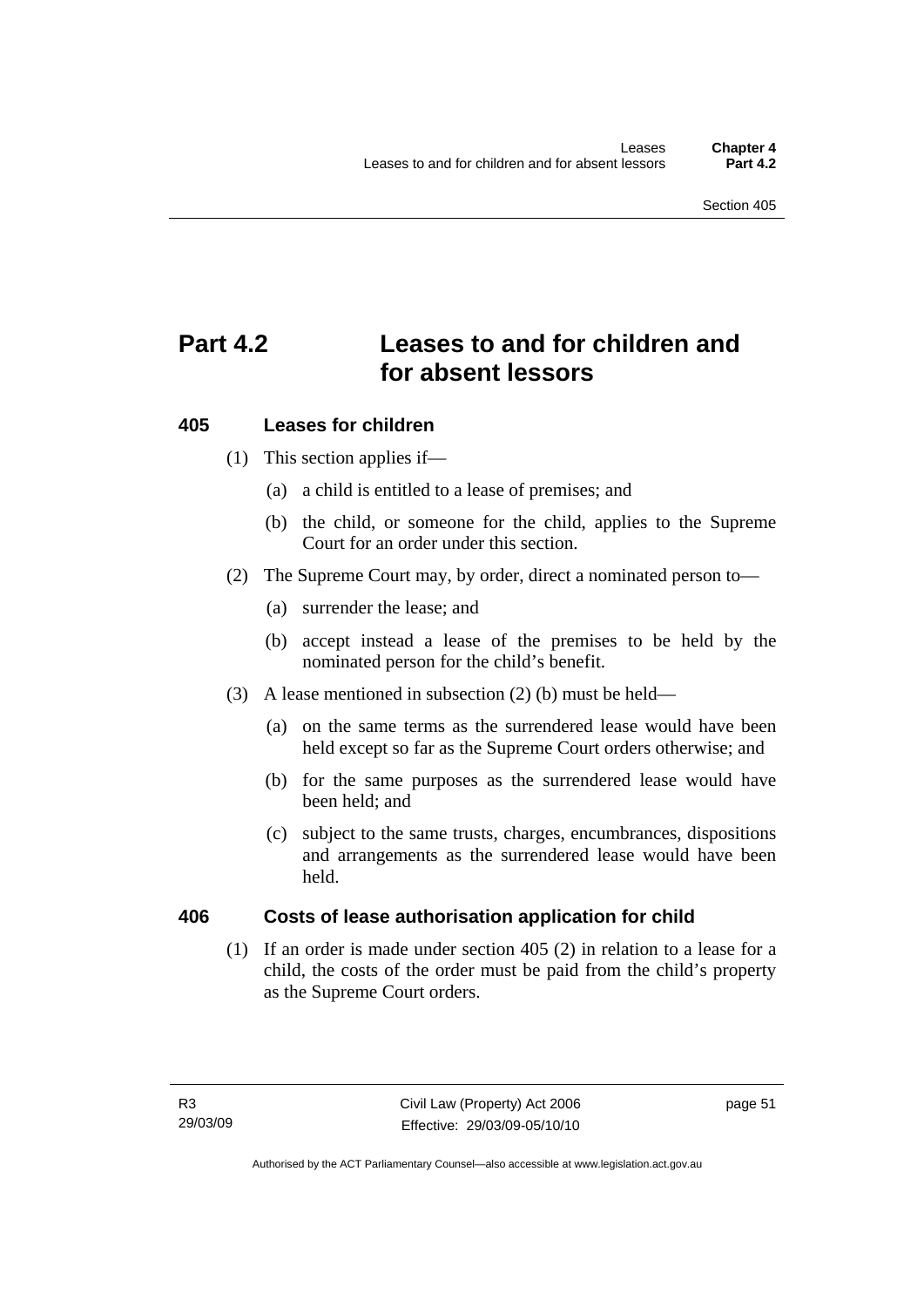- (2) The costs of an order mentioned in subsection (1) include—
	- (a) the costs of the application for the order; and
	- (b) the costs of surrendering the lease the child was entitled to; and
	- (c) the costs of obtaining the substitute lease including any fine, premium or other amount paid for the lease.

#### **407 Renewal of leases by children**

- (1) This section applies if—
	- (a) a child could, under a lease or other agreement or arrangement, be compelled to renew a lease if the child were not a child; and
	- (b) 1 of the following people applies to the Supreme Court for the renewal:
		- (i) the child;
		- (ii) someone for the child;
		- (iii) a person entitled to the renewal of the lease.
- (2) The Supreme Court may, by order, direct a nominated person to renew the lease for the child and, if necessary for the renewal of the lease, accept the surrender of an existing lease.
- (3) A renewal of a lease under an order under subsection (2) must, except so far as the Supreme Court orders otherwise, be in accordance with the right of renewal.

#### **408 Renewal of leases for people not amenable to process**

- (1) This section applies if—
	- (a) a person who is outside the ACT, and not amenable to the process of the Supreme Court, could be compelled to renew a lease if the person were in the ACT and amenable to the process of the court; and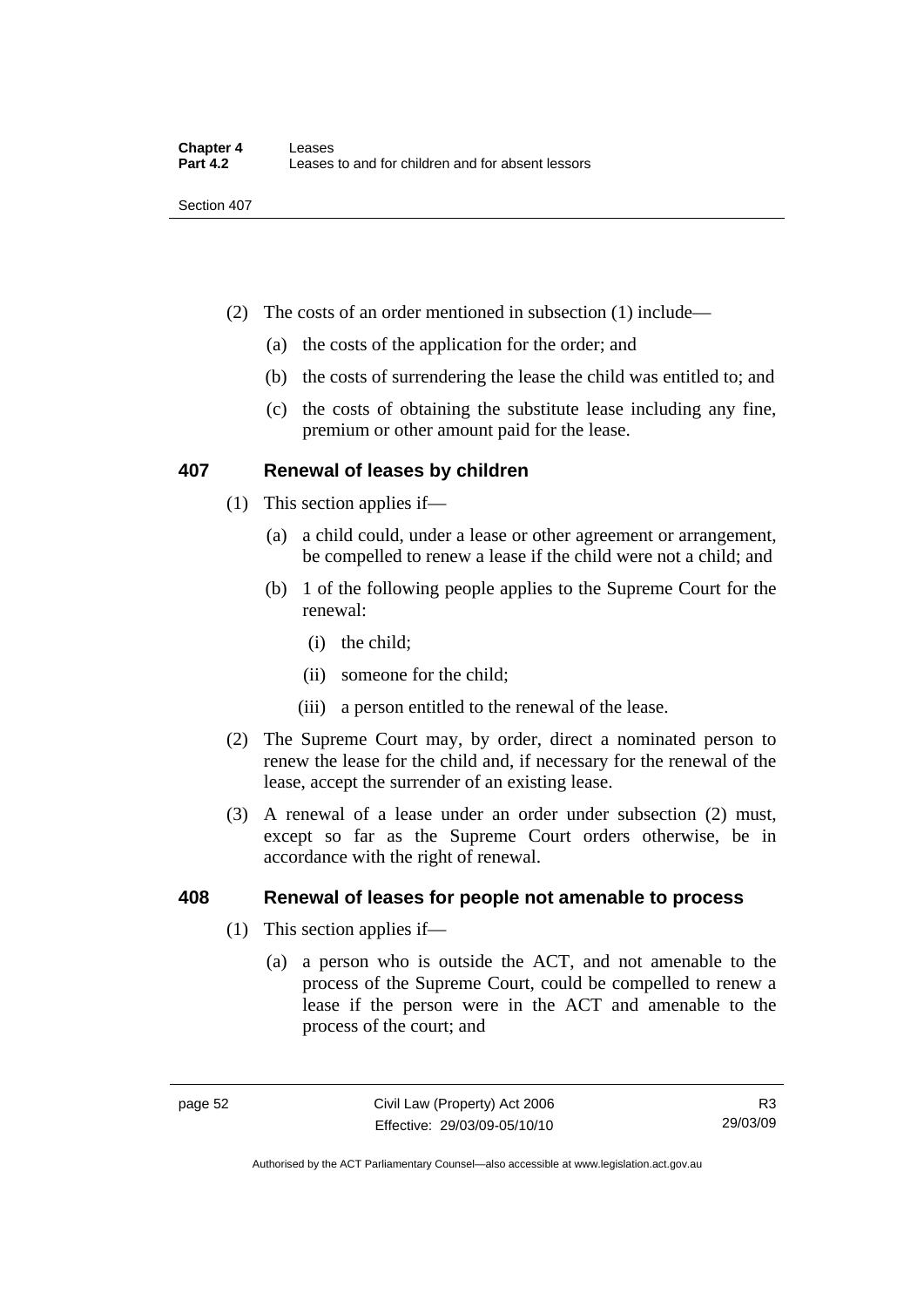- (b) the person (or any of the people) entitled to the renewal of the lease applies to the Supreme Court for the renewal.
- (2) The Supreme Court may direct a nominated person to renew the lease and, if necessary for the renewal of the lease, accept the surrender of an existing lease.

#### **409 Preconditions for grant or renewal of lease to be satisfied**

- (1) A lease must not be granted or renewed under this part until—
	- (a) any fine or other amount required to be paid for the grant or renewal of the lease has been paid; and
	- (b) anything required to be done before the lease is granted or renewed has been done.
- (2) A lease or a renewal of a lease to be granted under this part must be properly executed by the lessee.

### **410 Application of amounts paid for lease renewal under pt 4.2**

An amount paid for the renewal of a lease under section 407 (Renewal of leases by children) or section 408 (Renewal of leases for people not amenable to process) must, after deducting the costs and expenses payable for the renewal, be applied as the Supreme Court directs.

### **411 Validity of surrenders and leases under pt 4.2**

A lease or other disposition, or a surrender of a lease, granted, made or accepted under this part is as valid as if the person by or for whom it was granted, made or accepted had been an adult without a disability who had personally granted, made or accepted it.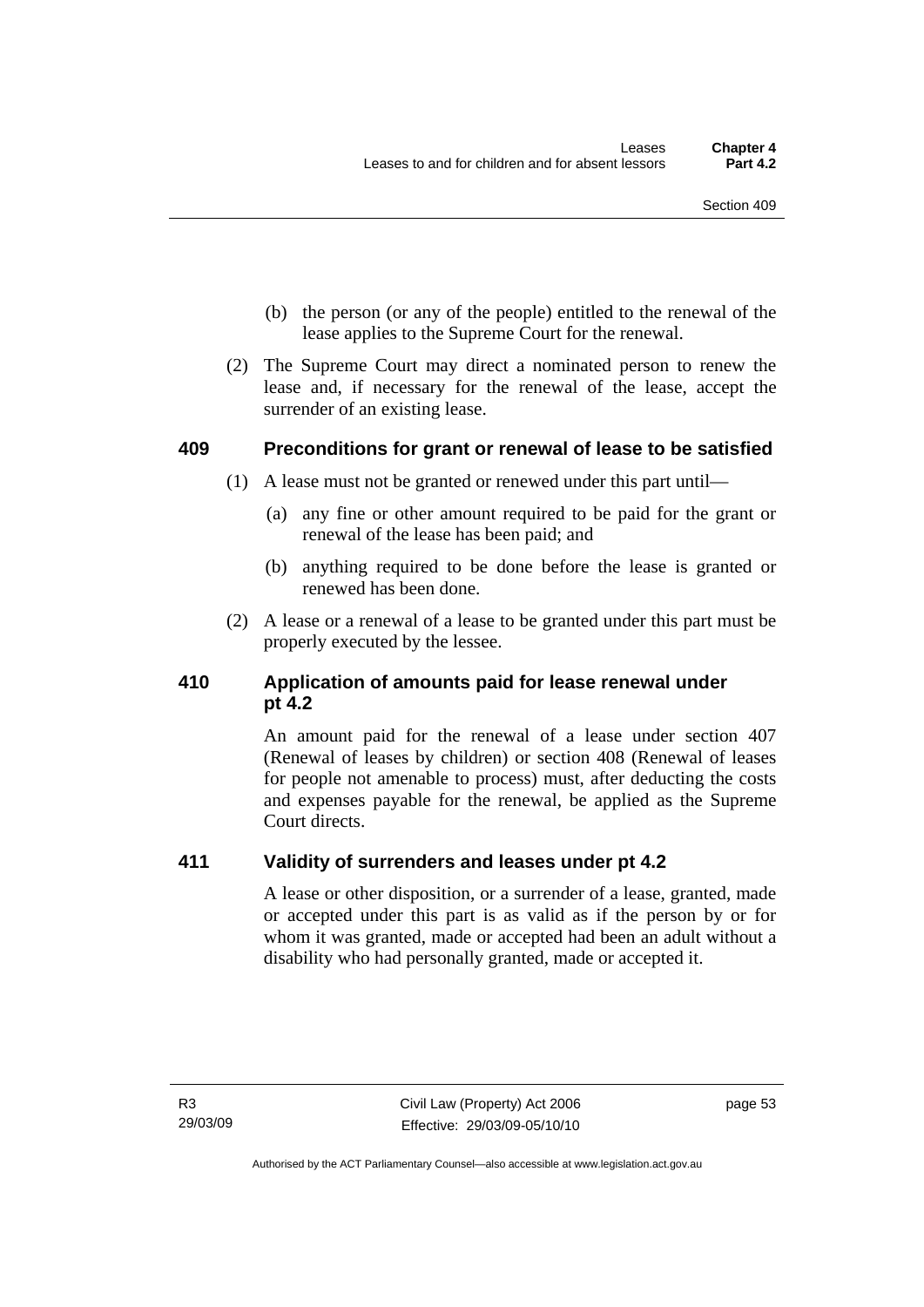Section 412

### **412 Costs of applications under pt 4.2**

The Supreme Court may order that the costs and expenses of, or resulting from, an application under this part be raised from the premises or leasehold interest in relation to which the application is made in a way the court considers appropriate.

page 54 Civil Law (Property) Act 2006 Effective: 29/03/09-05/10/10

Authorised by the ACT Parliamentary Counsel—also accessible at www.legislation.act.gov.au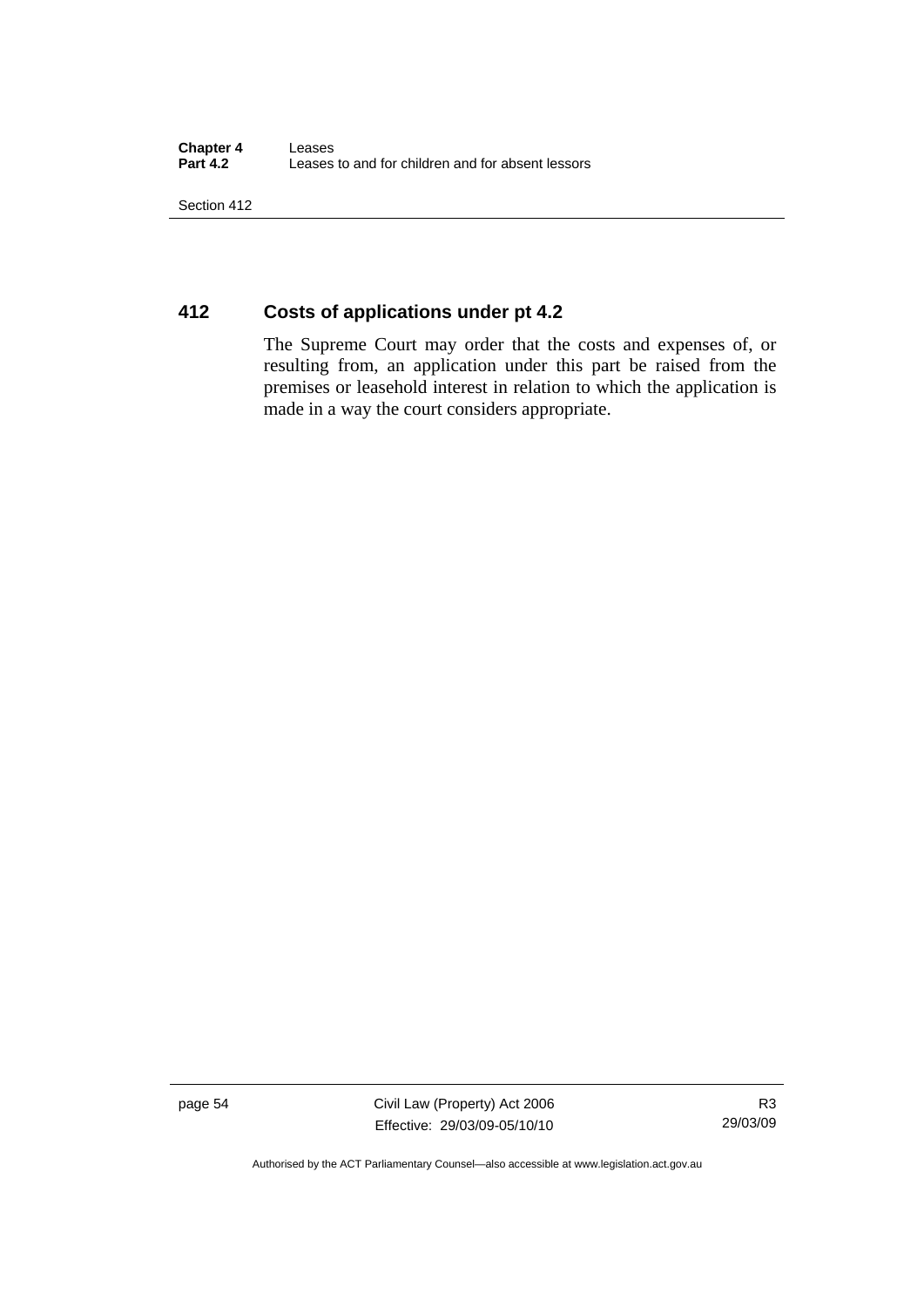## **Part 4.3 Breach of insurance provisions**

#### **413 Application—pt 4.3**

This part applies to—

- (a) a lease for a fixed term, whether or not the lease may be terminated before the end of the fixed term; and
- (b) a lease for the life of the lessee.

#### **414 Relief against forfeiture for failure to insure**

- (1) The Supreme Court may, on application by a lessee under a lease, grant the lessee relief against forfeiture of the lease for breach of a provision of the lease requiring the lessee to insure the leased property against loss or damage if—
	- (a) no loss or damage to which the insurance would have applied has happened; and
	- (b) insurance of the kind required by the lease is in effect at the time of the application.
- (2) The Supreme Court may grant the relief on conditions.

#### **415 Record of relief granted**

If the Supreme Court grants relief under section 414 in relation to a lease, the court may order that a record of the relief having been granted be endorsed on the lease or be made in some other way.

#### **416 Limit on relief**

The Supreme Court must not grant relief to a person under this part in relation to a lease if—

 (a) the court has already granted relief to the person under the part in relation to the same provision of the lease; or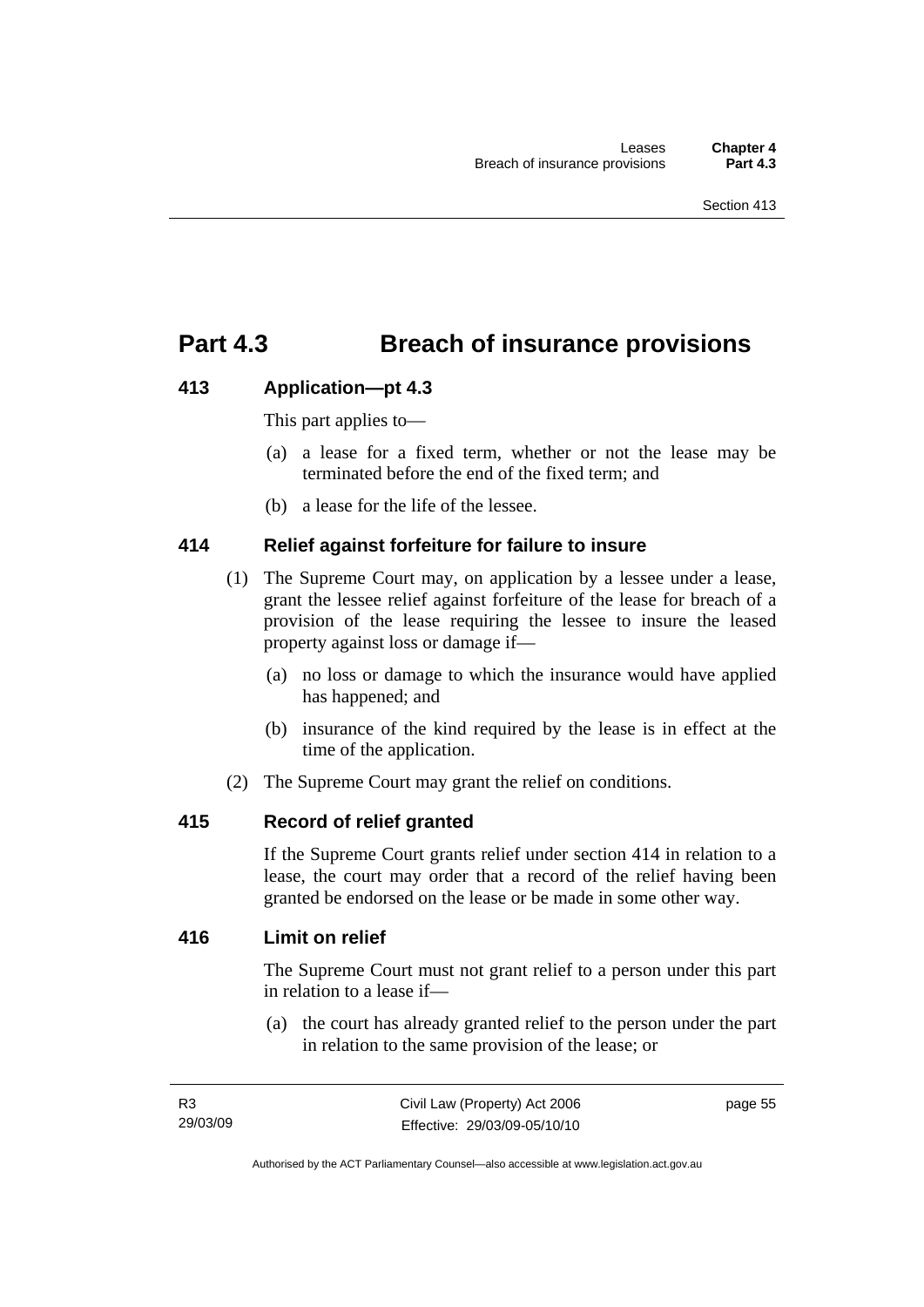Section 417

 (b) a forfeiture of the lease under the same provision has already been waived for the person other than in a court proceeding.

#### **417 Noncomplying insurance**

(1) In this section:

*complying insurance*, in relation to a lease or mortgage of a lease, means insurance against loss of or damage to any of the leased property required by the insurance provisions of the lease or mortgage.

*insurance provisions*, of a lease or mortgage of a lease, means provisions of the lease or mortgage requiring the lessee or mortgagor to insure any of the leased property against loss or damage.

*noncomplying insurance*, in relation to a lease or mortgage of a lease, means insurance against loss of or damage to any of the leased property that was obtained by the lessee or mortgagor to cover his or her interest in the property and that does not comply with the insurance provisions of the lease or mortgage.

 (2) The person entitled to the benefit of insurance provisions of a lease or mortgage of a lease has the same rights in relation to noncomplying insurance of any of the leased property as the person would have in relation to complying insurance of the property.

### **418 Protection of purchaser of leasehold against forfeiture**

- (1) This section applies in relation to a lease containing a provision (the *insurance provision*) requiring the lessee to insure any of the leased property against loss or damage.
- (2) An honest purchaser of the leasehold interest under the lease is not liable to forfeiture, for damages or in any other way for a breach of the insurance provision that happened before completion of the purchase if—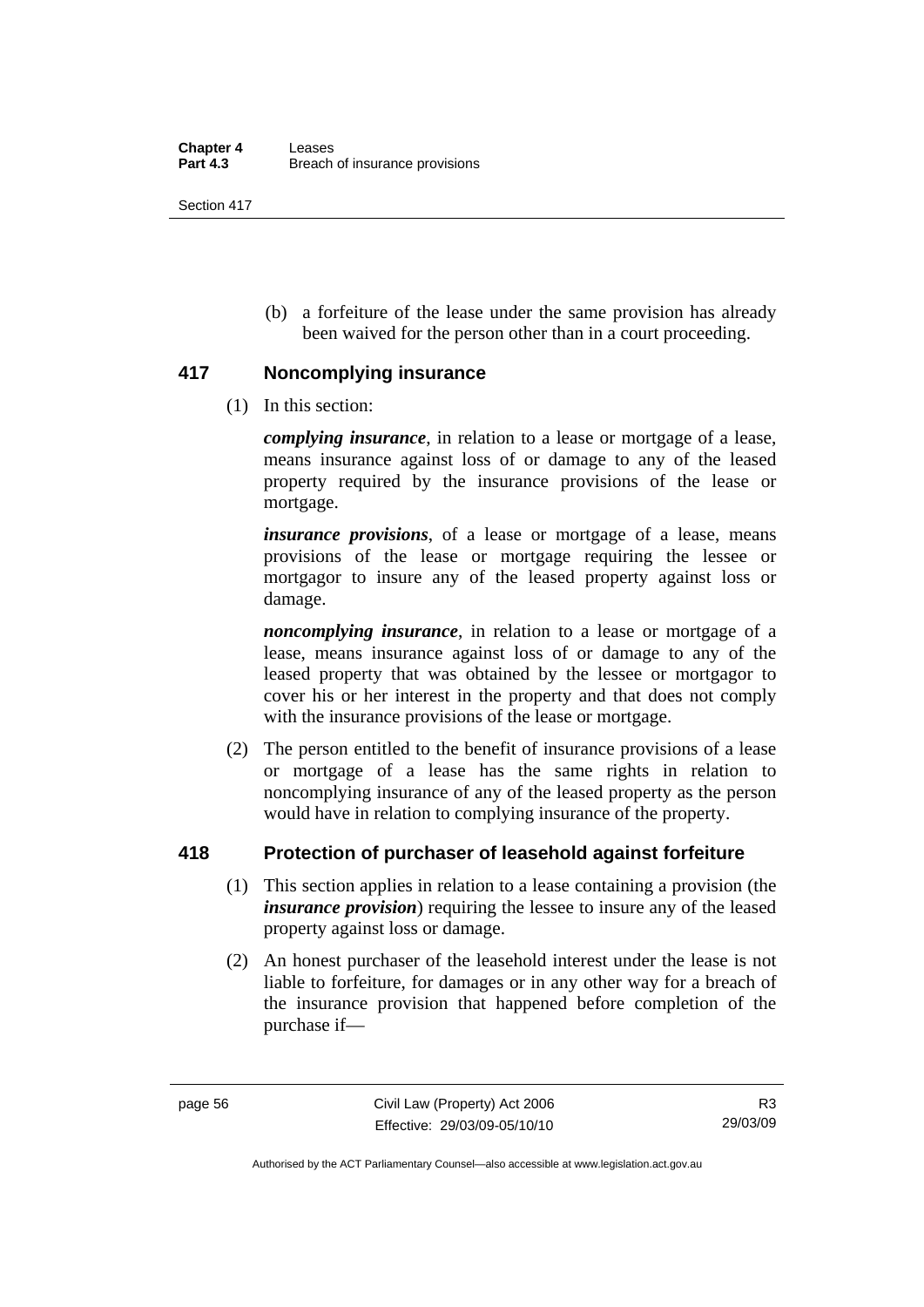- (a) the purchaser was given the written receipt of the person entitled to receive the rent for the last payment of rent owing before completion of the purchase; and
- (b) there was, at the time of completion of the purchase, insurance that complied with the insurance provision.
- (3) This section does not affect any remedy the lessor has against a lessee for breach of the insurance provision.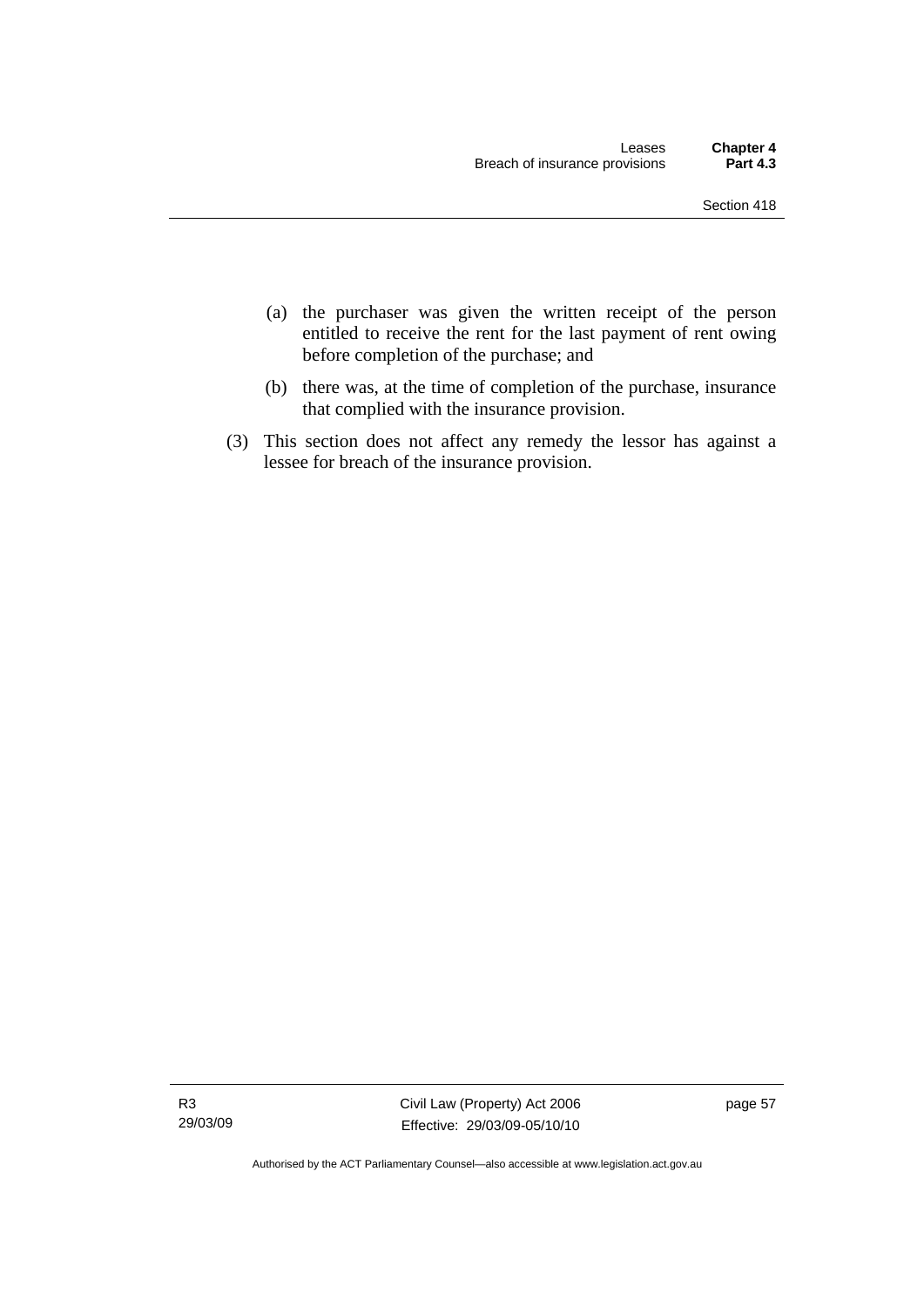Section 419

# **Part 4.4 Restriction of effect of licence or waiver by lessor**

#### **419 Application—pt 4.4**

- (1) This part applies to—
	- (a) a lease for a fixed term, whether or not the lease may be terminated before the end of the fixed term; and
	- (b) a lease for the life of the lessee.
- (2) This part does not—
	- (a) apply to a residential tenancy agreement under the *Residential Tenancies Act 1997*; or
	- (b) bind the Territory.
- (3) Subsection (2) (b) has effect despite the Legislation Act, section 121 (Binding effect of Acts).

#### **420 Effect of licence given to lessee**

- (1) If a lessee is given licence to do an act that contravenes a provision of the lease, the licence, unless otherwise expressed, extends only to—
	- (a) the permission actually given; or
	- (b) the particular breach of the provision; or
	- (c) anything else specifically authorised to be done by the licence.
- (2) The licence does not prevent a proceeding for a later breach of a provision of the lease unless the licence specifically authorises the breach.

Authorised by the ACT Parliamentary Counsel—also accessible at www.legislation.act.gov.au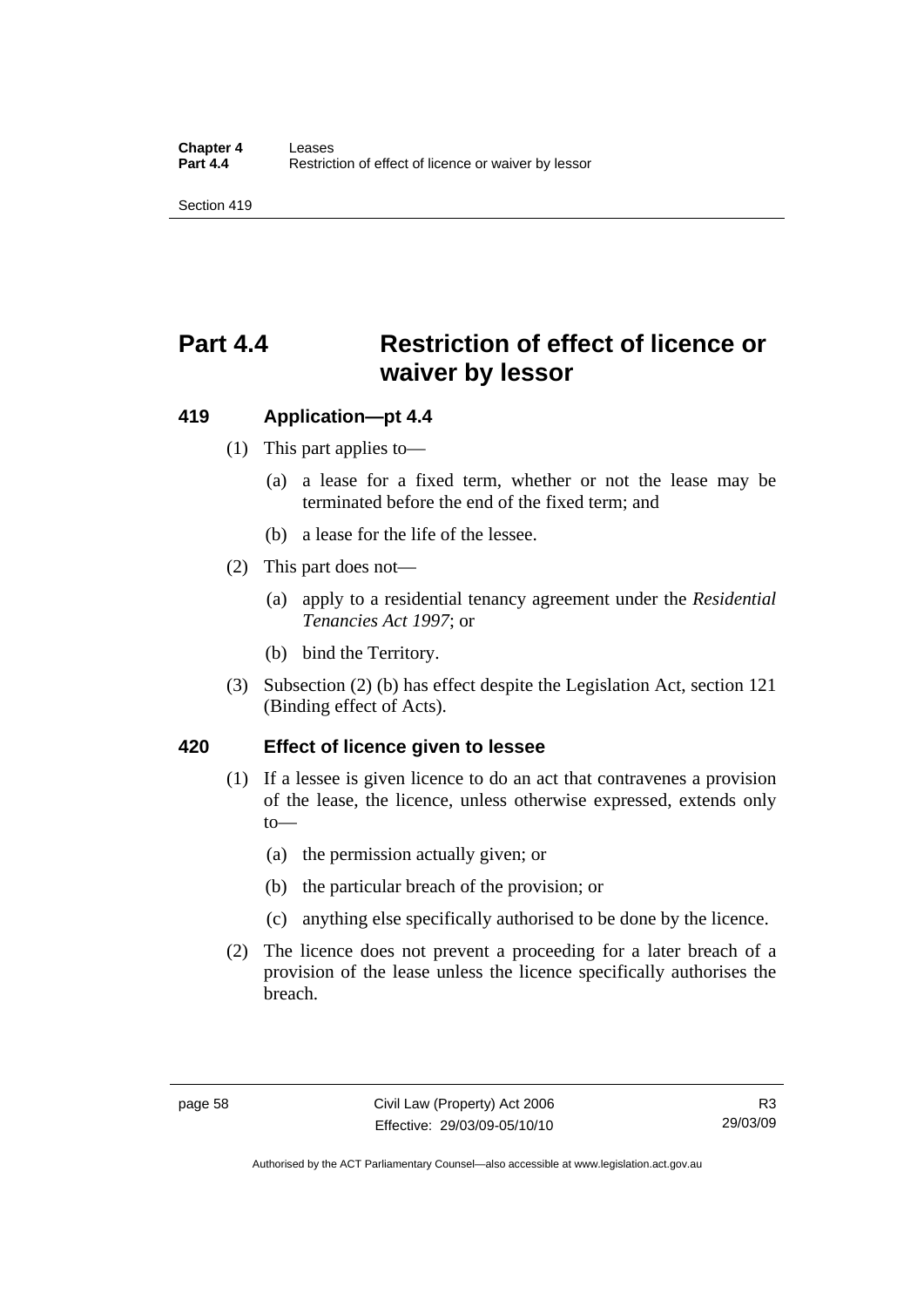- (3) Despite the licence—
	- (a) all rights under the provisions of the lease remain in force and are available against a subsequent breach of the provisions not specifically authorised or waived by the licence in the same way as if the licence had not been given; and
	- (b) the provision of the lease in relation to which the licence was given remains in force as if the licence had not been given, except in relation to the particular thing authorised to be done.

### **421 Operation of partial licences**

- (1) This section applies if a licence gives a power of re-entry on a lessee assigning, subletting or doing another specified act without licence and licence is given—
	- (a) to 1 of 2 or more lessees to assign or sublet the lessee's share or interest or to do another act prohibited without licence; or
	- (b) to a lessee, or 1 of 2 or more lessees, to assign or sublet part only of the property, or to do an act prohibited without licence in relation to part only of the property.
- (2) The licence does not extinguish the right of entry for a breach of a provision of the lease by co-lessees of the other shares or interests in the property, or by the lessee or lessees of the rest of the property, in relation to those shares or interests or the rest of the property, but the right of entry remains in force in relation to the shares, interests or property not subject to the licence.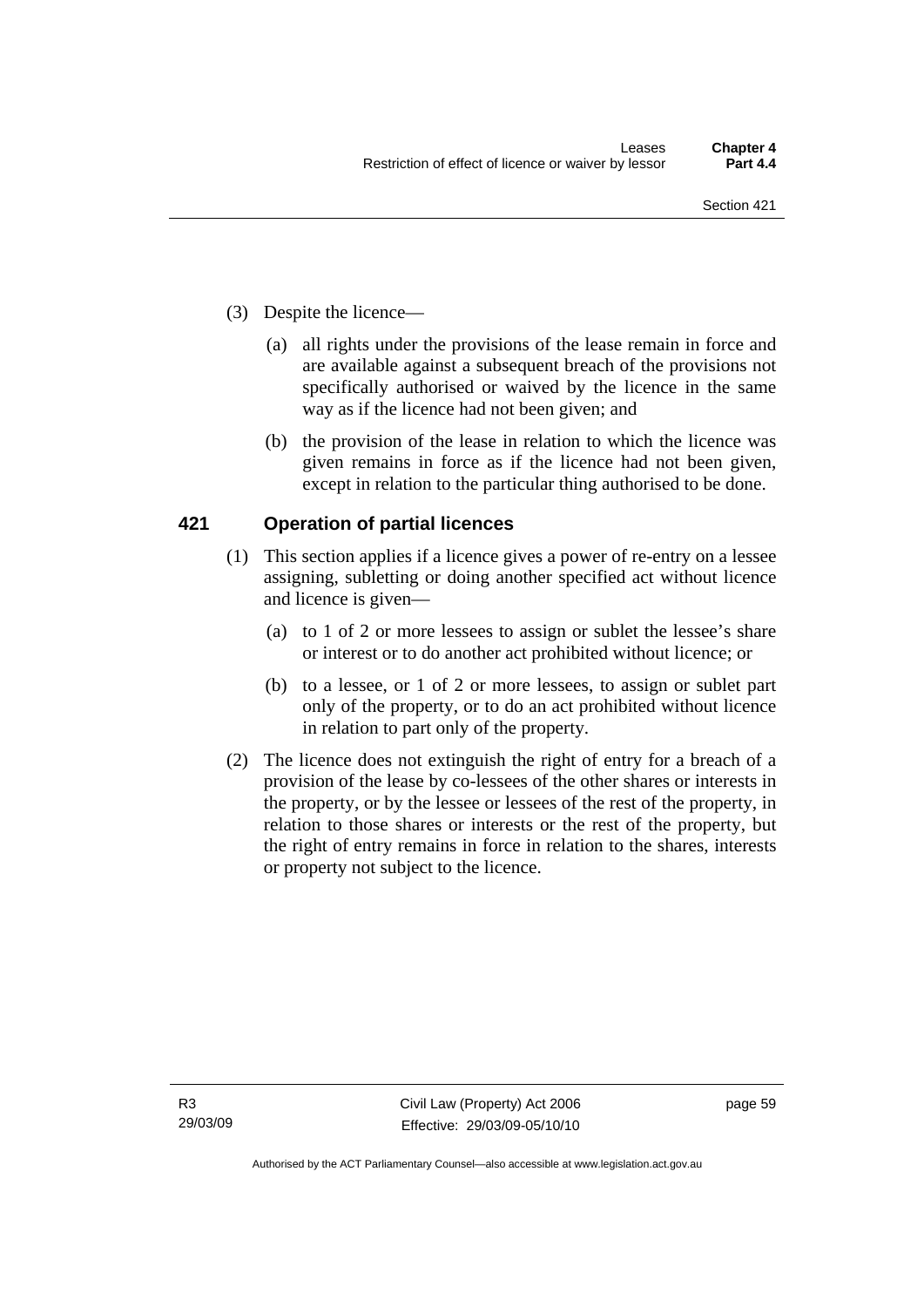#### **422 Apportionment of conditions of entry on severance**

- (1) This section applies if the reversion of a lease is severed and the rent or other reservations under the lease are apportioned among the reversionary interests.
- (2) The assignee of a part of the reversion is, in relation to the apportioned rent or other reservation allotted to the assignee, entitled to the benefit of all the powers of re-entry for nonpayment of the rent or failure to render the other reservation in the same way as if the powers of re-entry had been given to the assignee as incident to the assignee's part of the reversion in relation to the rent or other reservation allotted to the assignee.

#### **423 Waiver of benefit of lease provision**

If a lessor waives the benefit of a provision of the lease in a particular instance, the waiver is not taken—

- (a) to extend to an instance, or a breach of a provision of the lease, other than that to which the waiver specially relates; or
- (b) to operate as a general waiver of the benefit of the provision.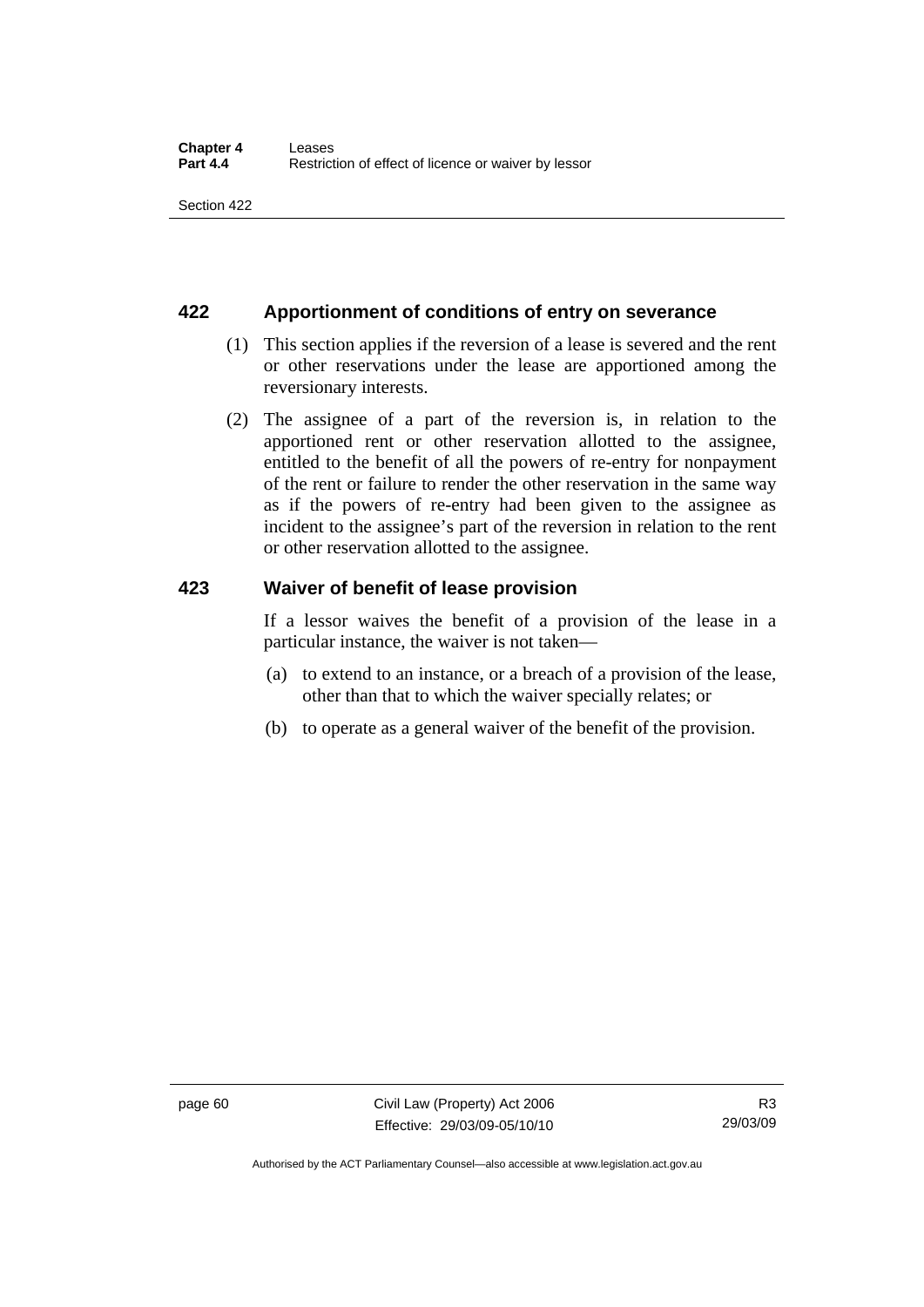## **Part 4.5 Forfeiture of leases**

#### **424 Definitions—pt 4.5**

In this part:

*lease* includes—

- (a) a sublease; and
- (b) an agreement for a lease if the person to be the lessee is entitled to have the lease granted.

*lessee* includes a sublessee.

*lessor* includes a sublessor.

*sublease* includes an agreement for a sublease if the person to be the sublessee is entitled to have the sublease granted.

#### **425 Application—pt 4.5**

- (1) This part applies to a lease despite any provision of the lease to the contrary.
- (2) However, this part does not apply to a residential tenancy agreement under the *Residential Tenancies Act 1997*.

#### **426 Restrictions on re-entry or forfeiture**

- (1) A right of re-entry or forfeiture under a lease for breach of a provision of the lease is not enforceable by proceeding or otherwise unless—
	- (a) the lessor gives the lessee a notice—
		- (i) specifying the breach; and
		- (ii) requiring the lessee to pay compensation for the breach; and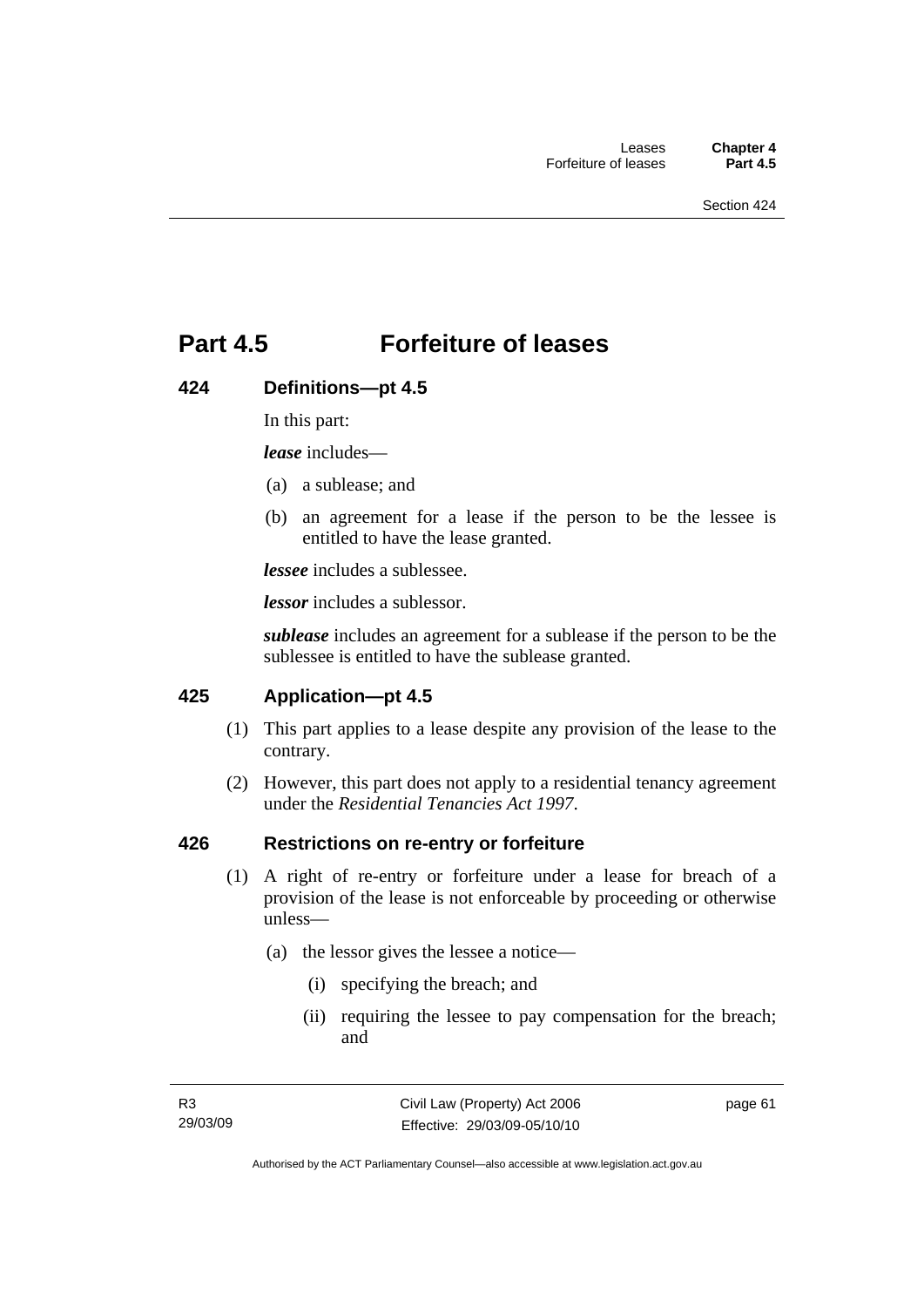Section 426

- (iii) if the breach can be remedied—requiring the lessee to remedy the breach; and
- (b) the lessee fails within a reasonable time after being given the notice—
	- (i) to pay reasonable compensation for the breach; and
	- (ii) if the breach can be remedied—to remedy the breach.
- *Note* If a form is approved under s 502 for a notice, the form must be used.
- (2) If the lessor under a lease seeks to enforce, by proceeding or otherwise, a right of re-entry or forfeiture under the lease for breach of a provision of the lease, the lessee may apply to the Supreme Court for relief.
- (3) If the lessee applies to the Supreme Court for relief, the court may grant or refuse relief.
- (4) If the Supreme Court grants relief, it may grant relief on the conditions it considers appropriate, including the granting of an injunction to restrain similar breaches of the lease in the future.
- (5) This section does not apply in relation to—
	- (a) a lease granted by the Territory or the Commonwealth; or
	- (b) a lease for a term of 1 year or less; or
	- (c) a provision of a lease for forfeiture on the bankruptcy of the lessee; or
	- (d) the taking of the lessee's interest in execution; or
	- (e) re-entry or forfeiture for nonpayment of rent.
- (6) For this section, the term of a lease limited to continue only while the lessee does not breach the lease is taken to be the term for which the lease could continue apart from a breach.

Authorised by the ACT Parliamentary Counsel—also accessible at www.legislation.act.gov.au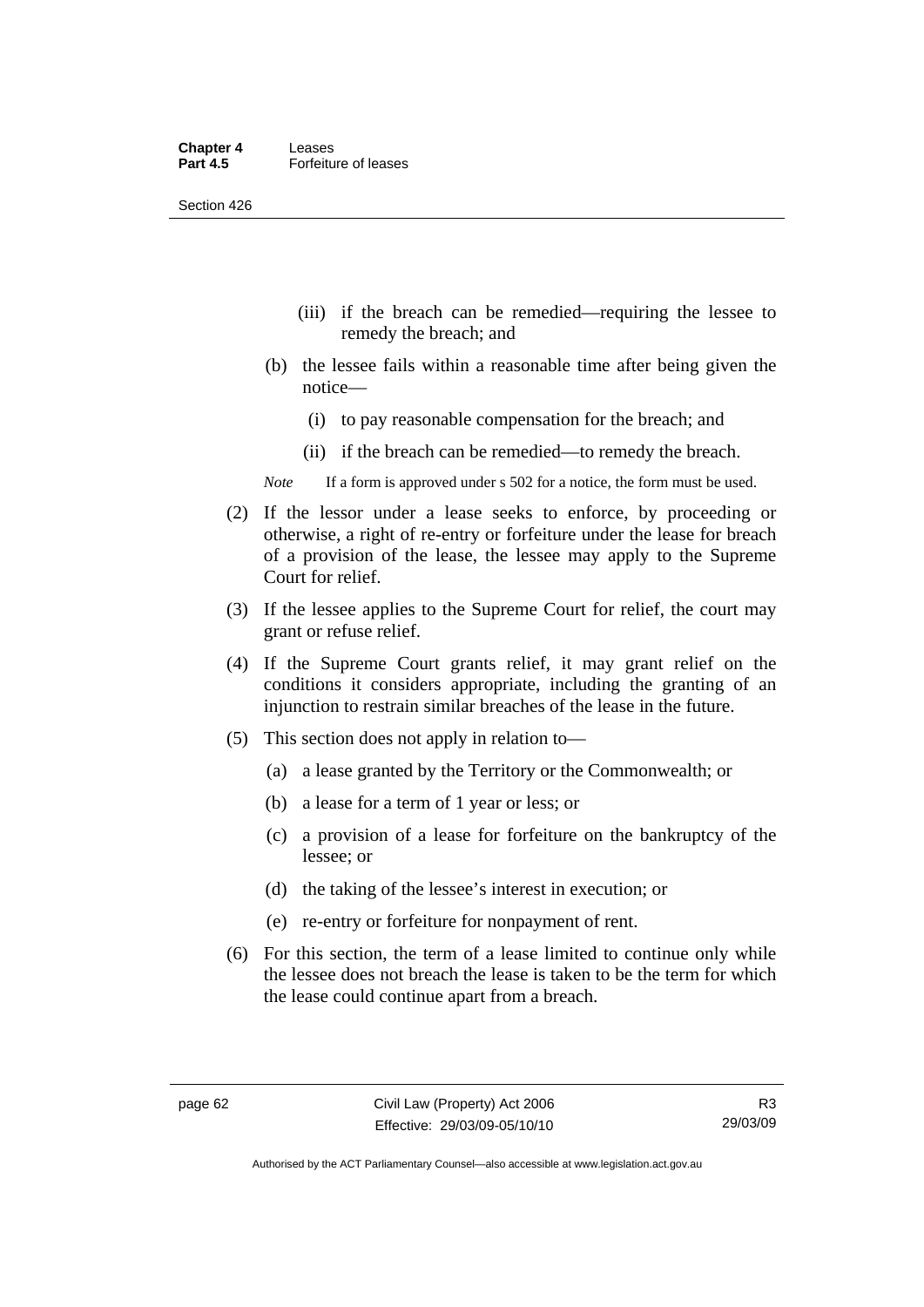## **427 Notices under s 426 (1)**

- (1) A notice under section 426 (1) must be in writing.
- (2) If the lessee is not in the ACT, the notice may be given to the lessee by serving it personally on the lessee's lawyer or agent in the ACT.
- (3) Subsection (2) does not limit any other territory law that allows service of the notice in another way.

## **428 Protection of sublessees**

- (1) If the lessor under a lease seeks to enforce, by proceeding or otherwise, a right of re-entry or forfeiture under the lease for breach of a provision of the lease, a person (the *interested person*) claiming an interest in all or part of the leased property as sublessee may apply to the Supreme Court for relief.
- (2) If the interested person applies to the Supreme Court for relief, the court may grant or refuse relief.
- (3) Without limiting subsection (2), the Supreme Court may stay a proceeding brought by the lessor to enforce the right of re-entry or forfeiture under the lease and vest all or a part of the leased property in the interested person as sublessee, or in any other capacity, for a term not longer than the term of the lease.
- (4) If the Supreme Court grants relief, it may grant relief on the conditions it considers appropriate.
- (5) For this section, the term of a lease limited to continue only while the lessee does not breach the lease is taken to be the term for which the lease could continue apart from a breach.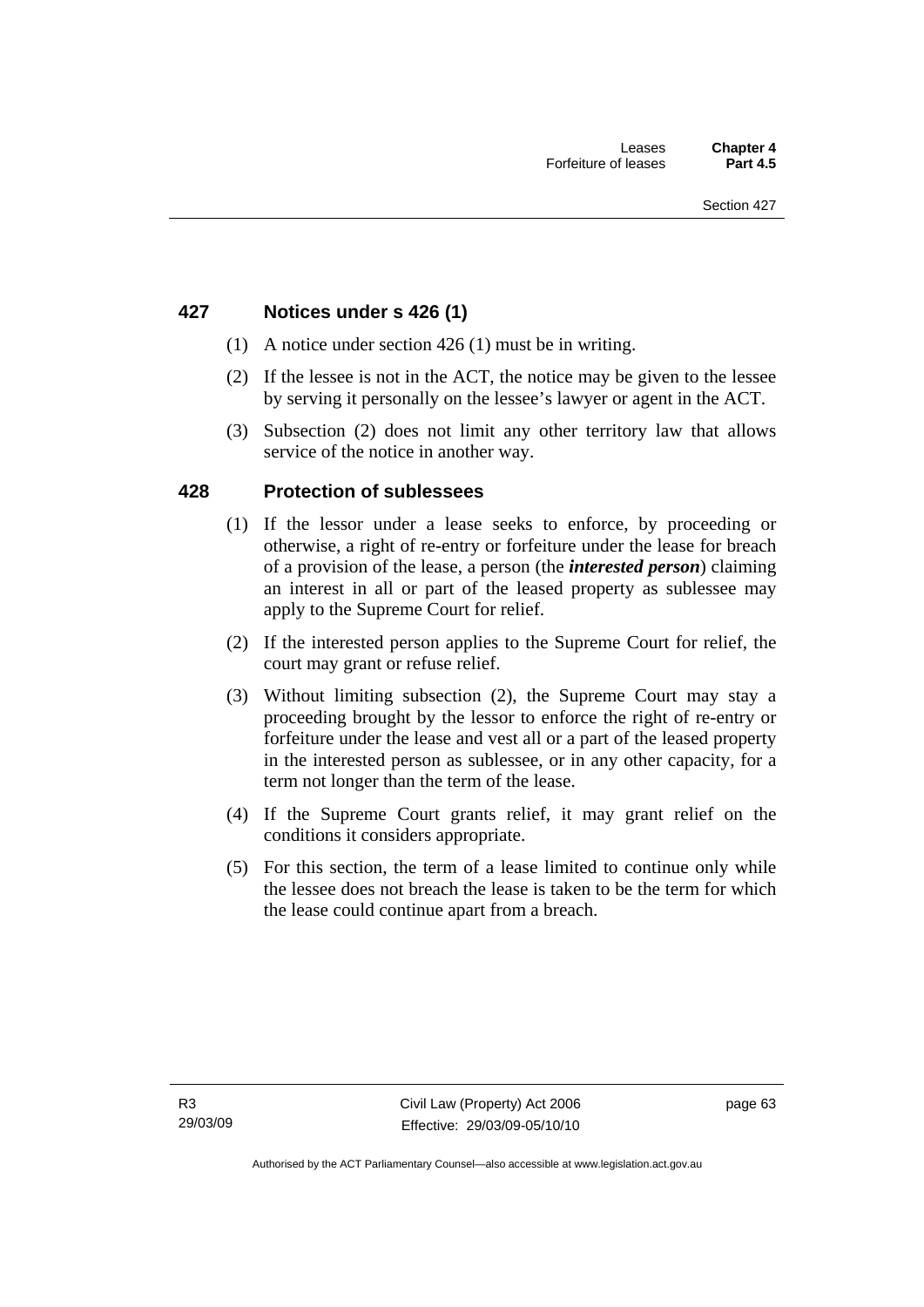Section 429

# **Part 4.6 Leases invalidly granted under powers**

## **429 Pt 4.6 does not bind the Territory**

- (1) This part does not bind the Territory.
- (2) This section has effect despite the Legislation Act*,* section 121 (Binding effect of Acts).

## **430 Leases taken to be granted in intended exercise of power**

 $If$ 

- (a) a valid power of leasing is vested in or may be exercised by a person granting a lease; and
- (b) the lease cannot have effect, or continue to have effect, according to its terms independently of the power (because of the ending of the estate or interest of the person or otherwise);

the lease is, for this part, taken to be granted in the intended exercise of the power, even though the power is not mentioned in the lease.

## **431 Certain invalid leases taken to be agreements to lease**

- (1) This section applies if—
	- (a) in the intended exercise of a power to lease property, a lease is granted that is invalid against—
		- (i) the person entitled to the reversionary interest in the property at the end of the interest of the person granting the lease; or
		- (ii) anyone else who, subject to a lease validly granted under the power, would have an interest in the property; and

Authorised by the ACT Parliamentary Counsel—also accessible at www.legislation.act.gov.au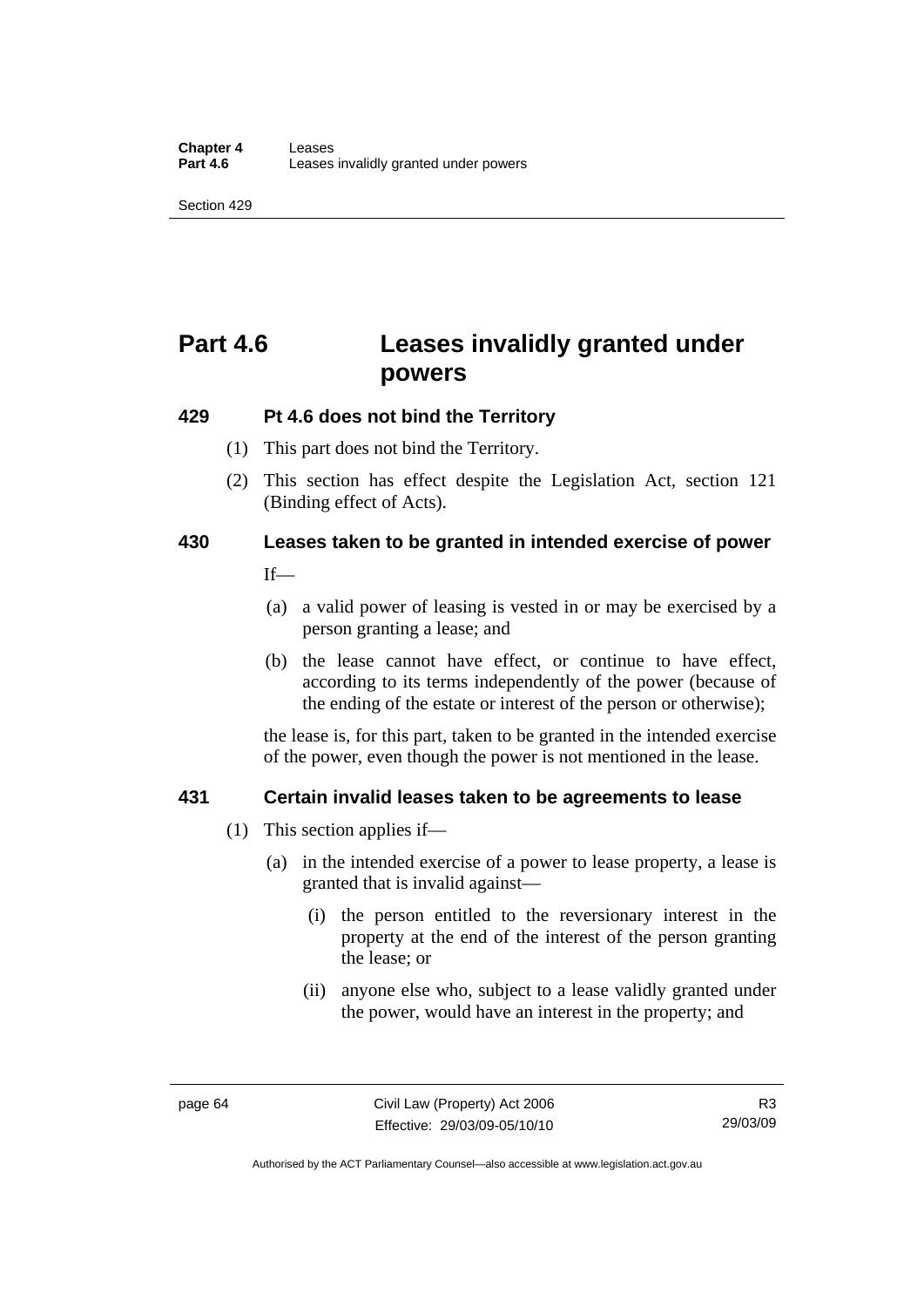- (b) the lease is invalid for failure to comply with the terms of the power; and
- (c) the lease is honestly granted; and
- (d) the lessee or a person claiming under the lessee has entered into possession of the property.
- (2) An invalid lease mentioned in subsection (1) is taken in equity to be a contract for the grant, at the request of the lessee, of a valid lease—
	- (a) under the same power as the invalid lease was granted under; and
	- (b) in the same terms as the invalid lease apart from any changes necessary to comply with the terms of the power.
- (3) Anyone who would have been bound by the invalid lease if it had been validly granted is bound in equity by the contract mentioned in subsection (2).
- (4) However, no-one is entitled under the contract mentioned in subsection (2) to obtain a variation of the lease if the other people bound by the contract are willing to confirm the lease without variation.
- (5) In this section:

*possession*—to remove any doubt, *possession* of land does not include receipt of income from the land.

### **432 Certain leases validated**

- (1) This section applies if—
	- (a) a lease granted in the intended exercise of a power of leasing is invalid because, when the lease was granted, the person granting the lease could not lawfully grant it; and
	- (b) the person was at least 18 years old at that time; and

page 65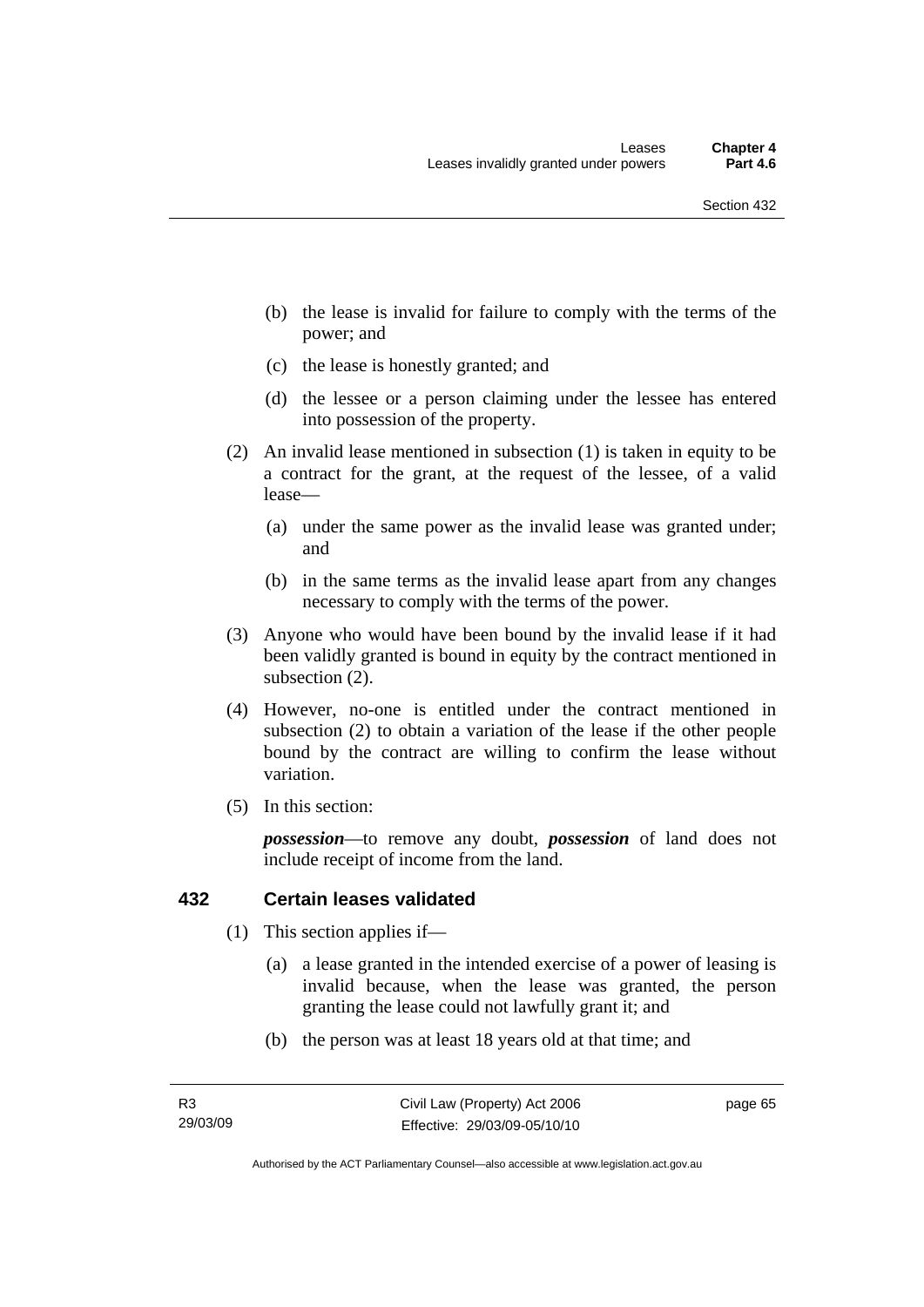Section 433

- (c) the person can, at a later time, lawfully grant the lease or a similar lease under the power.
- (2) If this section applies, the lease is taken to have been granted by the person under the power at the later time.
- (3) This part applies to the lease.

## **433 Acceptance of rent taken to be confirmation of lease**

- (1) This section applies if, on or before acceptance of rent under an invalid lease, a written receipt, memorandum or note confirming the lease is signed by the person accepting the rent or by someone authorised by that person.
- (2) The acceptance of the rent is, as against the person accepting the rent, taken to be a confirmation of the lease.

## **434 Lessee bound to accept confirmation**

- (1) This section applies if—
	- (a) a person (the *first person*) is in possession of land under an invalid lease; and
	- (b) someone else (the *other person*) is entitled, subject to the interest of the first person in the land, to possession of the land or to receipt of its rents and profits; and
	- (c) the other person can confirm the lease without variation.
- (2) The first person (or a person deriving title to the lease under or from the first person), or anyone else who would have been bound by the lease if it had been valid, must, if asked by the other person, accept confirmation of the lease by the other person.
- (3) The confirmation may be made by a written memorandum or note signed by the other person and the person accepting the confirmation.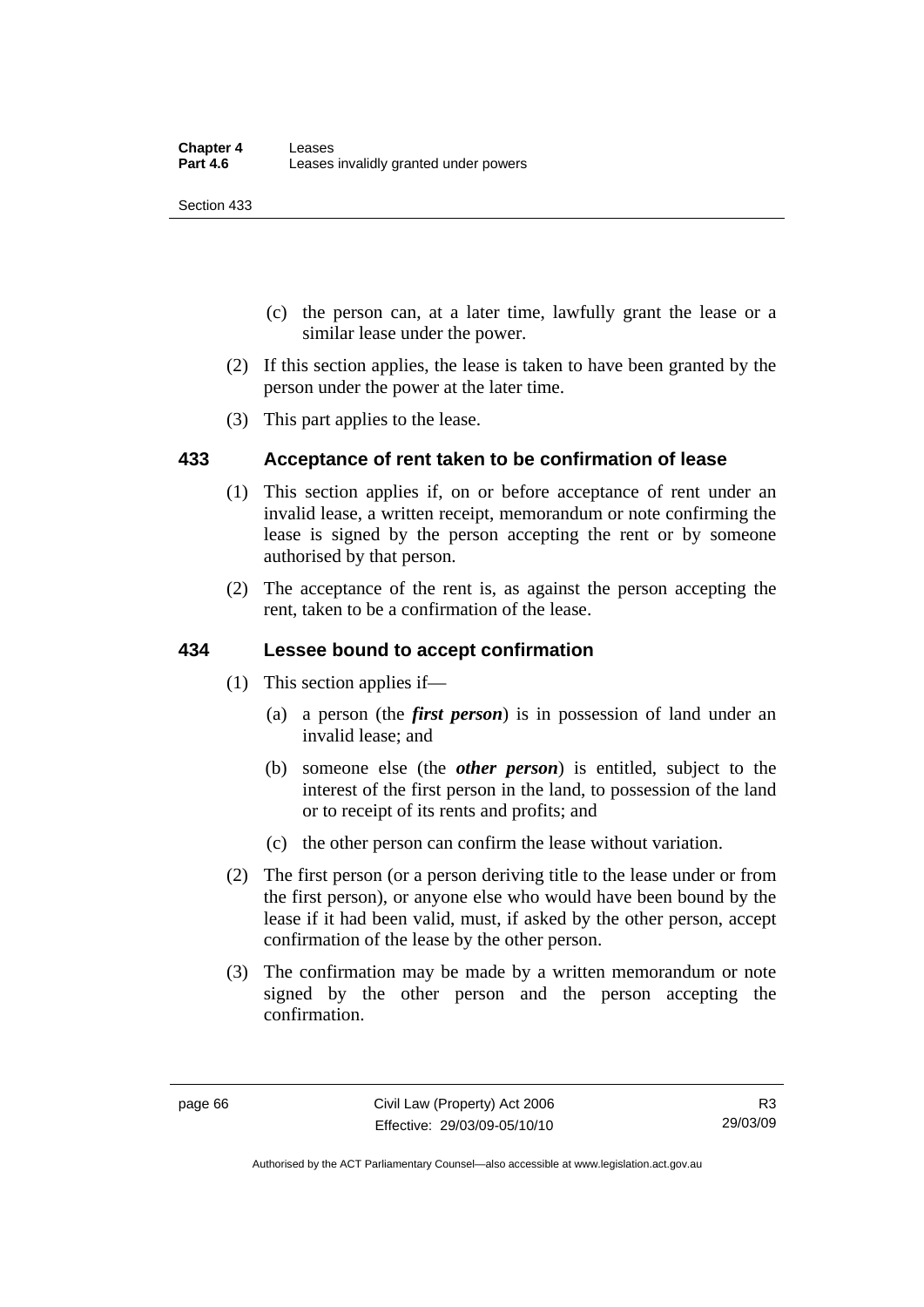(4) On the confirmation of the lease, the lease is taken to have been valid from the time it was granted.

### **435 Pt 4.6 does not affect certain other rights**

This part does not affect the rights of anyone in relation to a breach of a provision of an invalid lease.

#### **Example**

rights of a person named as lessor of an invalid lease to re-entry or forfeiture for breach of a provision of the lease

*Note* An example is part of the Act, is not exhaustive and may extend, but does not limit, the meaning of the provision in which it appears (see Legislation Act, s 126 and s 132).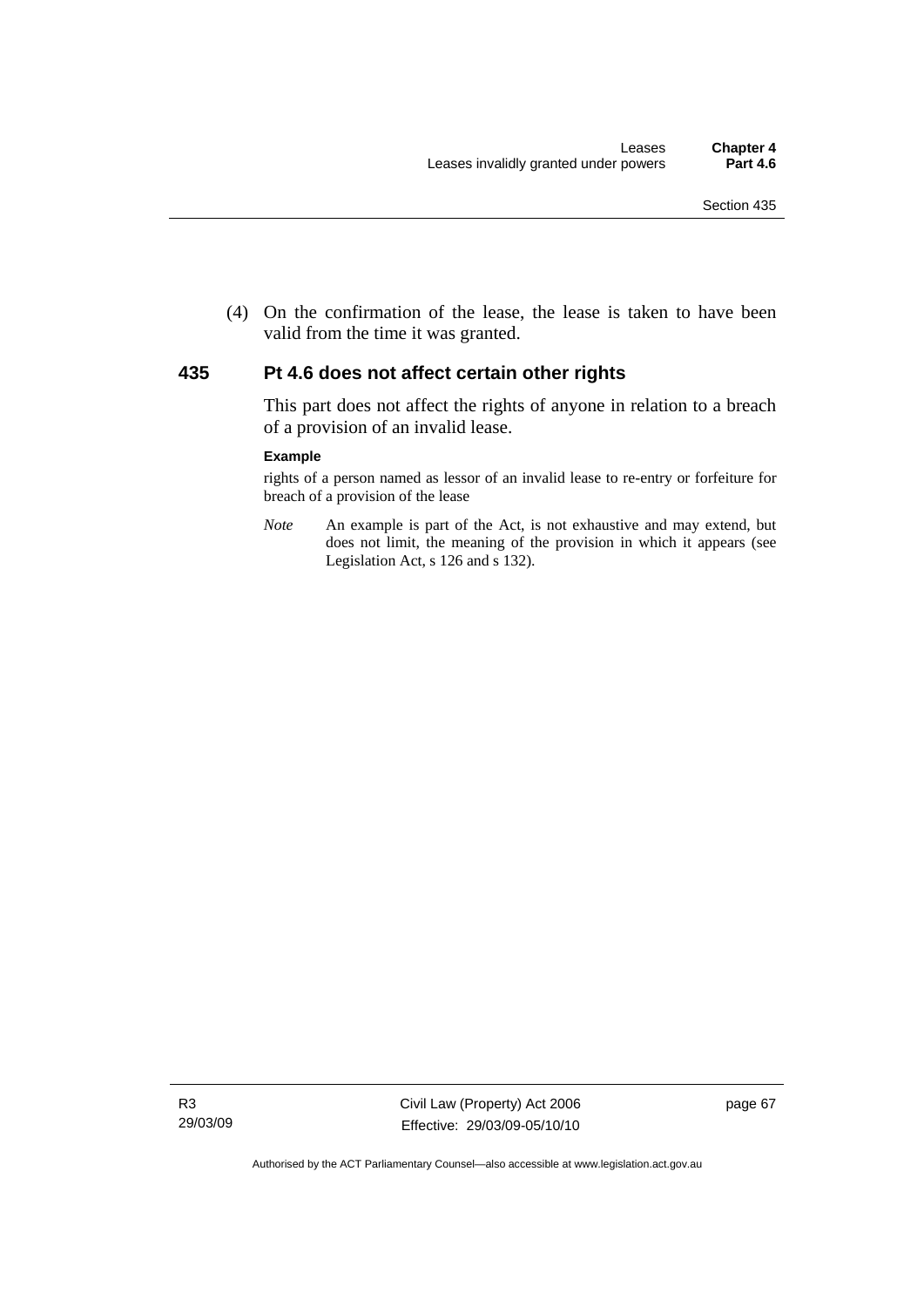# **Part 4.7 Recovery of leased premises**

## **436 Application—pt 4.7**

- (1) This part does not—
	- (a) apply to—
		- (i) a residential tenancy agreement under the *Residential Tenancies Act 1997*; or
		- (ii) a lease under the *Leases (Commercial and Retail) Act 2001*; or
	- (b) bind the Territory.
- (2) Subsection (1) (b) has effect despite the Legislation Act, section 121 (Binding effect of Acts).

## **437 Who is an** *agent* **for pt 4.7?**

In this part:

*agent* means—

- (a) a person usually employed by a lessor in leasing premises or collecting rents; or
- (b) a person authorised in writing by the lessor of premises to act in relation to the premises.

## **438 Recovery of possession**

- (1) This section applies—
	- $(a)$  if—
		- (i) the term of a lease has ended; or
		- (ii) a lease has been terminated by a notice to quit or a demand for possession; and

Authorised by the ACT Parliamentary Counsel—also accessible at www.legislation.act.gov.au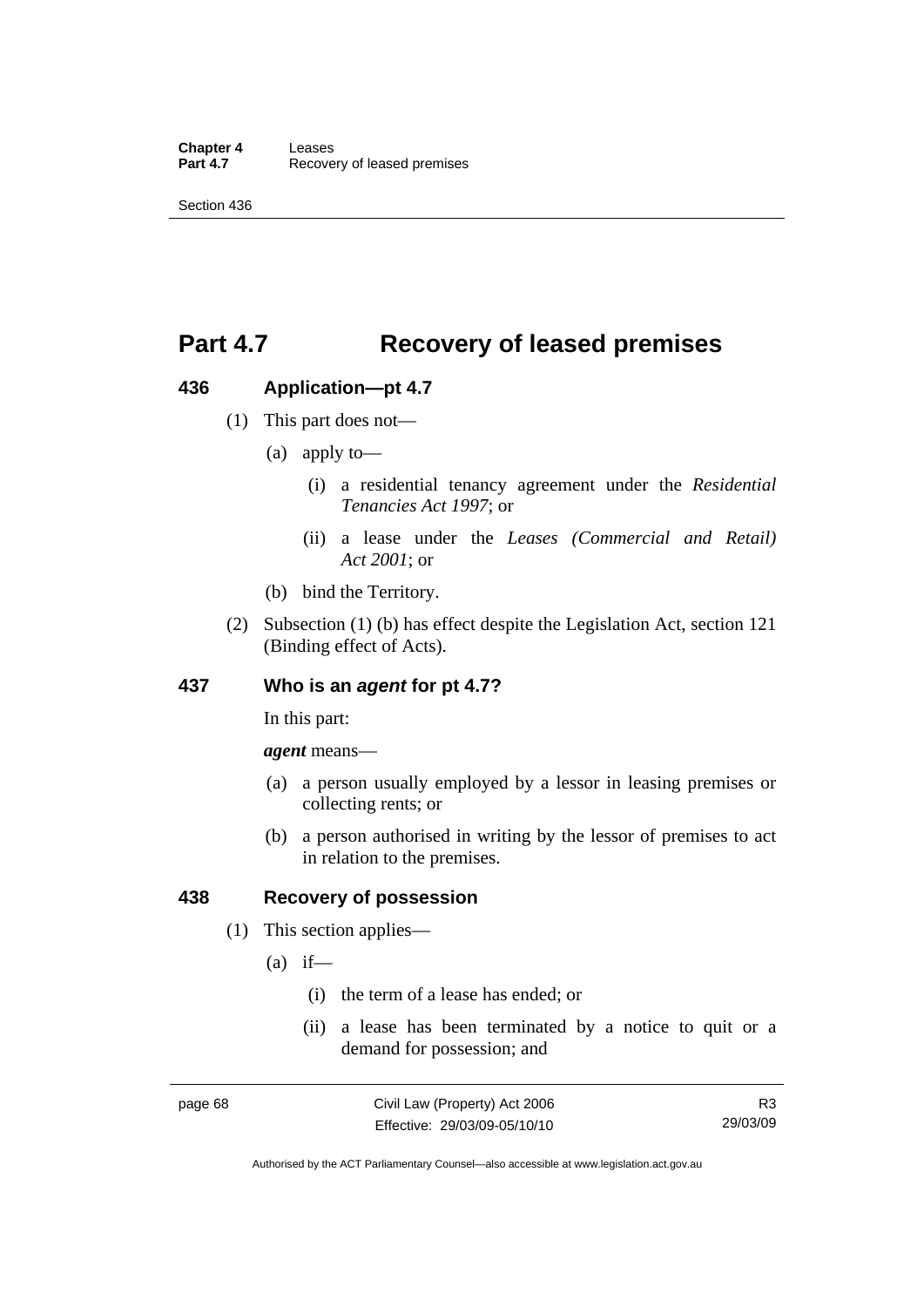- (b) the lessee, or a person claiming under the lessee who is occupying the leased premises or a part of the premises, fails to quit and give possession of the premises or a part of the premises to the lessor.
- (2) The lessor or the lessor's agent may apply to the Supreme Court or Magistrates Court for an order for recovery of possession of the premises.
- (3) If the court is satisfied that the term of the lease has ended or that the lease has been terminated, it may make an order for recovery of possession of the premises by the lessor and may—
	- (a) issue a warrant authorising a police officer or someone else to enter (with any reasonable and necessary force) into the premises and give possession to the lessor or the lessor's agent; or
	- (b) postpone the issue of a warrant mentioned in paragraph (a), or suspend the execution of the warrant, for a time it considers appropriate.
- (4) In this section:

*possession*—to remove any doubt, *possession* of land does not include receipt of income from the land.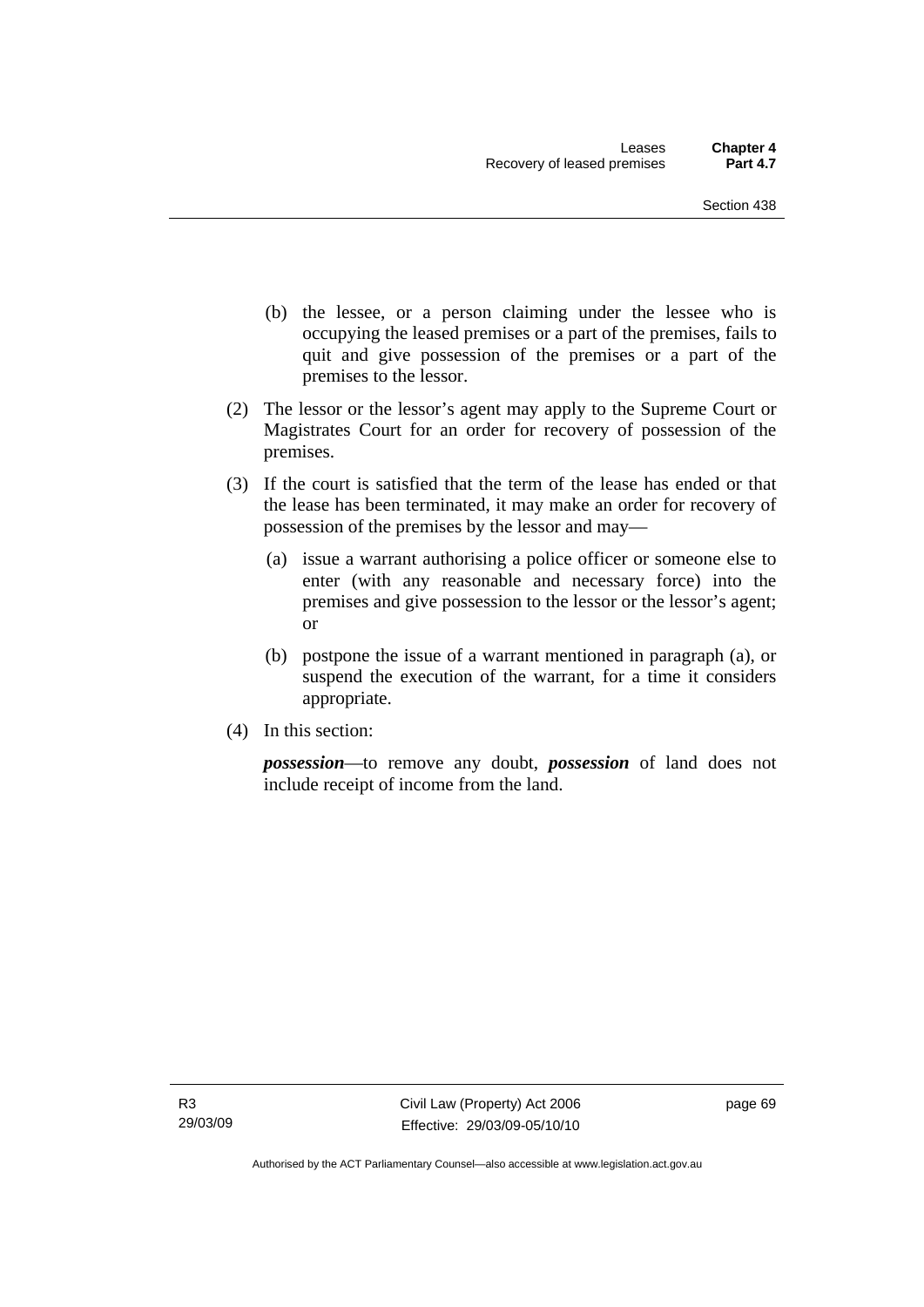Section 500

# **Chapter 5 Miscellaneous**

# **Part 5.1 Debts charged on property of deceased person**

## **500 Charges on property of deceased person to be paid primarily out of property charged**

- (1) This section applies if a person dies possessing or being entitled to, or, under a general power of appointment, disposes of by will—
	- (a) property that at the time of the person's death is charged with the payment of an amount, whether by legal mortgage, equitable charge or in some other way (including a lien for unpaid purchase money); or
	- (b) land for which an amount is owing at the time of the person's death under a contract of purchase.
- (2) Unless the deceased person has by will indicated a contrary intention, the property charged or land for which purchase money is owing is, as between the different people claiming through the deceased person, primarily liable for the payment of the charge or purchase money and—
	- (a) each part of property that is subject to a charge must bear a proportionate part of the charge on the whole of the property; and
	- (b) each part of a parcel of land for which purchase money is owing must bear a proportionate part of the amount owing for the whole parcel.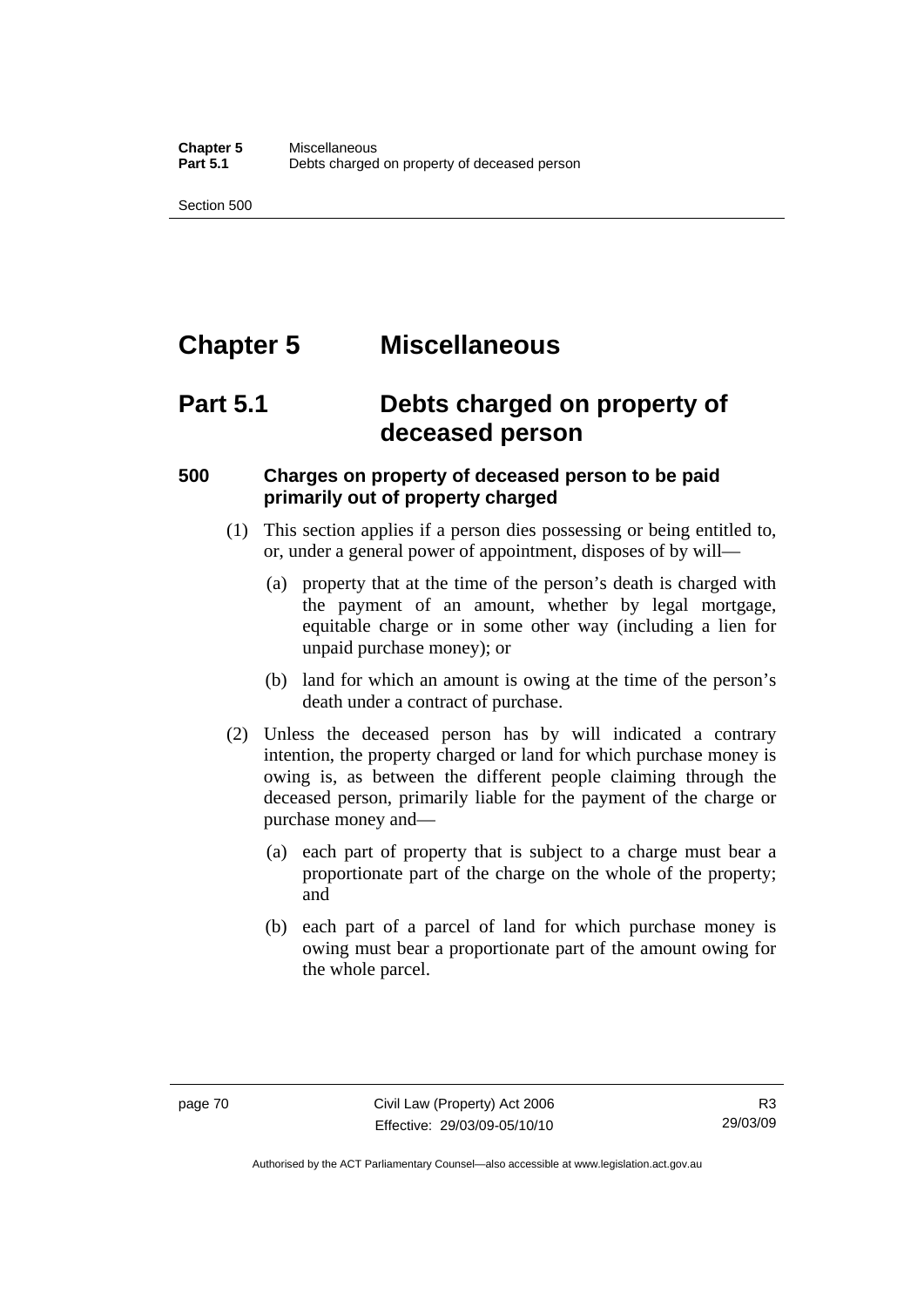- (3) A contrary intention is not taken to be indicated—
	- (a) by a general direction in the deceased person's will for the payment of debts, or all debts, of the person out of—
		- (i) the person's personal estate; or
		- (ii) the person's residuary real and personal estate; or
		- (iii) the person's residuary real estate; or
	- (b) by a charge in the deceased person's will of debts, or all debts, of the person on any estate mentioned in paragraph (a).
- (4) However, a contrary intention is taken to be indicated by words in the deceased person's will expressly or by necessary implication indicating an intention that a general direction in the will of the kind mentioned in subsection (3) (a), or a charge in the will of the kind mentioned in subsection (3) (b), is to apply to a charge on property mentioned in subsection (1) (a) or an amount of unpaid purchase money mentioned in subsection (1) (b).
- (5) This section does not affect the right of a person entitled to a charge on property mentioned in subsection (1) (a), or to unpaid purchase money mentioned in subsection (1) (b), to obtain payment of the charge or purchase money out of other assets of the deceased person or in some other way.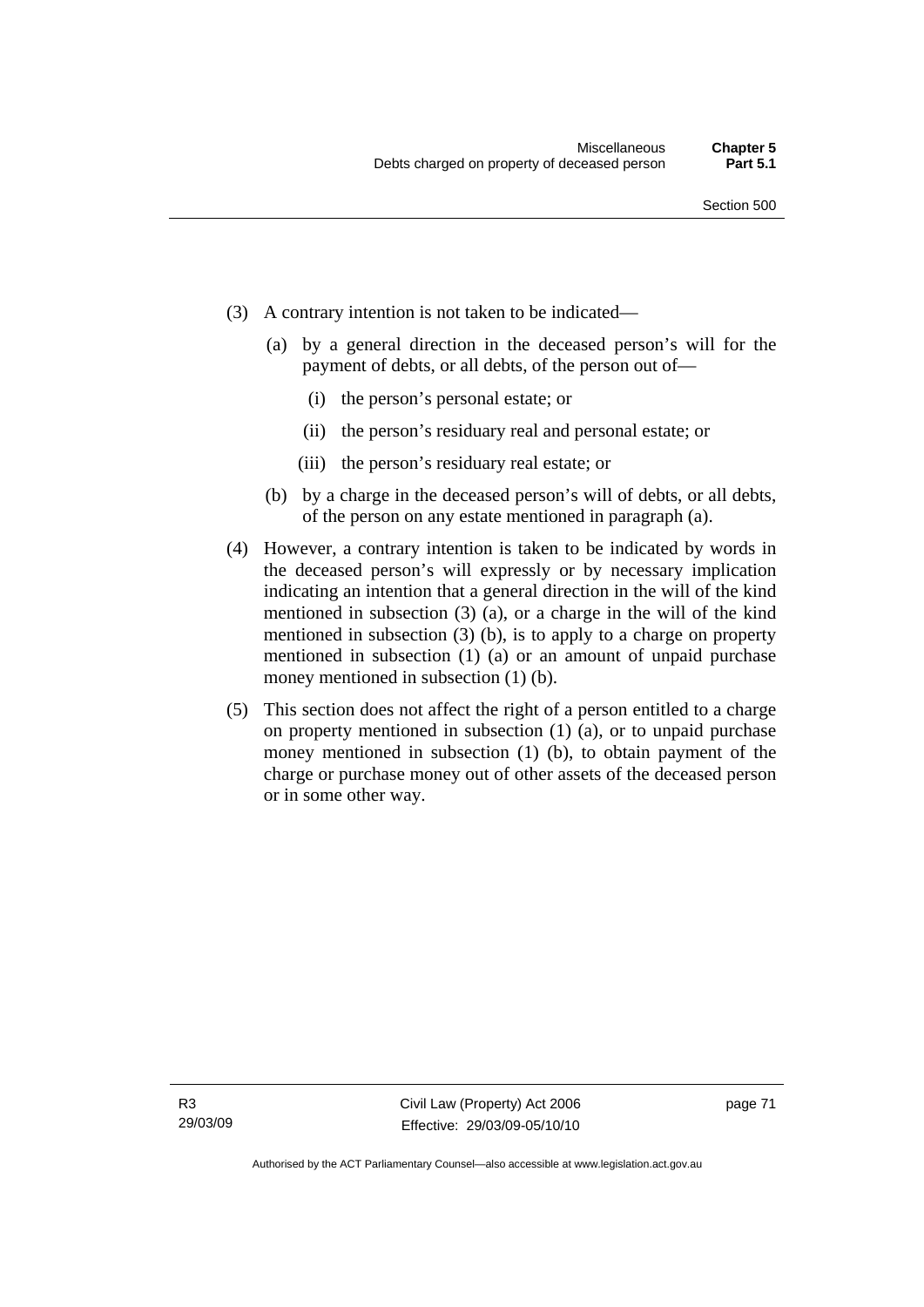**Chapter 5** Miscellaneous<br>**Part 5.2** Stipulations in **Stipulations in contracts** 

Section 501

# **Part 5.2 Stipulations in contracts**

## **501 Stipulations not of the essence of contracts**

Stipulations in a contract, about time or anything else, that, in accordance with the rules of equity, are taken not to be, or not to have been, of the essence of the contract must be interpreted and have effect at law in accordance with those rules.

page 72 Civil Law (Property) Act 2006 Effective: 29/03/09-05/10/10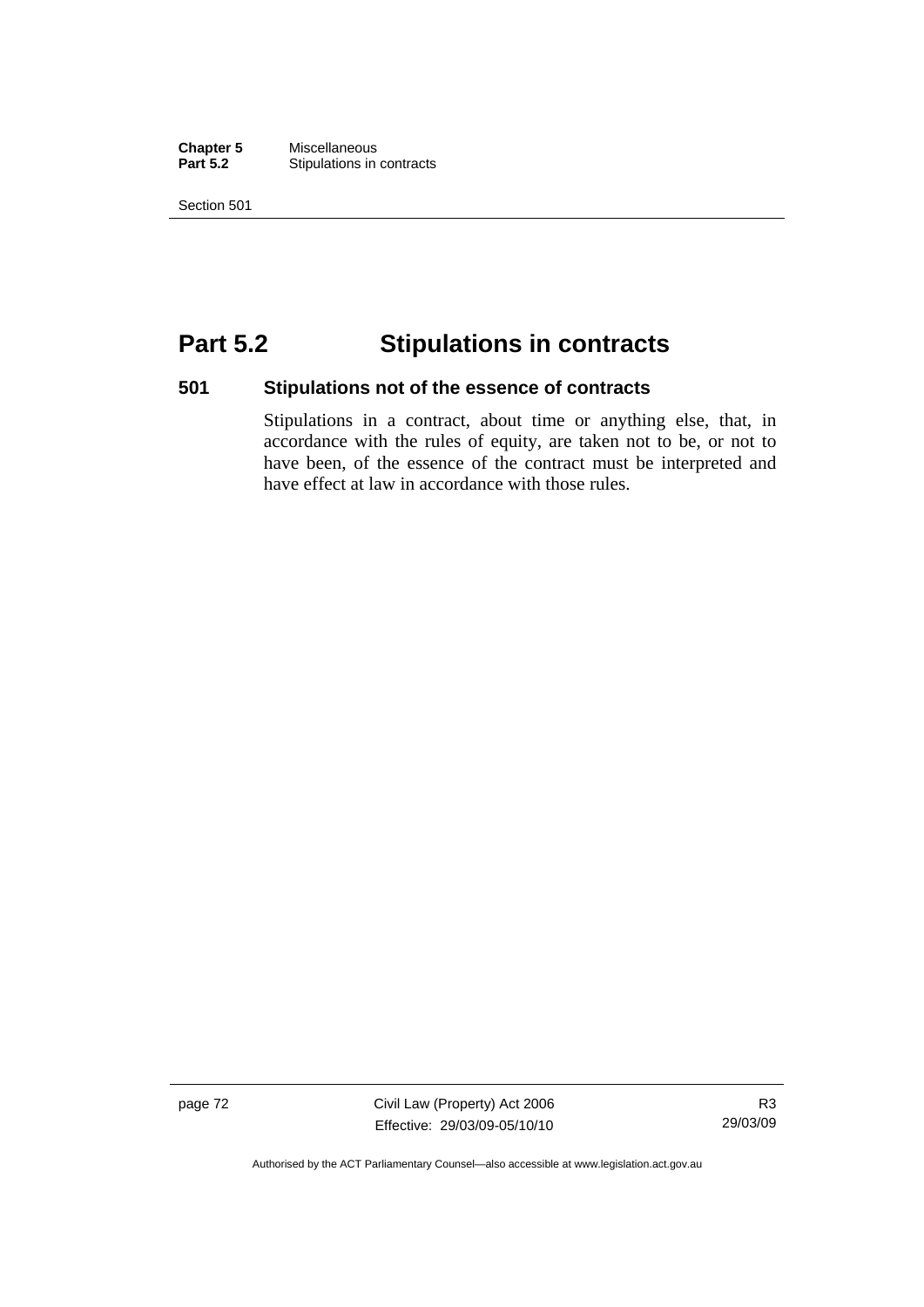## **Part 5.3 Miscellaneous—other provisions**

## **502 Approved forms**

- (1) The Minister may, in writing, approve forms for this Act.
- (2) If the Minister approves a form for a particular purpose, the approved form must be used for that purpose.

*Note* For other provisions about forms, see the Legislation Act, s 255.

(3) An approved form is a notifiable instrument.

*Note* A notifiable instrument must be notified under the Legislation Act.

## **503 Regulation-making power**

The Executive may make regulations for this Act.

*Note* A regulation must be notified, and presented to the Legislative Assembly, under the Legislation Act.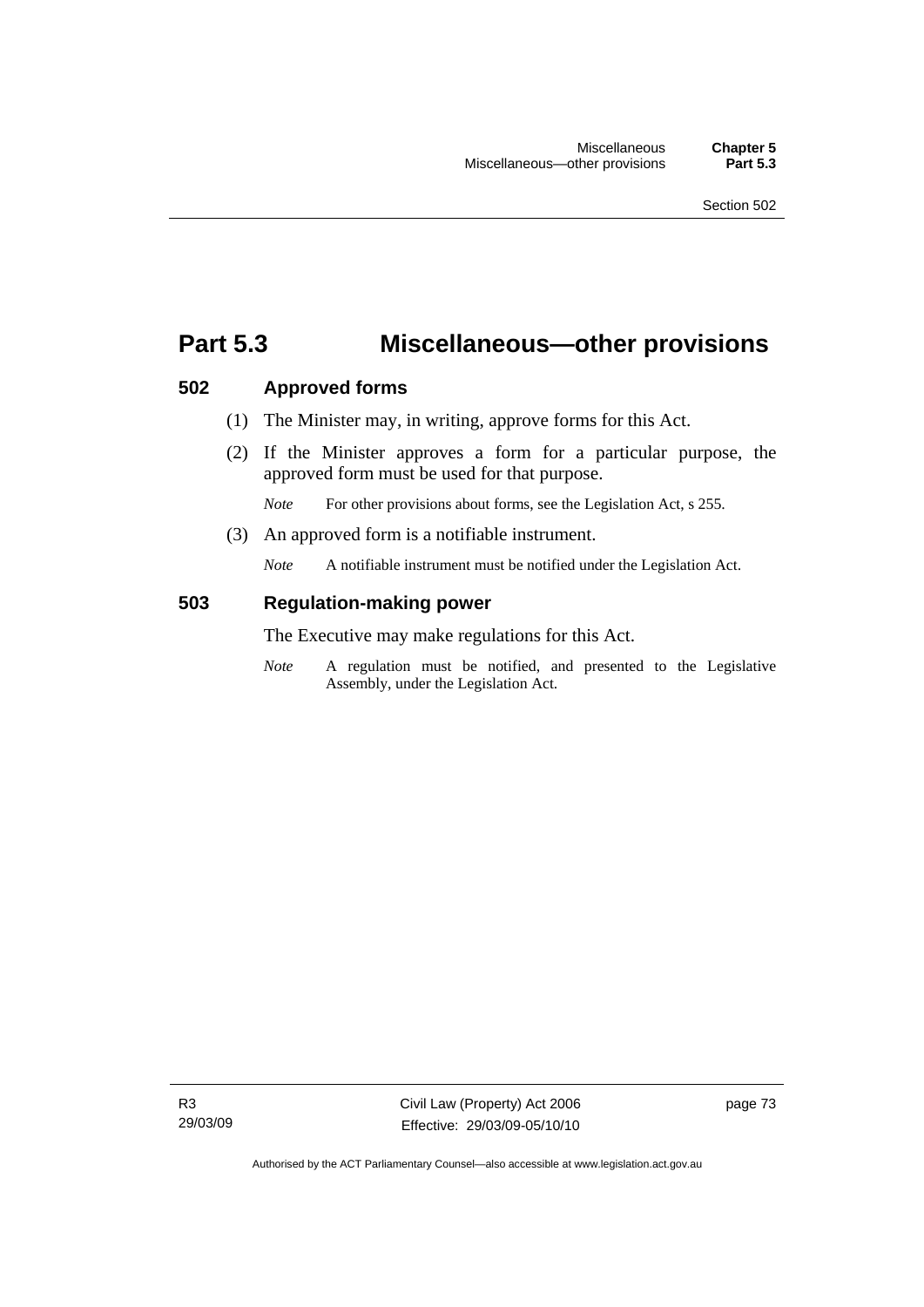# **Dictionary**

(see s 3)

*Note 1* The Legislation Act contains definitions and other provisions relevant to this Act.

*Note 2* For example, the Legislation Act, dict, pt 1, defines the following terms:

- adult
- child
- corporation
- Corporations Act
- domestic partnership (see s 169 (2))
- *individual*
- instrument (see s 14)
- interest
- land
- person
- police officer
- proceeding
- provision (see s 16)
- public trustee
- registrar-general.
- *Note 3* See also the Legislation Act, s 168 (References to person with interest in land include personal representative etc).

*administrator* includes anyone to whom administration of the estate of a deceased person is granted, and includes the public trustee acting under the *Administration and Probate Act 1929*, part 6.

*agent*, for part 4.7 (Recovery of leased premises)—see section 437.

*annuity*, for part 2.6 (Apportionment)—see section 248.

*assurance* includes a conveyance and a disposition made otherwise than by will.

R3 29/03/09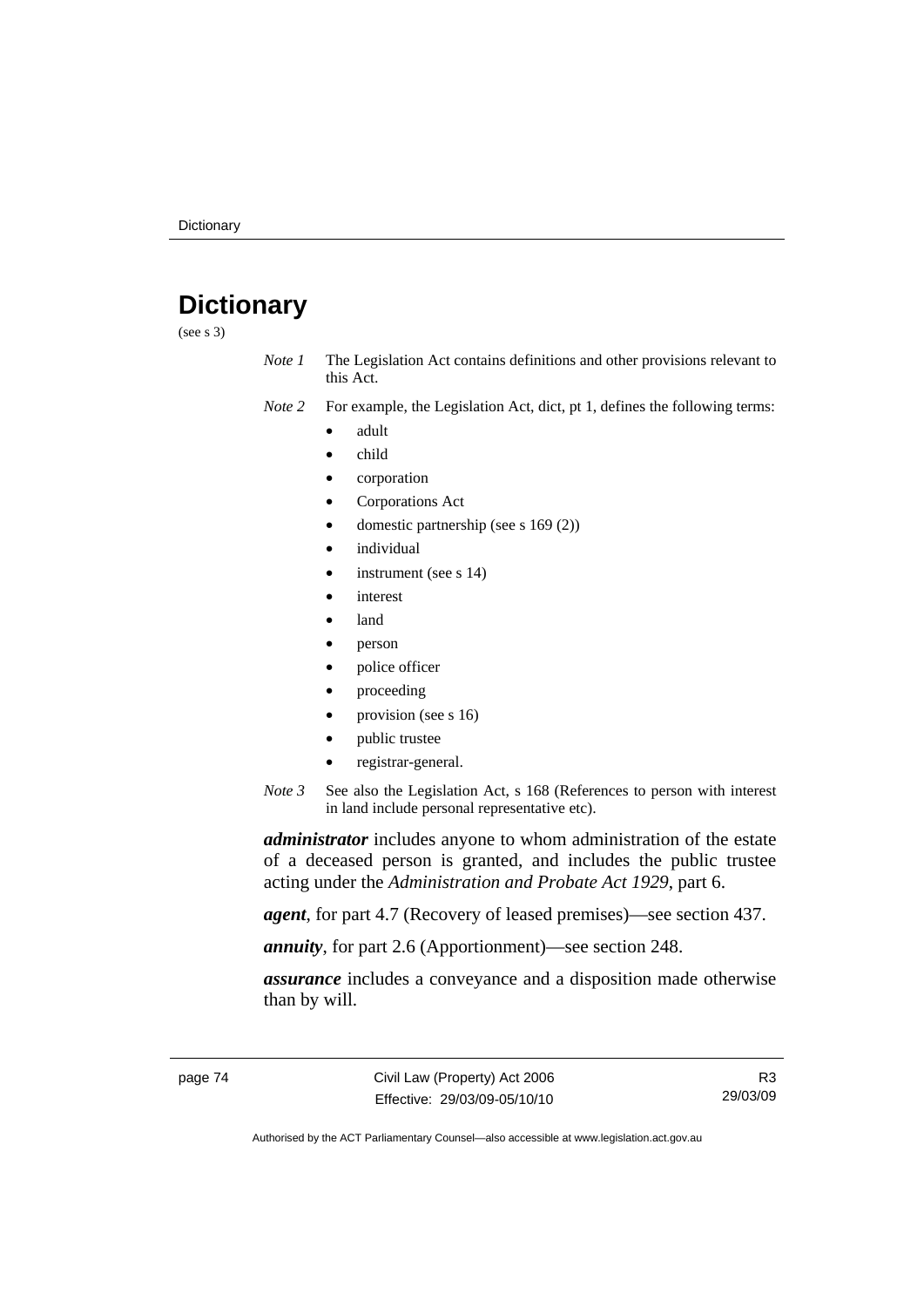**bankruptcy** includes any act or proceeding in law having effects or results similar to those of bankruptcy.

#### **Example**

winding-up of a company

*Note* An example is part of the Act, is not exhaustive and may extend, but does not limit, the meaning of the provision in which it appears (see Legislation Act, s 126 and s 132).

*conveyance* includes an assignment, appointment, lease, settlement or other assurance by deed of any property.

*deed*, in relation to land under the *Land Titles Act 1925*, includes an instrument that has the effect of a deed under that Act.

### *disposition* includes—

- (a) a conveyance; and
- (b) an acknowledgment under the *Administration and Probate Act 1929*, section 56 (Executor may sign acknowledgment instead of conveyance); and
- (c) a vesting instrument, declaration of trust, disclaimer, release or any other assurance of property by an instrument other than a will; and
- (d) a release, devise, bequest or appointment of property in a will.

*dividend*, for part 2.6 (Apportionment)—see section 248.

*encumbrance* includes—

- (a) a mortgage; and
- (b) a trust for securing money; and
- (c) a lien or charge of a portion, annuity, or other capital or annual sum.

*executor* means the executor to whom probate has been granted, and includes an executor by right of representation.

*income*, of land, includes rents and profits.

| R3       | Civil Law (Property) Act 2006 | page 75 |
|----------|-------------------------------|---------|
| 29/03/09 | Effective: 29/03/09-05/10/10  |         |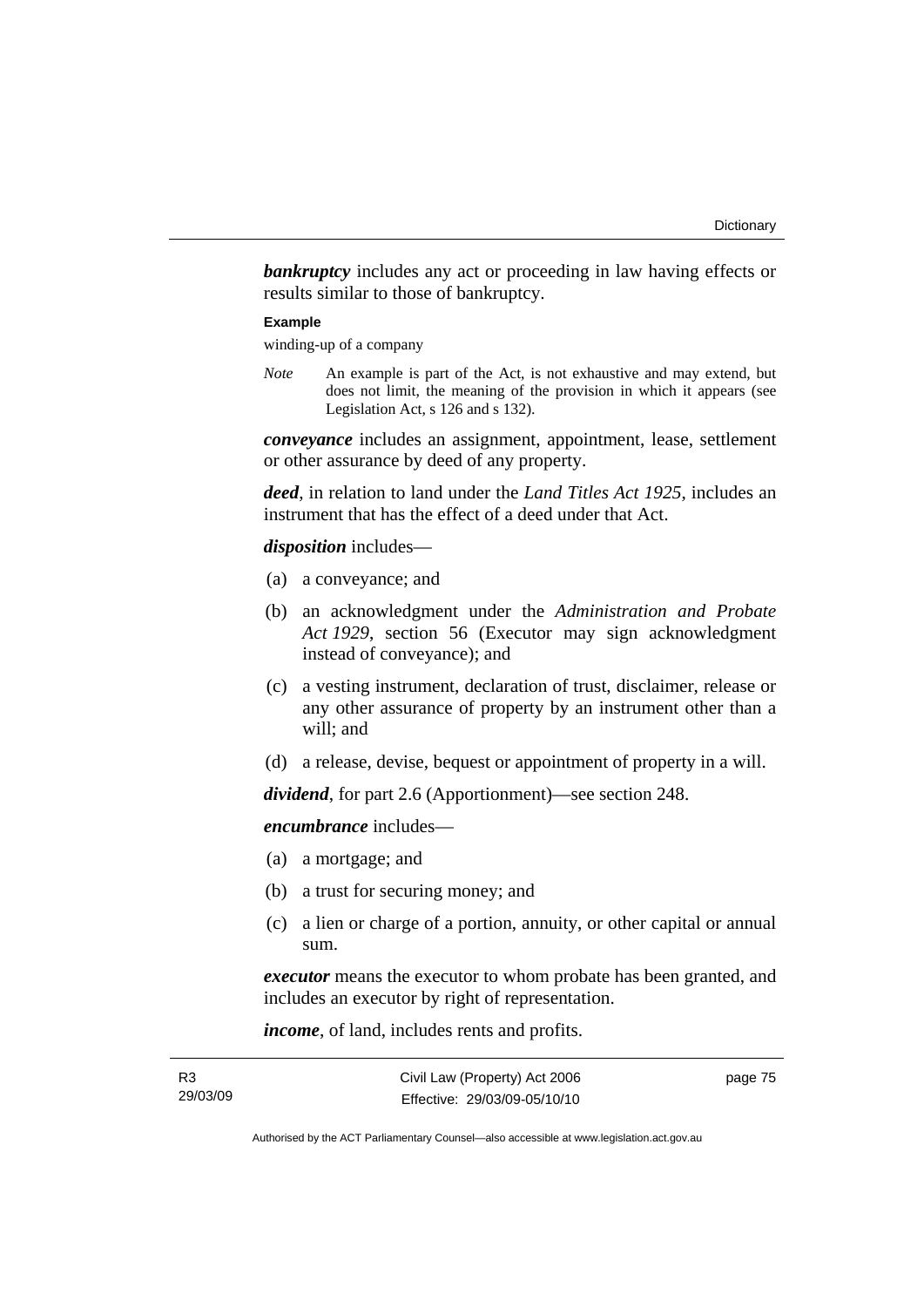*instrument* includes a deed, a will, an agreement for settlement, and a law of the Territory, the Commonwealth, a State or another Territory.

*interested person*, in relation to property, for part 2.5 (Partition) see section 242.

*lease*, for part 4.5 (Forfeiture of leases)—see section 424.

*lessee*, for part 4.5 (Forfeiture of leases)—see section 424.

*lessor*, for part 4.5 (Forfeiture of leases)—see section 424.

*life interest*, for division 2.2.3 (Ending life interests)—see section 215.

### *mortgage*—

- (a) for land under the *Land Titles Act 1925*—see that Act, section 6 (1); and
- (b) for other property—includes a charge on property for securing money or money's worth.

#### *mortgagee*—

- (a) for land under the *Land Titles Act 1925*—see that Act, section 6 (1); and
- (b) for other property—includes a person taking title to the mortgage under the original mortgagee.

#### *mortgagor*—

- (a) for land under the *Land Titles Act 1925*—see that Act, section 6 (1); and
- (b) for other property—includes any of the following:
	- (i) a person taking title to the equity of redemption under the original mortgagor;
	- (ii) a person entitled to redeem a mortgage, according to the person's interest in the mortgaged property.

R3 29/03/09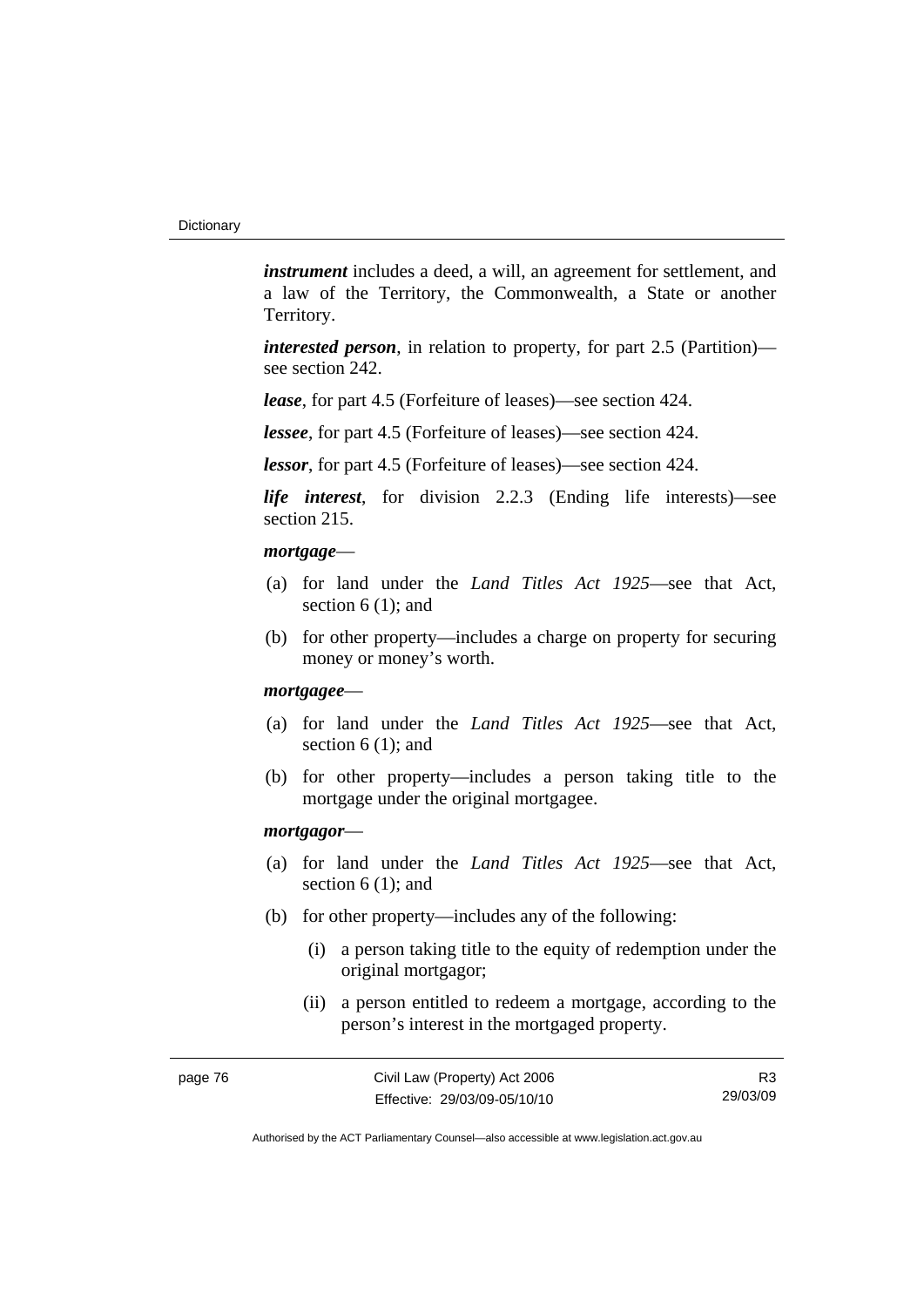*personal representative* means the executor or administrator of a deceased person.

*person with a legal disability* means—

- (a) a child; or
- (b) a person with a mental disability.

*person with a mental disability* means—

- (a) in relation to a proceeding—a person (other than a child) who is not legally competent to be a party to the proceeding; and
- (b) in relation to the doing of something—a person (other than a child) who is not legally competent to do the thing;

and includes such a person even if a guardian or manager has not been appointed for the person under the *Guardianship and Management of Property Act 1991*.

*possession*, of land, includes receipt of income from the land.

*proceeding for partition of property*, for part 2.5 (Partition)—see section 242.

## *purchaser*—

- (a) for division 2.4.1 (Dispositions on trust for sale or with power of sale)—see section 230; and
- (b) for division 2.4.2 (Voidable dispositions)—see section 238; and
- (c) for any other provision—means a purchaser for valuable consideration, and includes—
	- (i) a lessee or mortgagee; and
	- (ii) anyone else who acquires an interest in property for valuable consideration.

*registered* means registered in the appropriate register kept by the registrar-general.

| R3       |  |
|----------|--|
| 29/03/09 |  |

page 77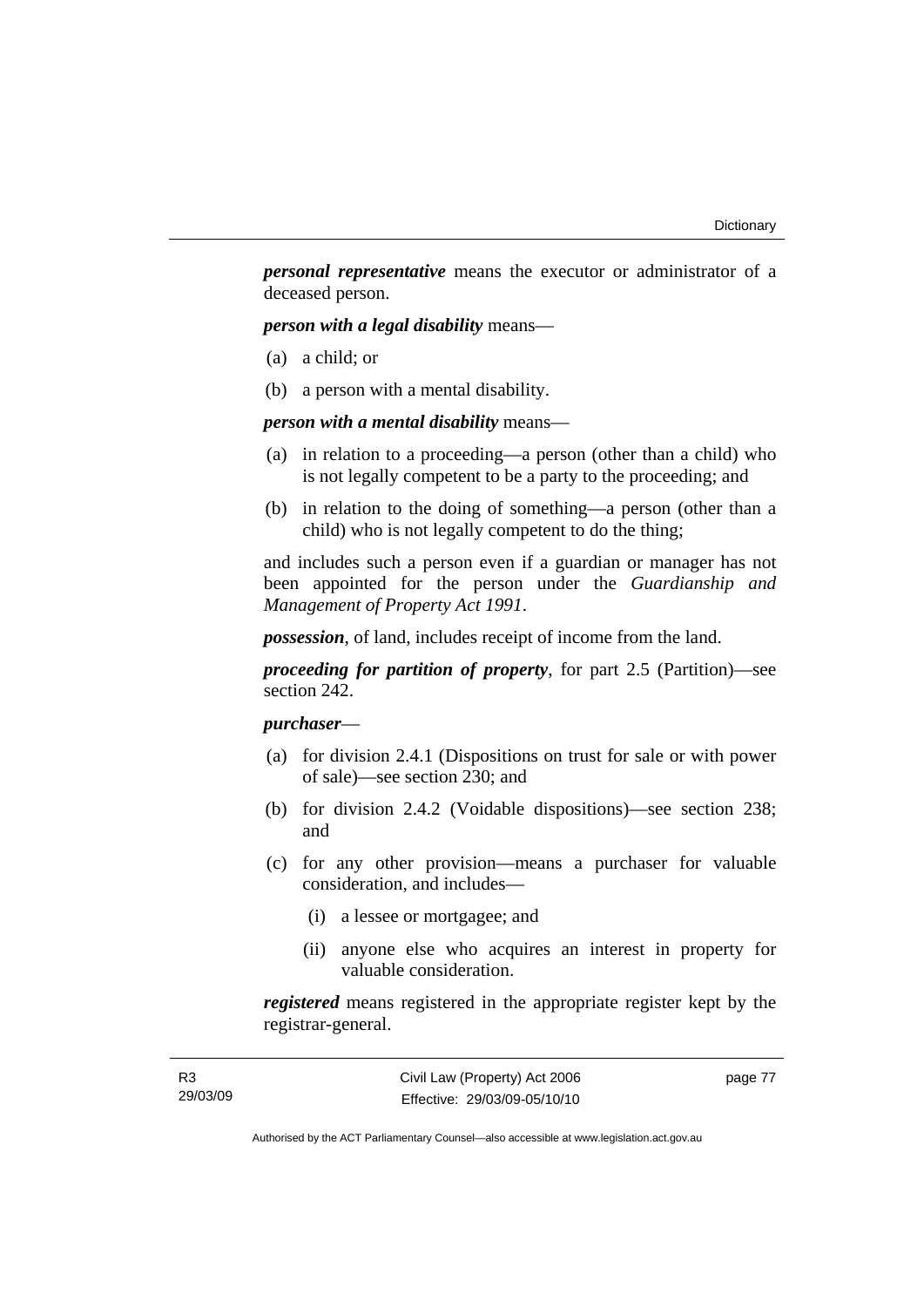### *rent*—

- (a) includes yearly or other rent; and
- (b) for part 2.6 (Apportionment)—see section 248.

*securities* includes stocks, funds and shares.

*settlement*—see section 200.

*sublease*, for part 4.5 (Forfeiture of leases)—see section 424.

*trust corporation* means—

- (a) the public trustee or a trustee company; or
- (b) the Official Trustee in Bankruptcy under the *Bankruptcy Act 1966* (Cwlth); or
- (c) the trustee in whom the property of a bankrupt is vested.

*trustee company*—see the *Trustee Companies Act 1947*, dictionary.

*trustees for sale* means the people holding property on trust for sale.

*trust for sale* means a binding trust for sale, whether or not exercisable at the request or with the consent of anyone, and with or without a discretionary power to postpone sale.

*valuable consideration* includes marriage, but does not include a nominal consideration in money.

page 78 Civil Law (Property) Act 2006 Effective: 29/03/09-05/10/10

R3 29/03/09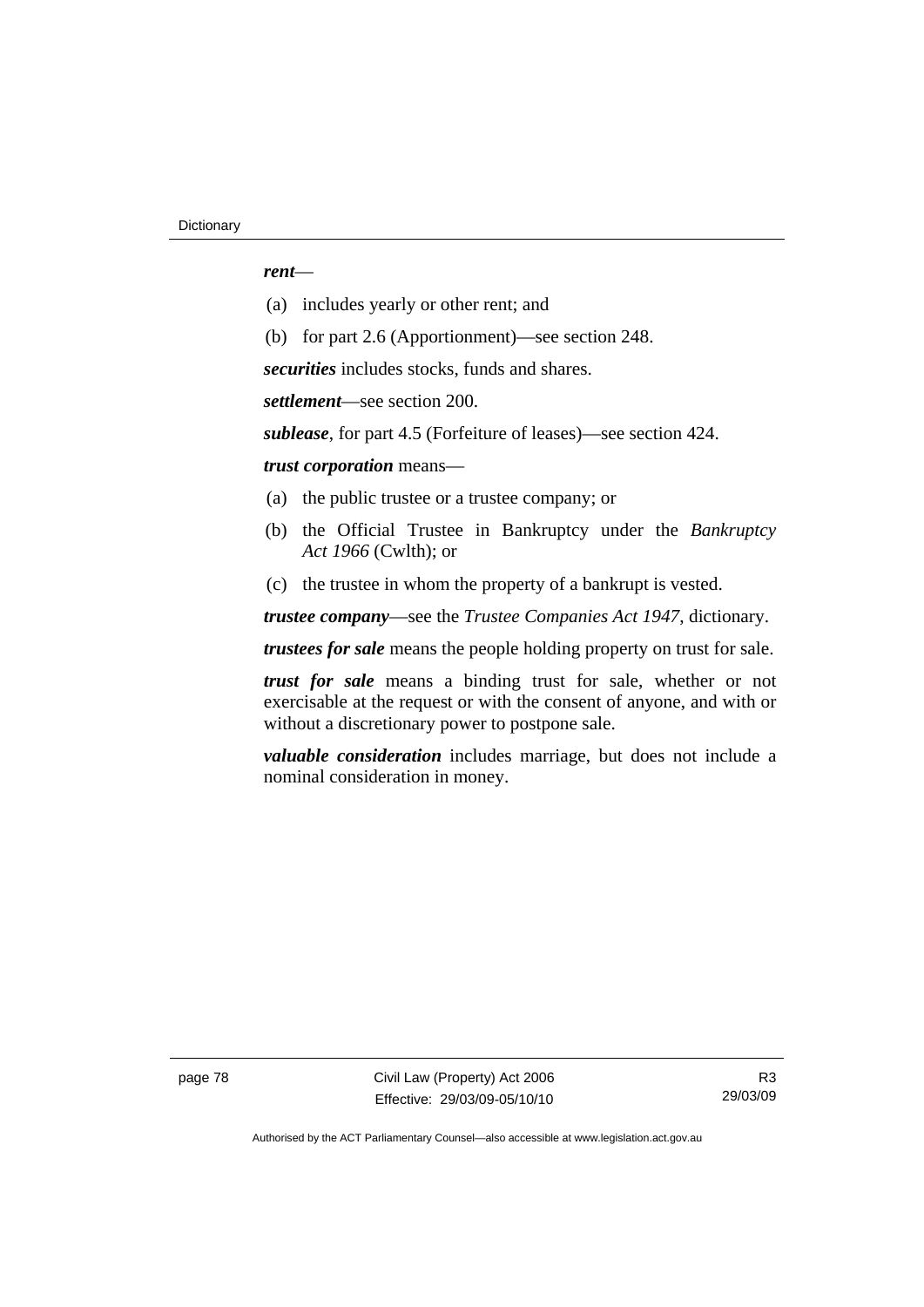#### **Endnotes**

## **Endnotes**

## **1 About the endnotes**

Amending and modifying laws are annotated in the legislation history and the amendment history. Current modifications are not included in the republished law but are set out in the endnotes.

Not all editorial amendments made under the *Legislation Act 2001*, part 11.3 are annotated in the amendment history. Full details of any amendments can be obtained from the Parliamentary Counsel's Office.

Uncommenced amending laws and expiries are listed in the legislation history and the amendment history. These details are underlined. Uncommenced provisions and amendments are not included in the republished law but are set out in the last endnote.

If all the provisions of the law have been renumbered, a table of renumbered provisions gives details of previous and current numbering.

The endnotes also include a table of earlier republications.

| $am = amended$                               | $ord = ordinance$                         |  |
|----------------------------------------------|-------------------------------------------|--|
| $amdt = amendment$                           | $orig = original$                         |  |
| $ch = chapter$                               | $par = paragraph/subparagraph$            |  |
| $def = definition$                           | $pres = present$                          |  |
| $dict = dictionary$                          | $prev = previous$                         |  |
| $disallowed = disallowed by the Legislative$ | $(\text{prev}) = \text{previously}$       |  |
| Assembly                                     | $pt = part$                               |  |
| $div = division$                             | $r = rule/subrule$                        |  |
| $exp = expires/expired$                      | $remum = renumbered$                      |  |
| $Gaz = gazette$                              | $reloc = relocated$                       |  |
| $hdg =$ heading                              | $R[X]$ = Republication No                 |  |
| $IA = Interpretation Act 1967$               | $RI = reissue$                            |  |
| $ins = inserted/added$                       | $s = section/subsection$                  |  |
| $LA =$ Legislation Act 2001                  | $sch = schedule$                          |  |
| $LR =$ legislation register                  | $sdiv = subdivision$                      |  |
| $LRA =$ Legislation (Republication) Act 1996 | $sub =$ substituted                       |  |
| $mod = modified/modification$                | SL = Subordinate Law                      |  |
| $o = order$                                  | underlining = whole or part not commenced |  |
| $om = omitted/report$                        | or to be expired                          |  |
|                                              |                                           |  |

### **2 Abbreviation key**

R3 29/03/09 Civil Law (Property) Act 2006 Effective: 29/03/09-05/10/10 page 79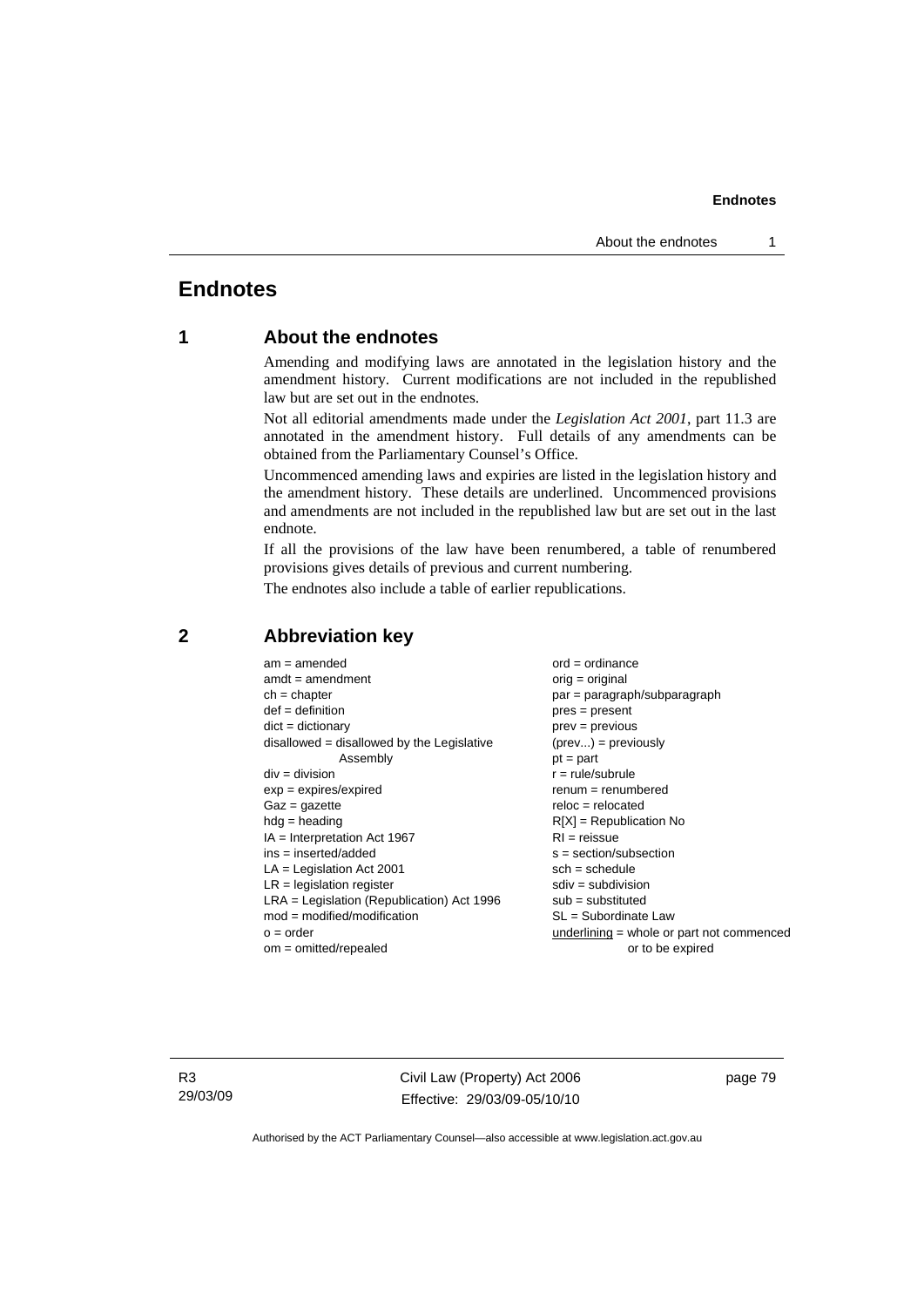#### **Endnotes**

3 Legislation history

## **3 Legislation history**

#### **Civil Law (Property) Act 2006 A2006-38**  notified LR 28 September 2006

s 1, s 2 commenced 28 September 2006 (LA s 75 (1) remainder commenced 28 March 2007 (s 2 and LA s 79)

as amended by

### **Children and Young People (Consequential Amendments) Act 2008 A2008-20 sch 3 pt 3.5**

notified LR 17 July 2008

s 1, s 2 commenced 17 July 2008 (LA s 75 (1))

s 3 commenced 18 July 2008 (s 2 (1))

sch 3 pt 3.5 commenced 27 October 2008 (s 2 (4) and see Children and Young People Act 2008 A2008-19, s 2 and CN2008-13)

### **4 Amendment history**

**Commencement**  s 2 om LA s 89 (4)

**Powers and duties of guardian**  s 257 am A2008-20 amdt 3.13

**Transitional**  pt 5.4 hdg exp 28 March 2009 (s 506)

**References to repealed Act**  s 504 exp 28 March 2009 (s 506)

**Transitional regulations** 

exp 28 March 2009 (s 506) **Expiry of pt 5.4** 

s 506 exp 28 March 2009 (s 506)

**Repeals and consequential amendments**   $om LA s 89 (3)$ 

**Legislation repealed**  s 507 om LA s 89 (3) **Legislation amended—sch 1** 

s 508 om LA s 89 (3)

**Consequential amendments**  sch 1 om LA s 89 (3)

page 80 Civil Law (Property) Act 2006 Effective: 29/03/09-05/10/10

R3 29/03/09